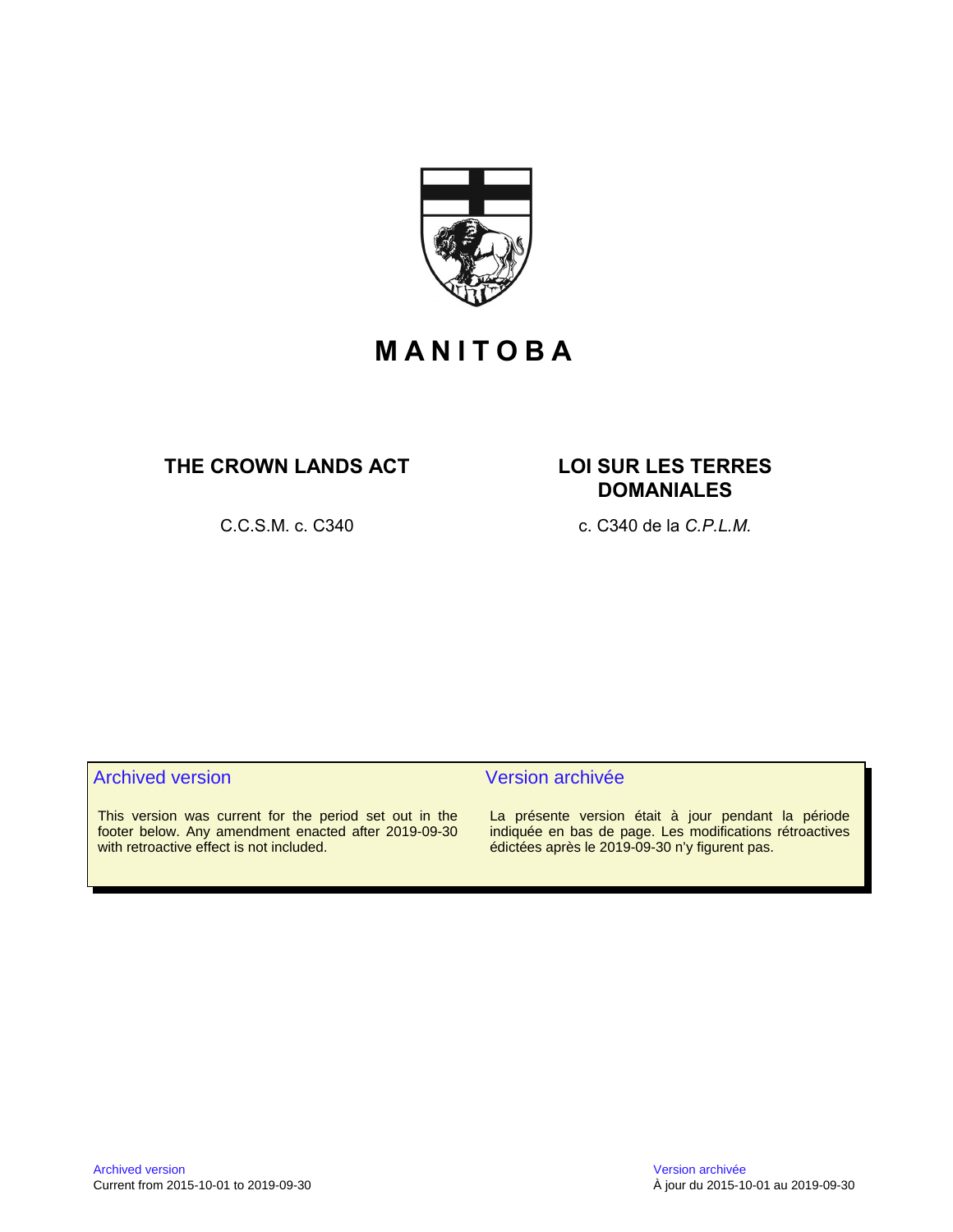# LEGISLATIVE HISTORY / HISTORIQUE C.C.S.M. c. C340 / c. C340 de la C.P.L.M.

# **LEGISLATIVE HISTORY**

# *The Crown Lands Act*, C.C.S.M. c. C340

| <b>Enacted by</b>                                       | Proclamation status (for provisions in force by proclamation) |
|---------------------------------------------------------|---------------------------------------------------------------|
| RSM 1987, c. C340                                       | whole Act: in force on 1 Feb 1988 (Man. Gaz.: 6 Feb 1988)     |
| <b>Amended by</b>                                       |                                                               |
| SM 1988-89, c. 13, s. 8                                 |                                                               |
| SM 1989-90, c. 24, s. 77                                |                                                               |
| SM 1990-91, c. 12, s. 4                                 |                                                               |
| SM 1991-92, c. 9, s. 251                                | in force on 1 Apr 1992 (Man. Gaz.: 21 Mar 1992)               |
| SM 1992, c. 58, s. 4                                    |                                                               |
| SM 1993, c. 4, s. 226<br>(am. by SM 1995, c. 33, s. 17) | in force on 1 Jul 1994 (Man. Gaz.: 25 Jun 1994)               |
| SM 1993, c. 17                                          |                                                               |
| SM 1994, c. 5                                           |                                                               |
| SM 1997, c. 33, s. 23                                   |                                                               |
| SM 1998, c. 8, s. 12                                    |                                                               |
| SM 1999, c. 17, s. 1                                    |                                                               |
| SM 2000, c. 35, s. 33                                   |                                                               |
| SM 2001, c. 15                                          |                                                               |
| SM 2002, c. 47, s. 6                                    |                                                               |
| SM 2008, c. 31                                          |                                                               |
| SM 2010, c. 33, s. 12                                   |                                                               |
| SM 2011, c. 36, Part 1                                  |                                                               |
| SM 2013, c. 38, s. 24                                   |                                                               |
| SM 2013, c. 48, s. 4                                    | in force on 1 Mar 2014 (Man. Gaz.: 1 Mar 2014)                |
| SM 2015, c. 4, s. 17                                    | in force on 1 Oct 2015 (proc: 22 Sep 2015)                    |
|                                                         |                                                               |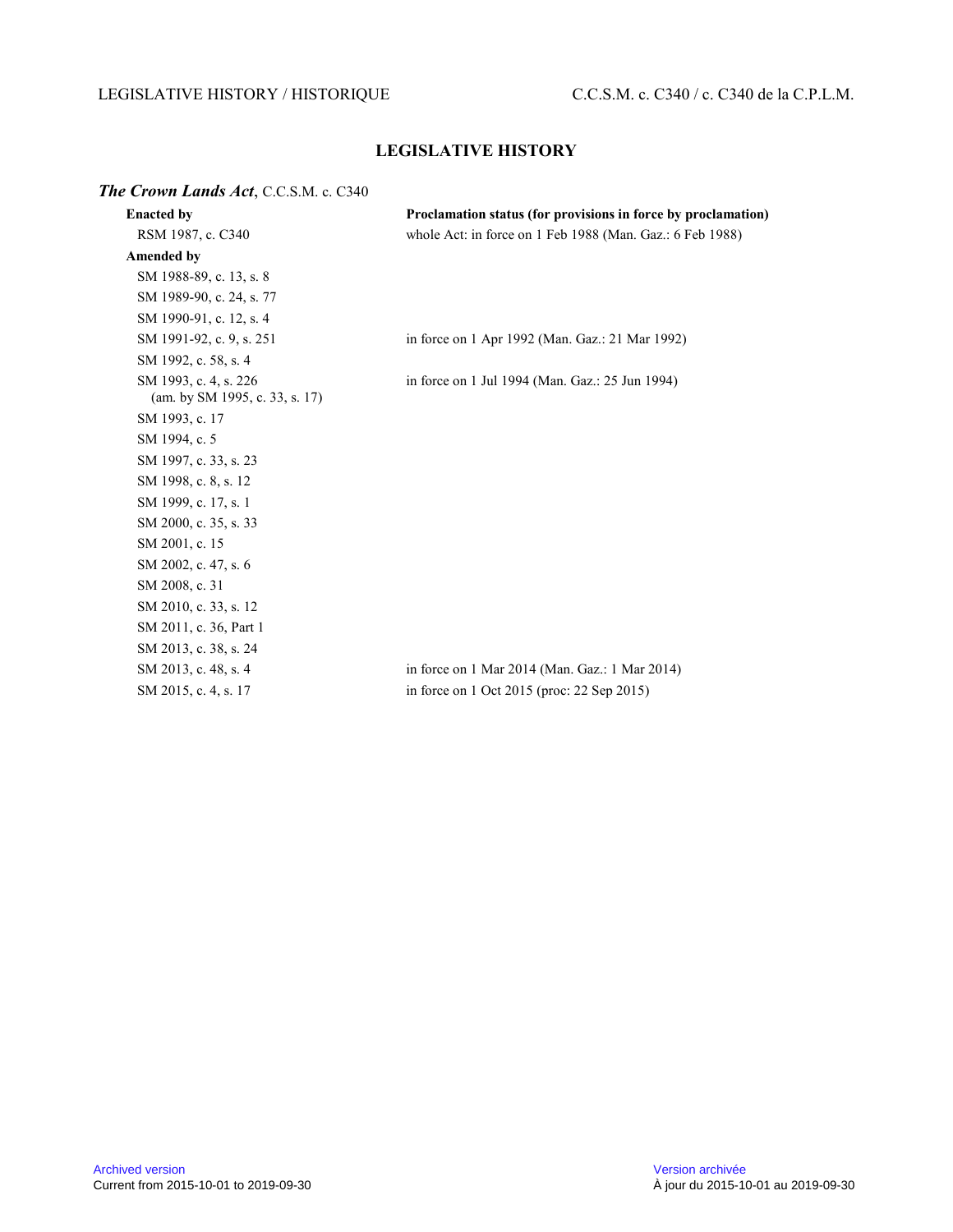# LEGISLATIVE HISTORY / HISTORIQUE C.C.S.M. c. C340 / c. C340 de la C.P.L.M.

# **HISTORIQUE**

#### *Loi sur les terres domaniales*, c. C340 de la C.P.L.M.

| Édictée par                                                          | Etat des dispositions qui entrent en vigueur par proclamation                                 |
|----------------------------------------------------------------------|-----------------------------------------------------------------------------------------------|
| L.R.M. 1987, c. C340                                                 | l'ensemble de la Loi : en vigueur le 1 <sup>er</sup> févr. 1988 (Gaz. du Man. : 6 févr. 1988) |
| Modifiée par                                                         |                                                                                               |
| L.M. 1988-89, c. 13, art. 8                                          |                                                                                               |
| L.M. 1989-90, c. 24, art. 77                                         |                                                                                               |
| L.M. 1990-91, c. 12, art. 4                                          |                                                                                               |
| L.M. 1991-92, c. 9, art. 251                                         | en vigueur le 1 <sup>er</sup> avr. 1992 (Gaz. du Man. : 21 mars 1992)                         |
| L.M. 1992, c. 58, art. 4                                             |                                                                                               |
| L.M. 1993, c. 4, art. 226<br>(modifié par L.M. 1995, c. 33, art. 17) | en vigueur le 1 <sup>er</sup> juill. 1994 (Gaz. du Man. : 25 juin 1994)                       |
| L.M. 1993, c. 17                                                     |                                                                                               |
| L.M. 1994, c. 5                                                      |                                                                                               |
| L.M. 1997, c. 33, art. 23                                            |                                                                                               |
| L.M. 1998, c. 8, art. 12                                             |                                                                                               |
| L.M. 1999, c. 17, art. 1                                             |                                                                                               |
| L.M. 2000, c. 35, art. 33                                            |                                                                                               |
| L.M. 2001, c. 15                                                     |                                                                                               |
| L.M. 2002, c. 47, art. 6                                             |                                                                                               |
| L.M. 2008, c. 31                                                     |                                                                                               |
| L.M. 2010, c. 33, art. 12                                            |                                                                                               |
| L.M. 2011, c. 36, partie 1                                           |                                                                                               |
| L.M. 2013, c. 38, art. 24                                            |                                                                                               |
| L.M. 2013, c. 48, art. 4                                             | en vigueur le 1 <sup>er</sup> mars 2014 (Gaz. du Man. : 1 <sup>er</sup> mars 2014)            |
| L.M. 2015, c. 4, art. 17                                             | en vigueur le 1 <sup>er</sup> oct. 2015 (proclamation : 22 sept. 2015)                        |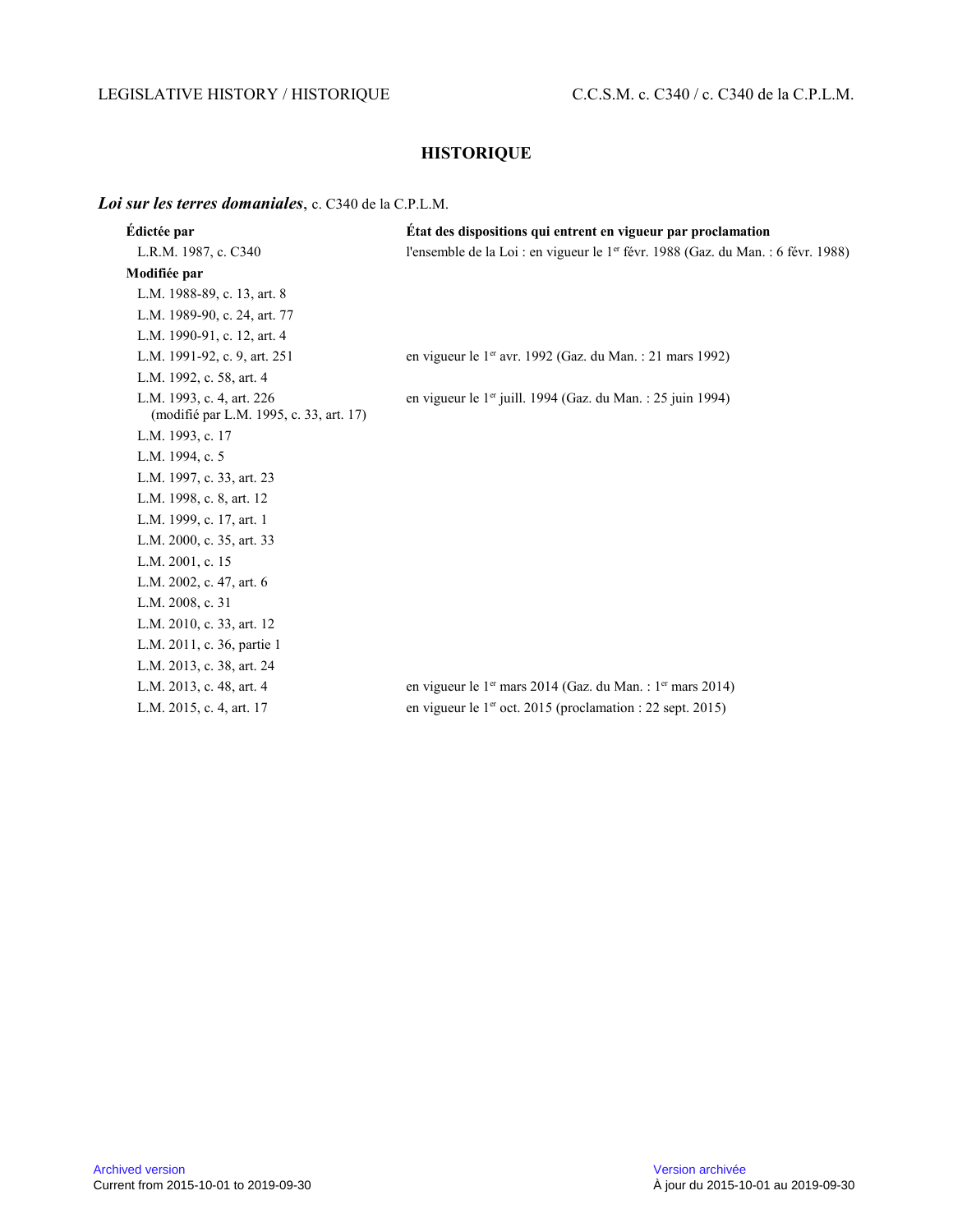### **CHAPTER C340**

# **THE CROWN LANDS ACT**

# TABLE OF CONTENTS

#### Section

1 Definitions

# LANDS BRANCH

- 2 Lands Branch
- 3 Annual report

#### DEALINGS IN CROWN LANDS RESERVATIONS FROM DISPOSITIONS

4 Reservations

### POWERS OF LIEUTENANT GOVERNOR IN COUNCIL

- 5 Powers of L.G. in C.
- 5.1 Minister may dispose of lands with minimal value

#### POWERS AND DUTIES OF MINISTER

- 6 Powers and duties of minister
- 6.1 Delegation by minister
- 7 Leases, permits, etc.
- 7.1 Work permits

# WETLANDS

7.1.1 Wetlands

# AGRICULTURAL CROWN LANDS

- 7.2 Designation, fees and rents
- 7.3 Director of agricultural Crown lands
- 7.4 Duties, functions and powers of the appeal tribunal
- 7.5 Repealed
- 7.6 Appeals to the appeal tribunal

# **CHAPITRE C340**

# **LOI SUR LES TERRES DOMANIALES**

# TABLE DES MATIÈRES

# Article

l Définitions

# DIRECTION DES TERRES DOMANIALES

- 2 Direction des terres domaniales
- 3 Rapport annuel

#### TRANSACTIONS RELATIVES AUX TERRES DOMANIALES ET RÉSERVES LORS D'ALIÉNATION

4 Réserve relative aux terres domaniales

#### POUVOIRS DU LIEUTENANT-GOUVERNEUR EN CONSEIL

- 5 Pouvoirs du lieutenant-gouverneur en conseil
- 5.1 Aliénation de terres domaniales par le ministre

# ATTRIBUTIONS DU MINISTRE

- 6 Attributions du ministre
- 6.1 Pouvoir de délégation du ministre<br>7 Baux et permis
- Baux et permis
- 7.1 Permis d'exploitation

# TERRES HUMIDES

7.1.1 Terres humides

#### TERRES DOMANIALES AGRICOLES

- 7.2 Désignation, droits et loyers
- 7.3 Directeur des terres domaniales agricoles
- 7.4 Attributions du tribunal d'appel
- 7.5 Abrogé
- 7.6 Appels interjetés auprès du tribunal d'appel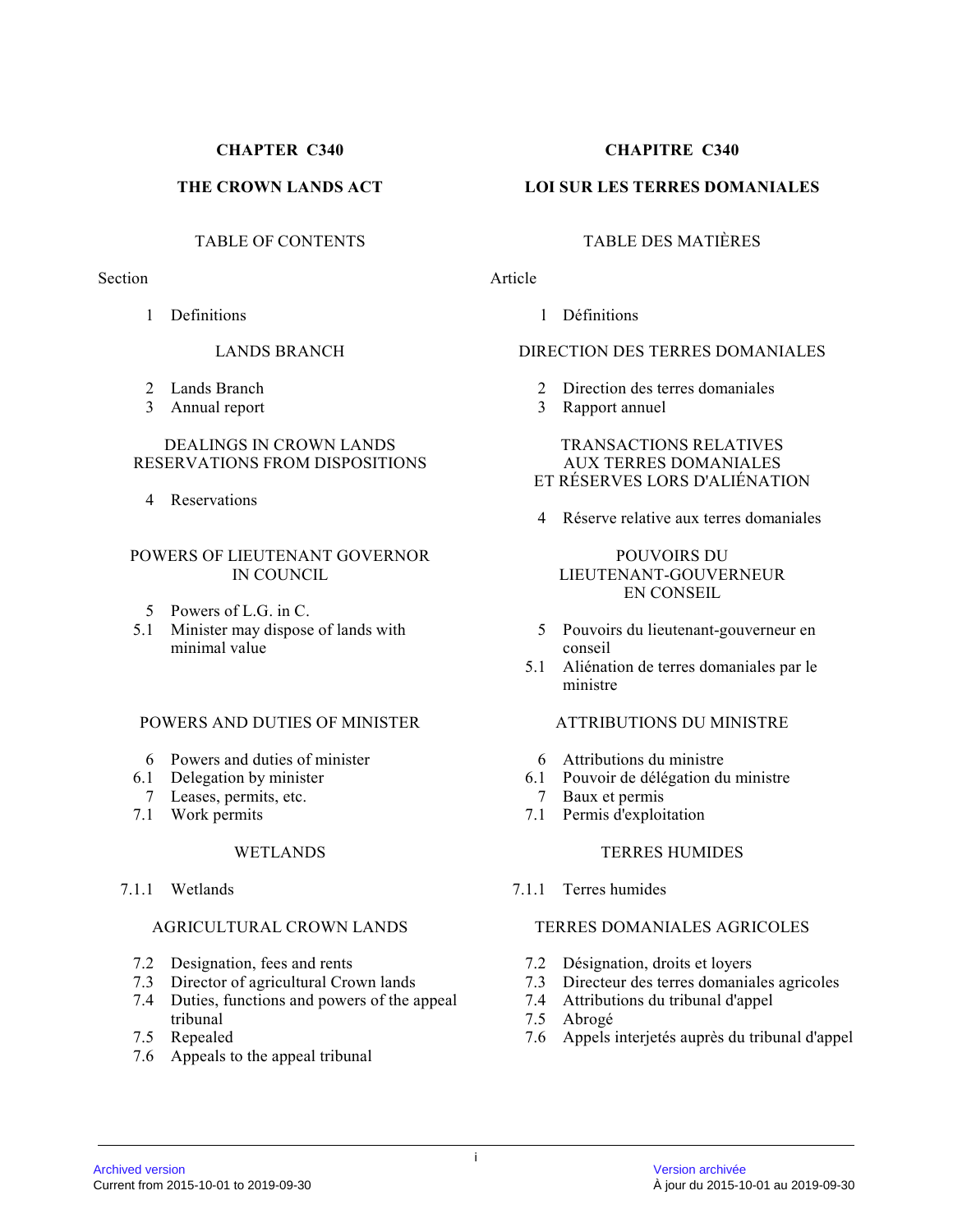#### SUBDIVISION AND PLANS

- 8 Minister may subdivide townsite
- 9 Approval of plans by Director of Surveys

# REGISTER AND INFORMATION

- 10 Tariff of fees for leases, licences, etc.
- 11 Registers and registration of documents affecting Crown lands
- 12 Minister to provide list of disposed of lands

#### DISPOSITIONS

- 13 Contracts of sale
- 13.1 Agreements for protection of natural resources
	- 14 Execution of documents by minister
	- 15 Patent not to be delivered to patentee
	- 16 Document issued in error corrected
	- 17 Land disposed of more than once through error
	- 18 Deficiency of quantity in disposition
	- 19 Vesting through accretion
	- 20 Court of Queen's Bench may adjudge disposition void
	- 21 Minister may give any notice required
	- 22 Interest on moneys owing to Crown

#### ASSIGNMENTS

23 Registration of assignments

# RECOVERY OF RENTS AND ROYALTIES

24 Remedies

#### FORFEITURE

- 25 Cancellation for default in payment
- 26 Minister may cancel disposition for fraud

#### LOTISSEMENT ET PLANS

- 8 Lotissement d'emplacements urbains
- 9 Approbation de plans d'arpentage

# REGISTRE ET RENSEIGNEMENTS

- 10 Tarif de droits et d'honoraires
- 11 Enregistrement de documents
- 12 Liste des terres aliénées

# ALIÉNATIONS

- 13 Contrats de vente
- 13.1 Ententes sur la protection des ressources naturelles
	- 14 Passation de documents translatifs de propriété
	- 15 Remise des titres
	- 16 Correction de documents délivrés par erreur
	- 17 Répétition erronée d'aliénation
	- 18 Superficie des biens-fonds aliénés
	- 19 Acquisition par accession
	- 20 Annulation d'aliénation par la Cour du Banc de la Reine
	- 21 Pouvoir de donner avis
	- 22 Taux de l'intérêt applicable aux créances de la Couronne

#### **CESSIONS**

23 Enregistrement

#### RECOUVREMENT DES LOYERS ET REDEVANCES

24 Recours

# DÉCHÉANCES

- 25 Révocation d'aliénation pour défaut de paiement
- 26 Révocation pour fraude, abus, erreur ou méprise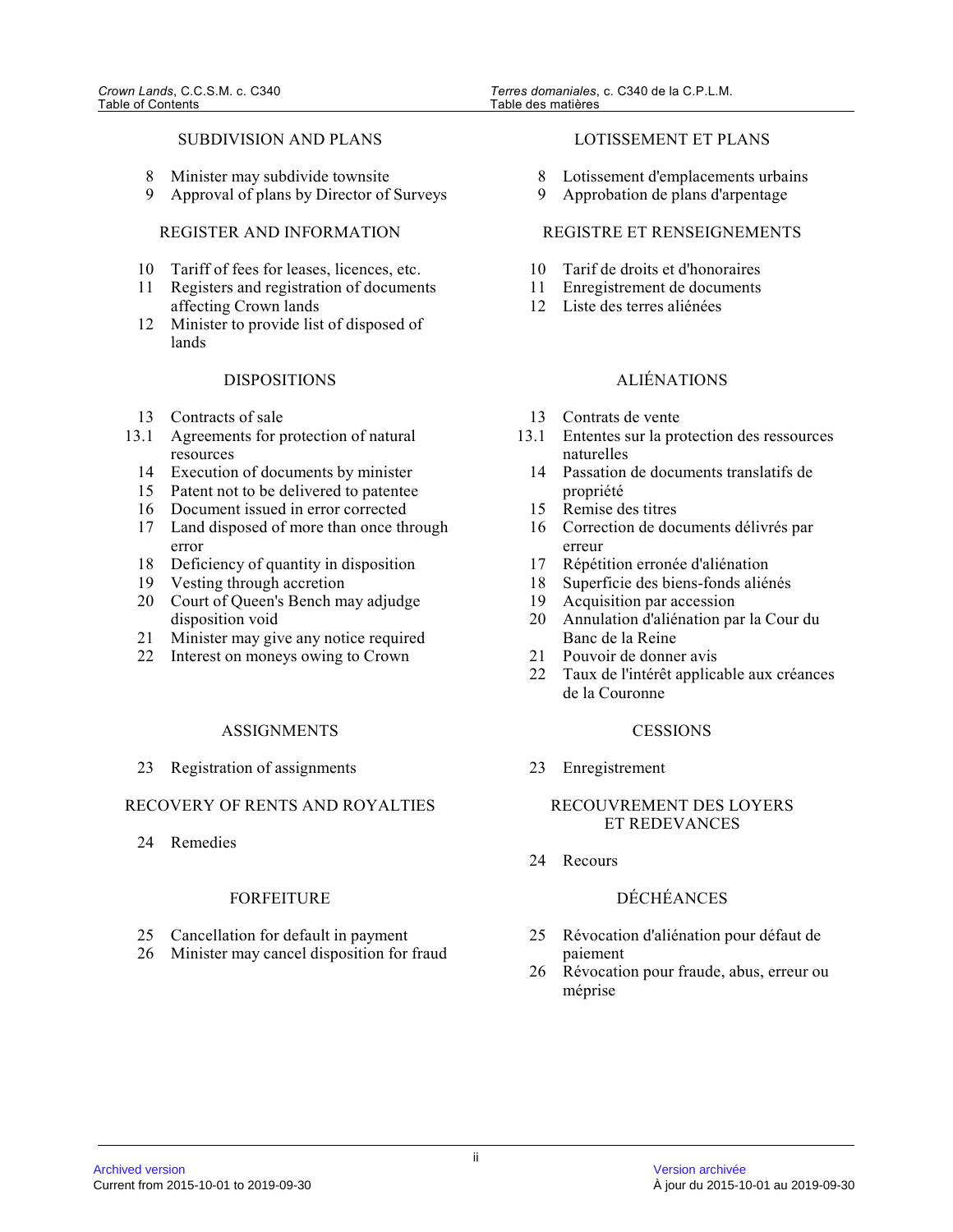# POSSESSION OF LAND ADVERSELY HELD

- 27 Notice to vacate where wrongful possession
- 28 Buildings to become property of Crown
- 29 Summary enforcement procedure

# PROHIBITIONS AND PENALTIES

- 30 No employee to acquire Crown lands
- 31 Intimidation at sales, etc. of public lands
- 32 Obstruction prohibited
- 33 General penalty

# GENERAL PROVISIONS

- 34 No title by possession
- 34.1 Disclosure of names of purchasers
	- 35 Application of former provisions of The Animal Husbandry Act

# DISSOLUTION OF APPEAL BOARD AND TRANSITIONAL PROVISIONS

- 36 Definitions
- 37 Dissolution of former appeal board and termination of members' appointments
- 38 Judicial review of decisions of former appeal board
- 39 Transitional regulations

#### POSSESSION ADVERSATIVE DE BIENS-FONDS

- 27 Avis d'évacuer<br>28 Confiscation de
- Confiscation de constructions
- 29 Procédure sommaire d'exécution

#### PROHIBITIONS ET PEINES

- 30 Acquisition de terres domaniales par certaines personnes
- 31 Intimidation
- 32 Entrave à l'exercice de fonctions
- 33 Infractions

# DISPOSITIONS GÉNÉRALES

- 34 Prescription acquisitive
- 34.1 Diffusion du nom des acheteurs
	- 35 Application de la *Loi sur l'élevage*

# DISSOLUTION DE LA COMMISSION D'APPEL ET DISPOSITIONS TRANSITOIRES

- 36 Définitions
- 37 Dissolution de l'ancienne commission d'appel et révocation des nominations
- 38 Contrôle judiciaire des décisions de l'ancienne commission d'appel
- 39 Règlements transitoires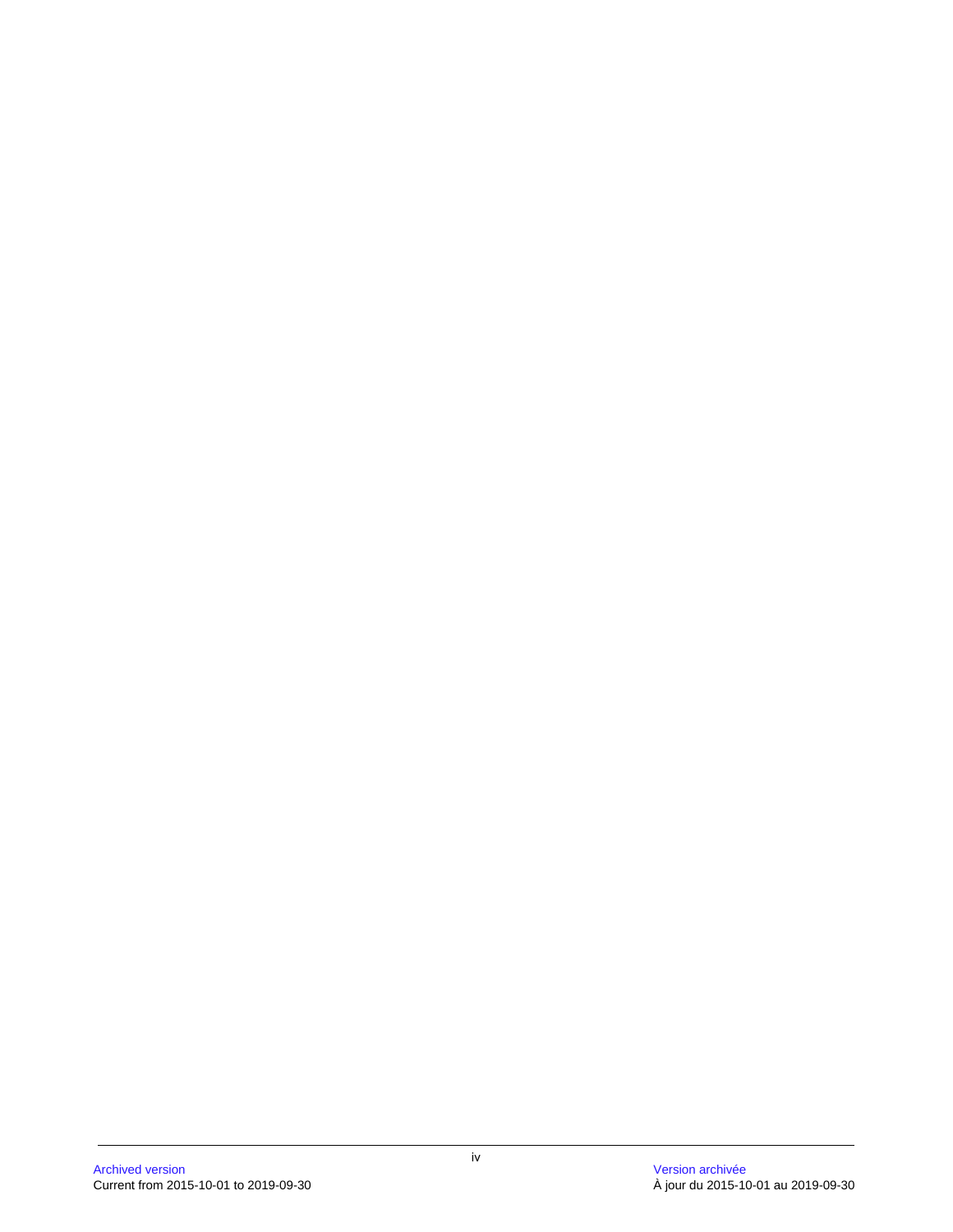HER MAJESTY, by and with the advice and consent of the Legislative Assembly of Manitoba, enacts as follows:

#### **Definitions**

**1** In this Act,

**"agricultural Crown lands"** means lands designated for agricultural purposes under section 7.2, and includes lands that are owned by a municipality which are subject to an administrative agreement with the minister responsible for agricultural Crown lands; (« terres domaniales agricoles »)

**"appeal tribunal"** means the appeal tribunal continued by section 38 of *The Manitoba Agricultural Services Corporation Act*; (« tribunal d'appel »)

**"Crown"** means Her Majesty the Queen in right of the province; (« Couronne »)

**"Crown lands"** includes land, whether within or without the province, vested in the Crown, and includes "provincial lands" wherever that expression is used in an Act of the Legislature; (« terres domaniales »)

# **CHAPTER C340 CHAPITRE C340**

# **THE CROWN LANDS ACT LOI SUR LES TERRES DOMANIALES**

SA MAJESTÉ, sur l'avis et du consentement de l'Assemblée législative du Manitoba, édicte :

#### **Définitions**

**1** Les définitions qui suivent s'appliquent à la présente loi.

### **« agent »**

a) Représentant nommé en vertu du paragraphe 29(1);

b) agent de conservation nommé en vertu de la *Loi sur les agents de conservation*. ("officer")

**« aliénation »** Est assimilé à l'aliénation tout acte par lequel la Couronne concède, aliène ou grève des terres domaniales ou des droits y afférents, se départit de terres domaniales ou crée un droit sur celles-ci ou autorise leur usage. ("disposition")

**« convention sur les ressources naturelles »** L'accord exposé à l'annexe de la *Loi sur le transfert des ressources naturelles du Manitoba*. ("Natural Resources Agreement")

**« Couronne »** Sa Majesté du chef de la province. ("Crown")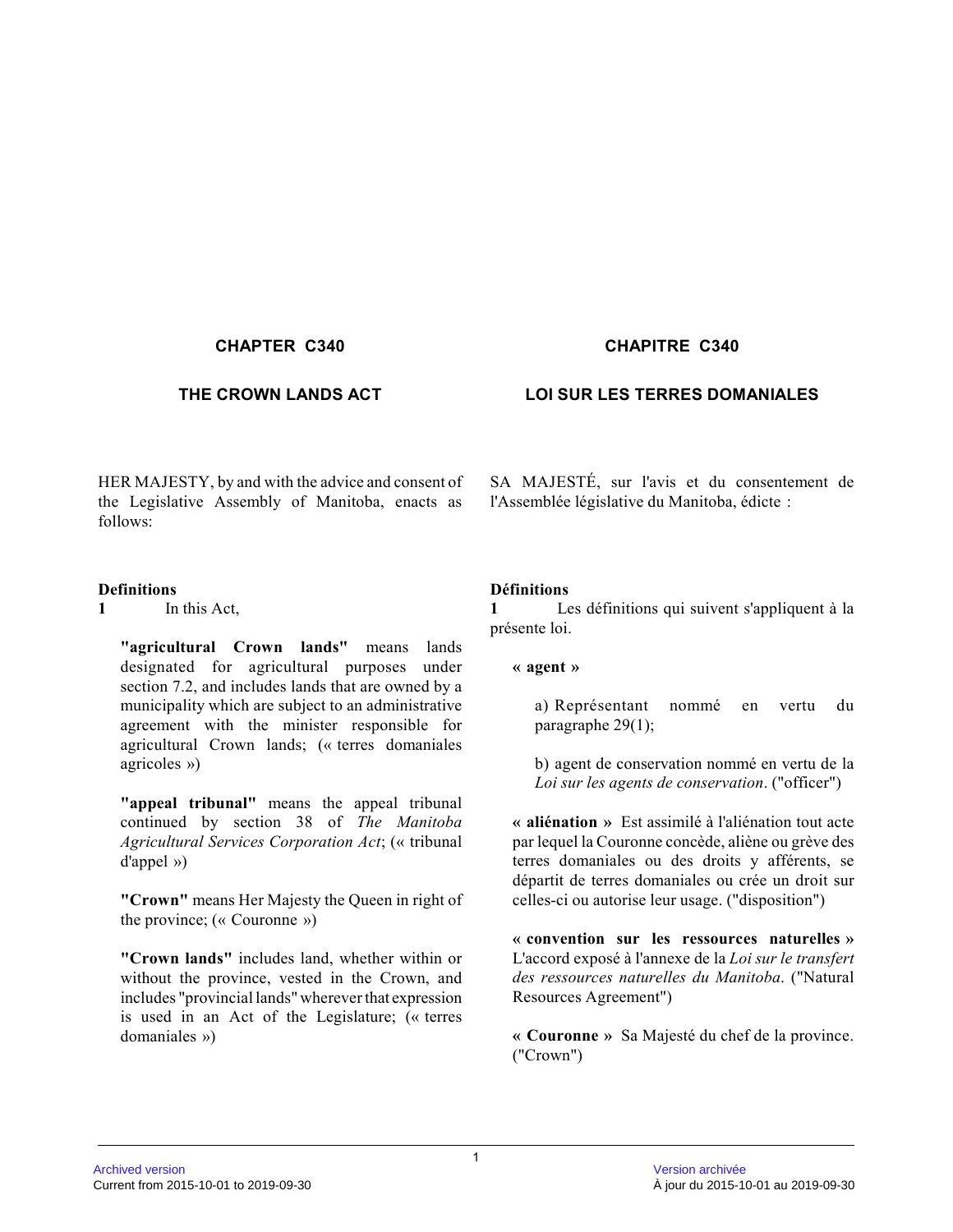**"department"** means the department of government over which the minister presides and through which this Act is administered; (« ministère »)

**"director"** means a person appointed as a director of agricultural Crown lands under subsection 7.3(1) ; (« directeur »)

**"disposition"** includes every act of the Crown whereby Crown lands or a right, interest, or estate therein are granted, disposed of, or affected, or b y which the Crown divests itself of, or creates a right, interest, or estate in, land or permits the use of land; (« aliénation »)

**"mineral"** means a non-living substance that is formed by natural processes and is found on, in or under the surface of the ground, irrespective of chemical or physical state and before or after extraction, and includes oil, gas, helium, peat, peat moss and substances that are prescribed as minerals under *The Mines and Minerals Act* but does not include agricultural soil, surface water or ground water other than ground water that is obtained from a well as defined in *The Oil and Gas Act* ; (« minéral »)

**"minister"** means the member of the Executive Council charged by the Lieutenant Governor in Council with the administration of this Act; (« ministre »)

**"Natural Resources Agreement"** means the agreement set out in the Schedule to *The Manitoba Natural Resources Transfer Act*; (« convention sur les ressources naturelles »)

**"occupier"** has the meaning given in *The Municipal Assessment Act*; (« occupant »)

#### **"officer"** means

(a) an officer designated under subsection 29(1), and

(b) a conservation officer appointed under *The Conservation Officers Act*; (« agent »)

**« directeur »** Personne nommée à titre de directeur des terres domaniales agricoles en application du paragraphe 7.3(1). ("director")

**« minéral »** Substances inorganiques naturelles existant à la surface du sol ou dans celui-ci, avant ou après leur extraction, sans tenir compte de leur état physique ou chimique, notamment le pétrole, le gaz naturel, l'hélium la tourbe, la mousse de tourbe et les minéraux prévus aux termes de la *Loi sur les mines et les minéraux*. La présente définition exclut les terres de culture ainsi que les eaux souterraines et de surface, à l'exception des eaux souterraines tirées d'un puits au sens de la *Loi sur le pétrole et le gaz naturel*. ("mineral")

**« ministère »** Le ministère dirigé par le ministre et chargé de l'application de la présente loi. ("department")

**« ministre »** Le membre du Conseil exécutif que le lieutenant-gouverneur en conseil charge de l'application de la présente loi. ("minister")

**« occupant »** L'occupant aux termes de la *Loi sur l'évaluation municipale*. ("occupier")

**« terres domaniales »** Biens-fonds, situés à l'intérieur ou à l'extérieur de la province, qui son t dévolus à la Couronne. Ils comprennent les « terres provinciales », chaque fois que cette expression est employée dans une loi provinciale. ("Crown lands")

**« terres domaniales agricoles »** Terres désignées à des fins agricoles en vertu de l'article 7.2, y compris les terres qui appartiennent à une municipalité et qui font l'objet d'un accord administratif conclu avec le ministre responsable des terres domaniales agricoles. ("agricultural Crown lands")

**« titre »** Est assimilée à un titre une concession. ("patent")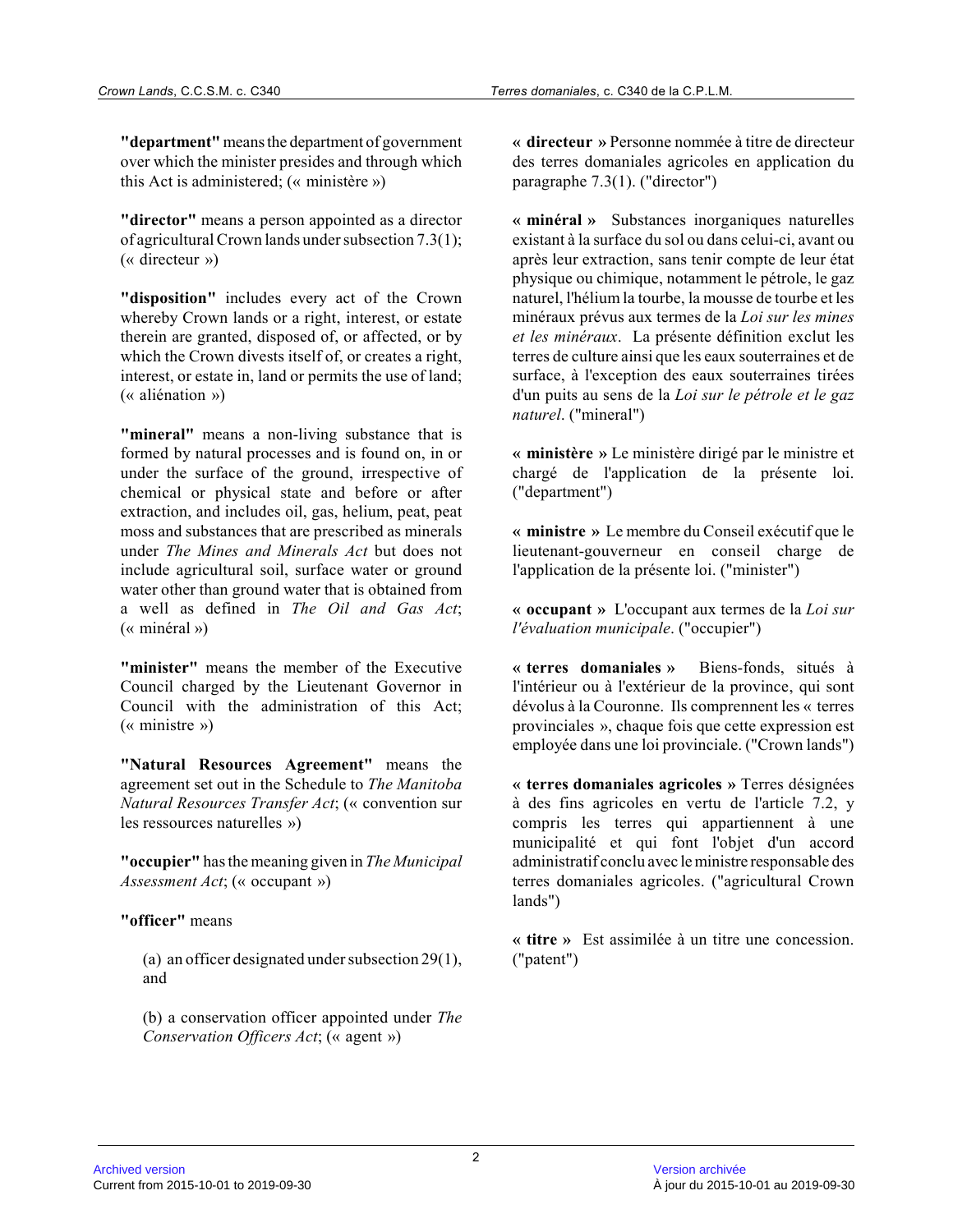**"patent"** includes grant. (« titre »)

S.M. 1991-92, c. 9, s. 251; S.M. 1993, c. 4, s. 226; S.M. 2000, c. 35, s. 33; S.M. 2001, c. 15, s. 2; S.M. 2008, c. 31, s. 2; S.M. 2013, c. 48, s. 4; S.M. 2015, c. 4, s. 17.

**« tribunal d'appel »** Le tribunal d'appel maintenu en vertu de l'article 38 de la *Loi sur la Société des services agricoles du Manitoba*. ("appeal tribunal")

L.M. 1991-92, c. 9, art. 251; L.M. 1993, c. 4, art. 226; L.M. 1994, c. 5, art. 2; L.M. 2000, c. 35, art. 33; L.M. 2001, c. 15, art. 2; L.M. 2013, c. 48, art. 4; L.M. 2015, c. 4, art. 17.

# LANDS BRANCH DIRECTION DES TERRES DOMANIALES

#### **Lands Branch**

**2** The branch of the department known as the "Lands Branch", under the control of the minister and through which the minister manages and administers Crown lands, is continued.

S.M. 2000, c. 35, s. 33.

#### **Annual report**

**3** The minister shall annually lay before the Legislative Assembly, within 15 days after the first day of meeting thereof, a report of the proceedings, transactions, and affairs, of the Lands Branch during the year last preceding.

#### DEALINGS IN CROWN LANDS RESERVATIONS FROM DISPOSITIONS

#### **Reservations**

**4(1)** In the absence of express provision to the contrary therein, there is reserved to the Crown out of every disposition of Crown land,

(a) in case the land extends

(i) to the sea or an inlet thereof, or

(ii) to the shores of any navigable water or an inlet thereof, or

#### **Direction des terres domaniales**

**2** La Direction des terres domaniales est continuée au sein du ministère. Elle est sous le contrôle du ministre qui, par son entremise, gère et administre les terres domaniales.

L.M. 2000, c. 35, art. 33.

#### **Rapport annuel**

**3** Le ministre dépose annuellement devant l'Assemblée législative, dans les 15 jours de la première séance de celle-ci, un rapport des décisions, transactions et affaires de la Direction des terres domaniales pour l'année précédente.

#### TRANSACTIONS RELATIVES AUX TERRES DOMANIALES DES RÉSERVES LORS D'ALIÉNATION

#### **Réserve relative aux terres domaniales**

**4(1)** Sauf disposition contraire y stipulée, la Couronne se réserve sur toute aliénation de terres domaniales :

a) une bande de terre d'une chaîne et demi de largeur mesurée à partir de la ligne ordinaire des hautes eaux ou de la ligne frontière, selon le cas, lorsque le bien-fonds s'étend :

(i) jusqu'à la mer ou un bras de mer,

(ii) jusqu'au rivage de toute eau navigable ou jusqu'à une anse d'une eau navigable,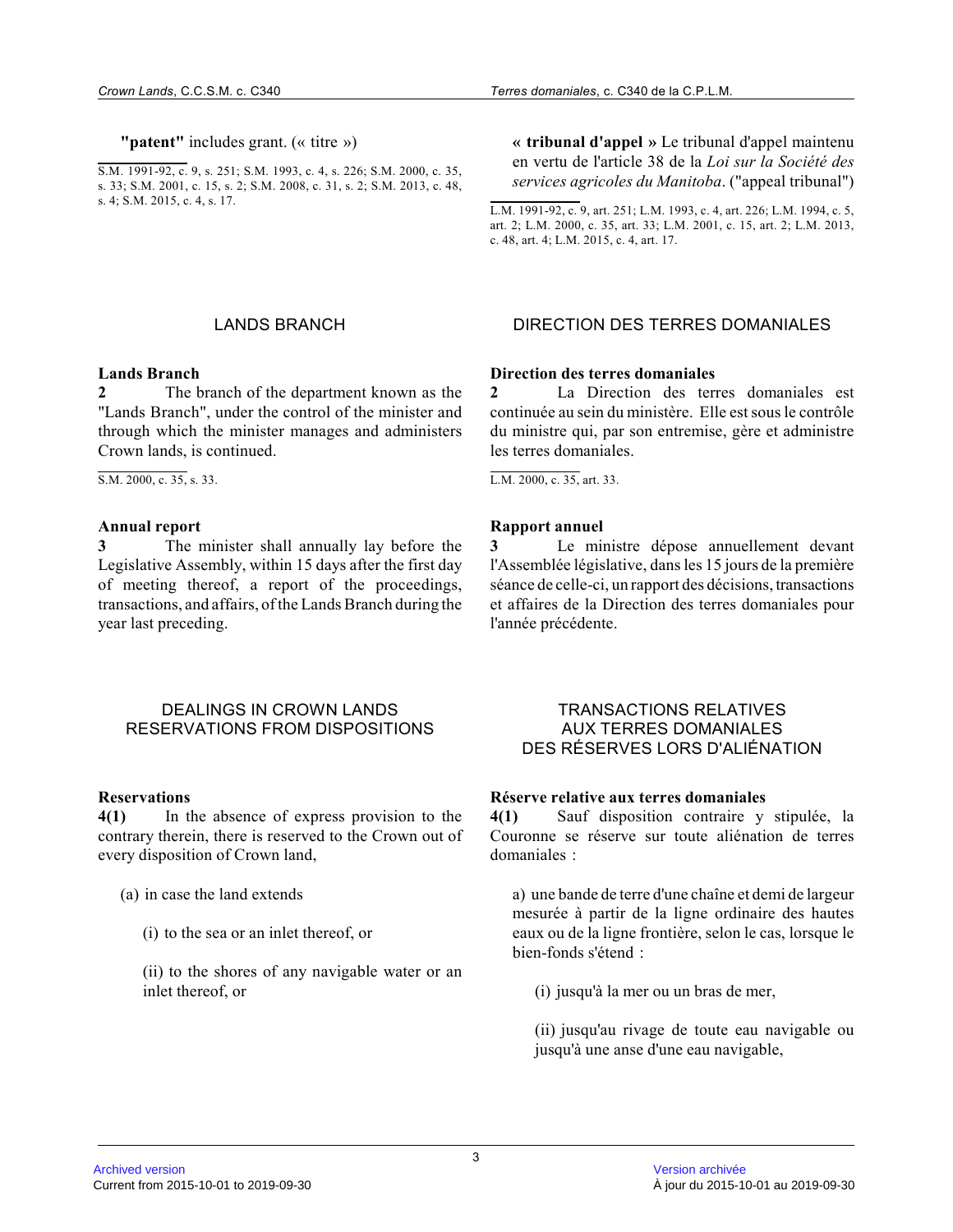(iii) to the boundary line between Canada and the United States of America, or between the province and the provinces of Ontario or Saskatchewan, or the Northwest Territories or Nunavut,

a strip of land one and one-half chains in width, measured from ordinary highwater mark or from the boundary line, as the case is;

(b) where the land borders a body of navigable water, the public right of landing from, and mooring, boats and vessels so far as is reasonably necessary;

(c) where the land borders a body of water,

(i) the bed of the body of water below ordinary highwater mark, and

(ii) the public right of passage over a portage road or trail in existence at the date of the disposition;

(d) mines and minerals, together with the right to enter, locate, prospect, mine for, and remove minerals;

(e) the right to, and to use, land necessary for the protection or development of adjacent water power; and

(f) the right to raise or lower the levels of a body of water adjacent to the land, regardless of the effec t upon the land but subject to section 13.

#### **Sand and gravel deemed to be reserved**

**4(2)** Where mines and minerals have been, or are, reserved out of the disposition of land made under this Act or under *The Provincial Lands Act*, after July 15, 1930, the reservation shall be conclusively deemed to include, and always to have included, a reservation of sand and gravel.

(iii) jusqu'à la ligne frontière entre le Canada et les États-Unis d'Amérique, ou entre la province et la province d'Ontario, la province de la Saskatchewan, les Territoires du Nord-Ouest ou le Nunavut;

b) le droit commun de débarquer de bateau et de mouiller, en autant que ce soit raisonnablement nécessaire, lorsque le bien-fonds borde une étendue d'eau navigable;

c) lorsque le bien-fonds borde une étendue d'eau :

(i) le lit de l'étendue d'eau situé sous la ligne ordinaire des hautes eaux,

(ii) le droit commun de passage sur les chemins ou sentiers de portage qui existaient lors de l'aliénation;

d) les mines et les minéraux, avec les droits d'entre r sur le bien-fonds, de prospecter, de repérer les minéraux, de les extraire et de les enlever;

e) les droits sur les biens-fonds nécessaires à la sauvegarde et l'exploitation des ressources hydrauliques situées à proximité;

f) le droit d'élever ou de baisser le niveau des eaux, sans égard au bien-fonds mais sous réserve de l'article 13.

# **Réserve présumée quant au sable et au gravier**

**4(2)** La réserve relative aux mines et minéraux établie lors des aliénations de biens-fonds faites, aprè s le 15 juillet 1930, sous le régime de la présente loi ou de la *Loi sur les terres provinciales*, est présumée de façon concluante comprendre et avoir toujours compris une réserve relative au sable et au gravier.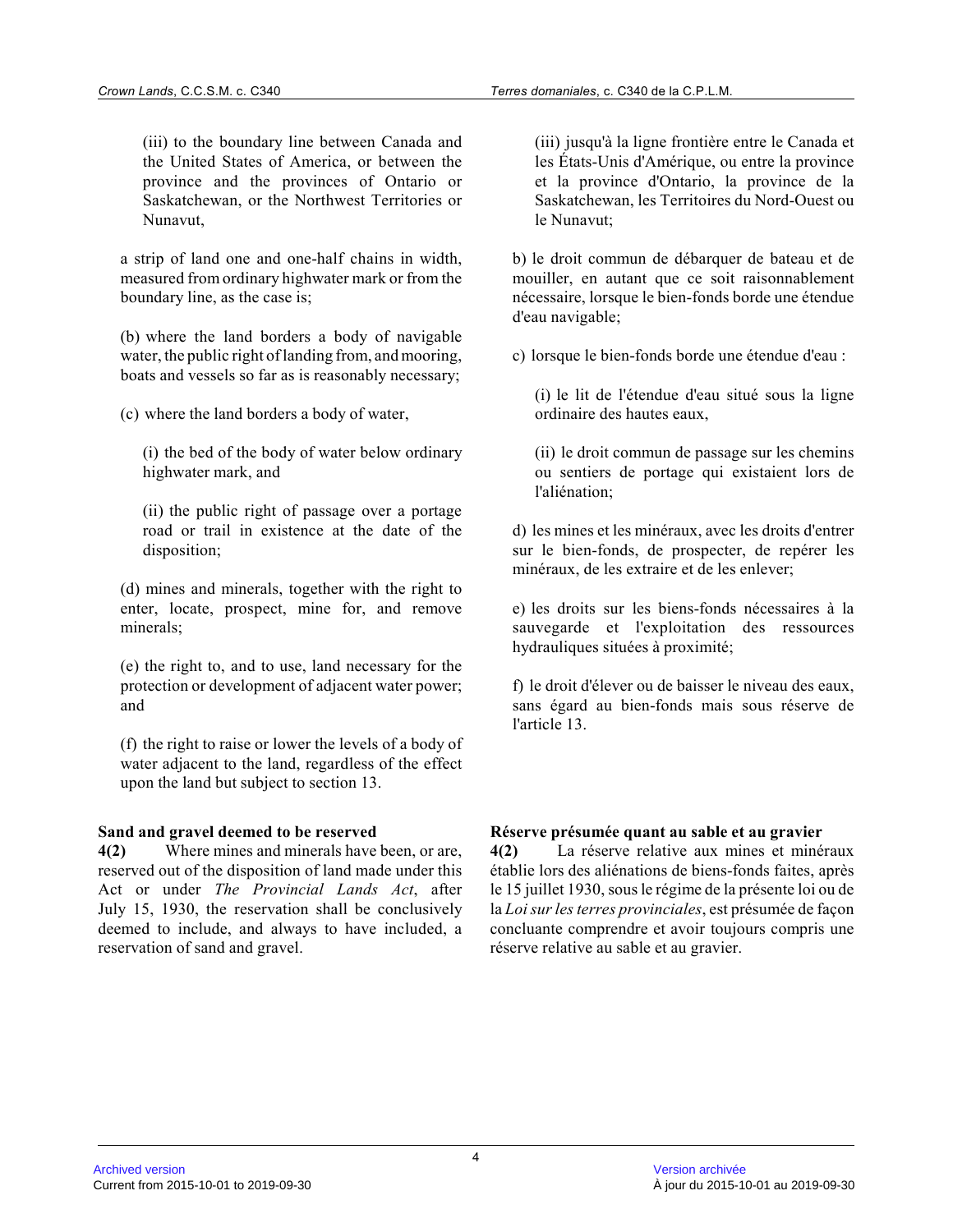#### **Payments made under prior agreements**

**4(3)** Notwithstanding subsection (2), where, prior to March 21, 1967, an agreement was entered into respecting sand and gravel the title to which is reserved to the Crown, on the understanding that the title to the sand and gravel was vested in some person other than the Crown, any payments made by way of royalty in respect of the sand and gravel, or by way of purchas e price for the sand and gravel

(a) before March 21, 1967; or

(b) after March 21, 1967, but before the payments are contested by one of the parties to the agreemen t or by the minister;

are not invalid solely by reason of the title to the sand and gravel being in the Crown.

S.M. 1988-89, c. 13, s. 8; S.M. 1999, c. 17, s. 1.

# POWERS OF LIEUTENANT GOVERNOR IN COUNCIL

# **Powers of L.G. in C.**

**5(1)** The Lieutenant Governor in Council may

(a) subject to section 5.1, determine the limits to be placed upon the price of Crown lands and the terms and conditions of sale and of payment;

(b) lease Crown lands, other than agricultural Crown lands, for a period exceeding 21 years and determine the terms and conditions of the lease including the amount of any fee, rent or royalty payable thereunder;

(c) exchange Crown lands for other lands in the province, or purchase or lease other lands in the province;

(d) set aside out of the unoccupied Crown lands transferred to the province under the Natural Resources Agreement such areas as the Superintendent General of Indian Affairs, in agreement with the minister, selects as necessary t o enable Canada to fulfil its obligations under the treaties with the Indians of the province;

### **Paiements faits en vertu d'ententes antérieures**

**4(3)** Par dérogation au paragraphe (2) quand, avant le 21 mars 1967, il existait une entente par laquelle les droits relatifs au sable et au gravier, qui appartiennent à la Couronne, étaient prétendument dévolus à une autre personne, les redevances et les prix d'achat y afférents ne sont pas invalides pour le seul motif que de tels droits appartiennent à la Couronne, s'ils ont été payés :

a) avant le 21 mars 1967;

b) après le 21 mars 1967, mais avant d'être contestés par une des parties à l'entente ou par le ministre.

L.M. 1988-89, c. 13, art. 8; L.M. 1999, c. 17, art. 1.

# POUVOIRS DU LIEUTENANT-GOUVERNEUR EN CONSEIL

# **Pouvoirs du lieutenant-gouverneur en conseil**

**5(1)** Le lieutenant-gouverneur en conseil peut :

a) sous réserve de l'article 5.1, fixer les limites quant au prix des terres domaniales et en déterminer les modalités de vente et de paiement;

b) louer les terres domaniales, à l'exclusion des terres domaniales agricoles, pour plus de 21 ans et fixer les modalités des baux, y compris les droits, rentes et redevances y afférents;

c) acheter ou louer d'autres biens-fonds dans la province, ou échanger des terres domaniales contre de tels biens-fonds;

d) réserver, parmi les terres domaniales inoccupées qui sont transférées à la province en vertu de la Convention sur les ressources naturelles, les zones que le surintendant général des Affaires indiennes, d'accord avec le ministre, juge nécessaires afin de permettre au Canada de remplir ses obligations d'après les traités conclus avec les Indiens de la province;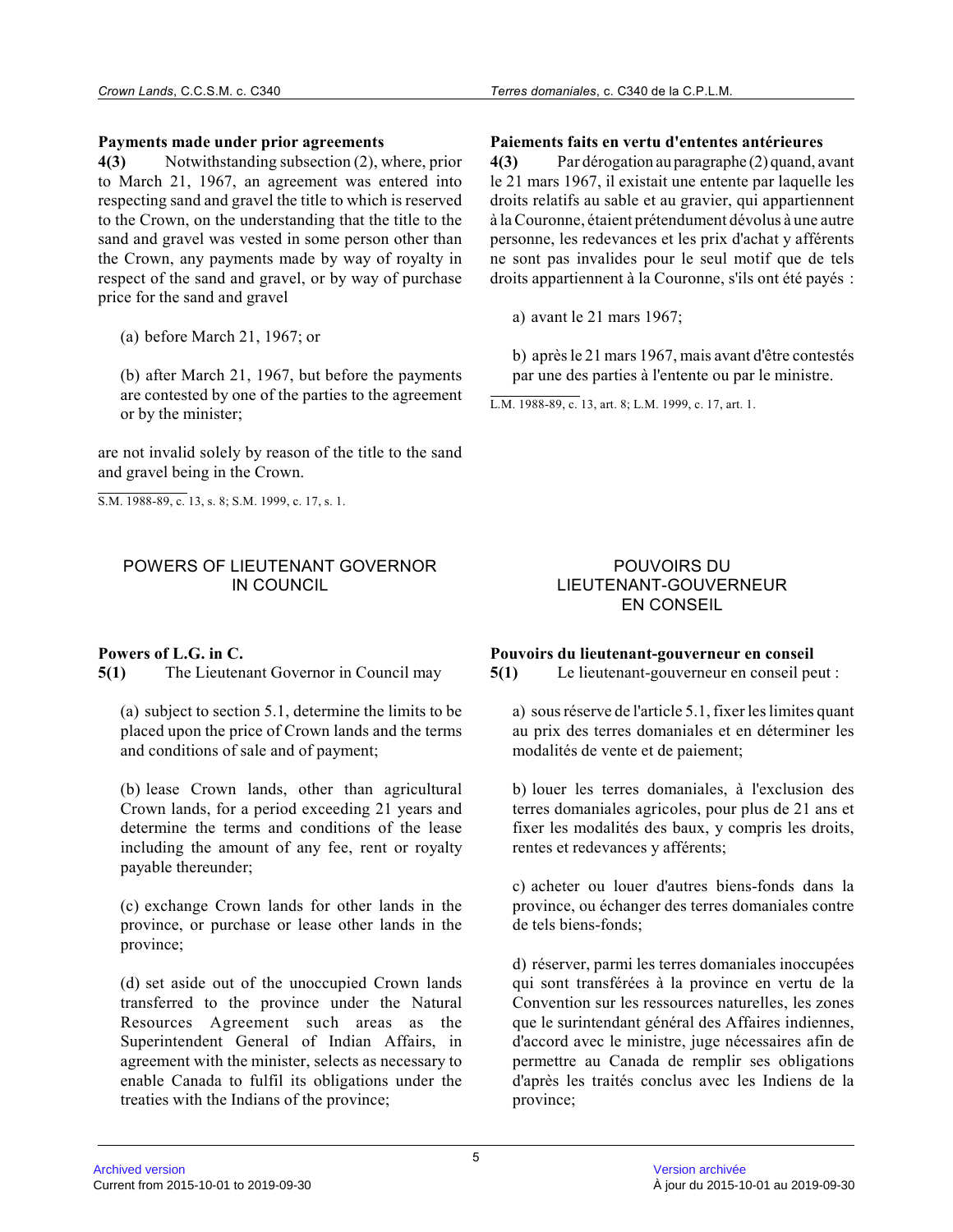(e) set aside Crown lands for use as provincial parks, provincial forests, wildlife management areas, game reserves, bird sanctuaries, public shooting grounds or public resorts, or for any other similar public purpose;

(f) set aside Crown lands for the sites of wharves or piers, market places, gaols, court houses, public parks or gardens, historic sites, town halls, hospitals, places of public worship, burying grounds, model and industrial farms or schools, and for purposes o f agricultural exhibitions and for other like public purposes, and make free dispositions for any of suc h purposes if the trusts and uses to which they are subject are expressed in the disposition;

(g) dispose of to a railway, power, or tramway company or to a company authorized by law to construct, own, maintain, or operate, a pipeline fo r the transmission of oil or natural gas, and subject to any terms and conditions he sees fit to impose, a right-of-way or roadbed through Crown lands, together with such other Crown lands as are advisable or necessary for stations, station grounds , workshops, buildings, yards, ballast pit, or other appurtenances of the company;

(h) subject to subsection (2), dispose of, for such consideration as he determines, to persons engaged in a project of draining and reclaiming Crown swamp lands, the lands so reclaimed or a portion thereof;

(i) subject to subsection (3), set aside Crown lands suitable or required for the purposes of a harbour, landing, bridge site, airport, or landing field, or railway terminus, station or townsite;

(j) subject to subsection (3), withdraw Crown lands from disposition under this Act for reasons to be set forth in the order effecting the withdrawal;

(k) in connection with a question in respect of Crown lands, whether it arises before or after the issue of patent therefor, authorize the minister or an official of the Lands Branch to summon before him persons and to examine them under oath;

e) réserver des terres domaniales à des fins publiques, notamment pour des parcs et forêts provinciaux, zones de gestion de la faune, réserves à gibier, réserves ornithologiques, champs de tir et lieux de séjour publics;

f) réserver des terres domaniales pour des quais et jetées, marchés, prisons, palais de justice, parcs ou jardins publics, sites historiques, hôtels de ville, hôpitaux, lieux consacrés à l'exercice du culte, emplacements funéraires, fermes ou écoles modèles et commerciales, foires agricoles ou pour des fins publiques semblables, et les aliéner à titre gratui t pour de telles fins pourvu que les fiducies auxquelles elles sont soumises soient prévues à l'acte d'aliénation;

g) aliéner avec ou sans condition, en faveur de compagnies de chemins de fer ou de tramways, de sociétés d'énergie et de compagnies autorisées par la loi à posséder, entretenir ou exploiter des pipelines pour le transport de pétrole ou de gaz naturel, des terres domaniales pour les emprises et les plates-formes, ainsi que celles appropriées ou nécessaires aux installations de ces compagnies, notamment pour des stations et leur terrain, des ateliers, édifices et ballastières;

h) sous réserve du paragraphe (2), aliéner en faveur de personnes parties à un projet de drainage et d'assèchement de terres domaniales marécageuses, pour la contrepartie qu'il détermine, tout ou parti e des terres ainsi assèchées;

i) sous réserve du paragraphe (3), réserver des terres domaniales appropriées ou requises pour des ports, débarcadères, ponts, aéroports ou terrains d'attérissage, terminus ou stations de chemins de fer ou emplacements urbains;

j) sous réserve du paragraphe (3), soustraire, en donnant les motifs, des terres domaniales à l'aliénation autorisée par la présente loi;

k) habiliter le ministre ou les cadres de la Direction des terres domaniales à citer et interroger sous serment des personnes au sujet de problèmes relatifs aux terres domaniales, que ceux-ci surviennent avant ou après la délivrance d'un titre;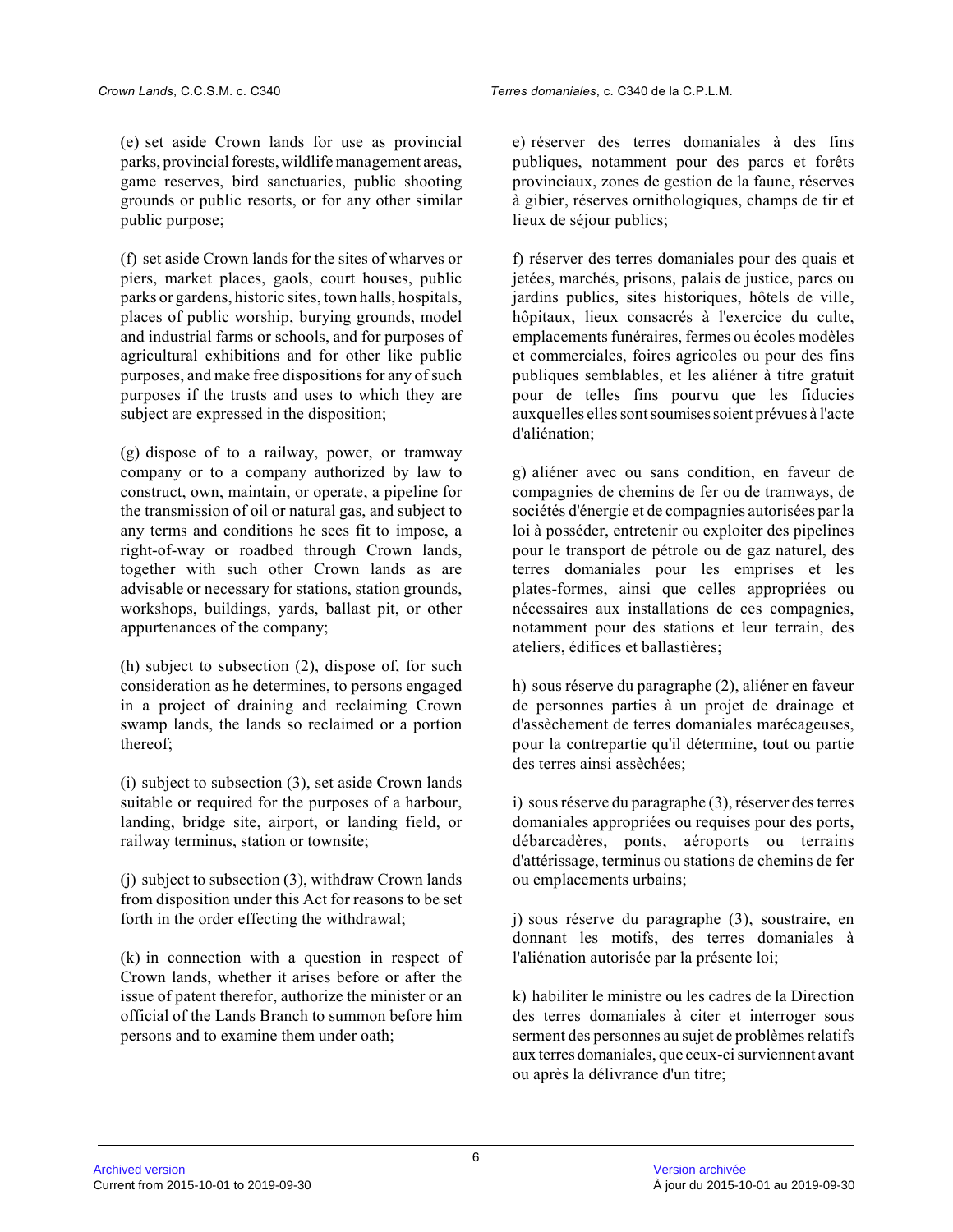(l) make such regulations, not inconsistent with thi s Act, as are necessary to carry out this Act according to its obvious intent, or to carry out the Natural Resources Agreement or to meet cases which arise and for which no provision is made in this Act.

#### **Ratification of disposition of certain swamp lands**

**5(2)** Where lands disposed of pursuant to clause (1)(h) exceed an area equal to that of four townships, the disposition does not become effective until it has been ratified by the Legislature.

#### **Limitation on disposal of certain Crown lands**

**5(3)** Lands set aside or withdrawn pursuant to clause  $(1)(i)$  or  $(i)$  shall be disposed of only on such terms, and subject to such conditions, as are, in each case, prescribed by the Lieutenant Governor in Council.

#### **Powers of minister, etc., respecting examination of persons summoned**

**5(4)** The minister or other person authorized under clause  $(1)(k)$ , to summon and examine persons on oath, has the powers and privileges of a commissioner appointed under Part V of *The Manitoba Evidence Act* .

**5(5)** [Repealed] S.M. 2010, c. 33, s. 12.

S.M. 2001, c. 15, s. 3; S.M. 2002, c. 47, s. 6; S.M. 2008, c. 31, s. 3; S.M. 2010, c. 33, s. 12.

#### **Minister may dispose of lands with minimal value**

**5.1(1)** Despite any other provision of this Act, the minister may sell or transfer Crown land without th e approval or authorization of the Lieutenant Governor in Council if

(a) in the opinion of the minister, the value of the Crown land is \$25,000. or less; or

(b) the Crown land is held in trust for a municipality or a local government district that has approved the sale or transfer.

l) prendre des règlements, compatibles avec la présente loi et conformes à son esprit, pour son application et celle de l'Accord sur les ressources naturelles, et pour régler les situations qu'aucune disposition de la présente loi ne prévoit.

# **Aliénation de certains biens-fonds marécageux**

**5(2)** L'aliénation, en application de l'alinéa (1)h), de biens-fonds dont la superficie équivaut à celle d e quatre townships n'est effective que sur ratification de la Législature.

#### **Aliénation de certains biens-fonds réservés**

**5(3)** Les biens-fonds réservés en application des alinéas (1)i) ou j) ne sont aliénés qu'aux conditions fixées, dans chaque cas, par le lieutenant-gouverneur en conseil.

# **Pouvoirs et immunités relatifs aux enquêtes**

**5(4)** Le ministre et les cadres habilités en vertu de l'alinéa (1)k) à citer et interroger sous serment des personnes sont investis des pouvoirs et immunités d'u n commissaire nommé sous le régime de la partie V de la *Loi sur la preuve au Manitoba* .

# **5(5)** [Abrogé] L.M. 2010, c. 33, art. 12.

L.M. 2001, c. 15, art. 3; L.M. 2008, c. 31, art. 3; L.M. 2010, c. 33, art. 12.

#### **Aliénation de terres domaniales par le ministre**

**5.1(1)** Malgré toute autre disposition de la présente loi, le ministre peut vendre ou transférer une terre domaniale sans l'approbation ou l'autorisation du lieutenant-gouverneur en conseil :

a) s'il est d'avis que cette terre vaut au plus 25 000 \$;

b) si cette terre est détenue en fiducie pour une municipalité ou un district d'administration locale qui a approuvé l'opération.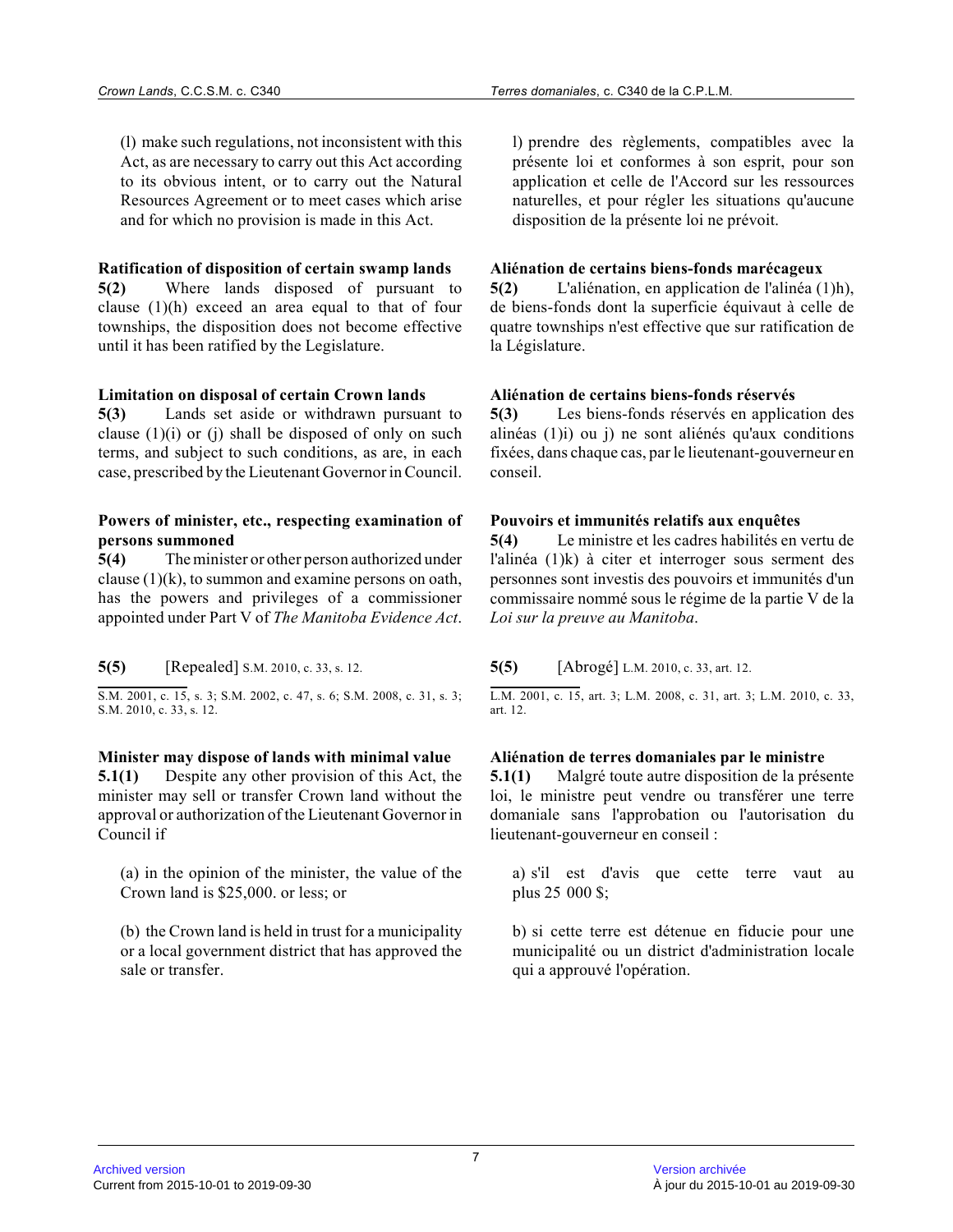#### **Parcels sold as a group**

**5.1(2)** The exception set out in clause (1)(a) does not apply if the Crown land in question consists of two or more parcels that are sold or transferred as a group and the aggregate value of all the parcels in the group is more than \$25,000.

S.M. 2008, c. 31, s. 4.

# **Exception**

**5.1(2)** L'exception prévue à l'alinéa (1)a) ne s'applique pas si la terre domaniale est composée d'au moins deux parcelles qui seront regroupées au momen t de la vente ou du transfert et si leur valeur globale est supérieure à 25 000 \$.

L.M. 2008, c. 31, art. 4.

# POWERS AND DUTIES OF MINISTER ATTRIBUTIONS DU MINISTRE

# **Powers and duties of minister**

**6** The minister has the control and management of Crown lands and of the disposition thereof.

#### **Delegation by minister**

**6.1** The minister may delegate to an employee of the government any power conferred or duty imposed on the minister under this Act or the regulations, except the power to make regulations.

S.M. 2008, c. 31, s. 5.

# **Leases, permits, etc.**

**7(1)** The minister may, upon such terms and subject to such conditions, including the amount of any fee, rent or royalty payable, as are prescribed by the Lieutenant Governor in Council,

(a) lease Crown lands, other than agricultural Crown lands, for a term not exceeding 21 years, with or without an option to purchase;

(b) issue permits of occupation or use of Crown lands, other than agricultural Crown lands, from year to year;

(c) issue work permits authorizing specified work to be performed on Crown lands and authorizing entry upon the Crown lands for purposes of the work;

(d) issue licences for the occupation or use of Crown lands for specified purposes;

(e) issue any easement or right-of-way upon, over, under or in respect of Crown lands.

# **Attributions du ministre**

**6** Le ministre contrôle et administre les terres domaniales et l'aliénation qui en est faite.

# **Pouvoir de délégation du ministre**

**6.1** Le ministre peut déléguer à un employé du gouvernement les attributions qui lui sont conférées en application de la présente loi ou des règlements, à l'exclusion du pouvoir réglementaire.

L.M. 2008, c. 31, art. 5.

# **Baux et permis**

**7(1)** Le ministre peut, aux modalités prescrites par le lieutenant-gouverneur en conseil, y compris celle de payer des droits, rentes ou redevances :

a) louer les terres domaniales, à l'exclusion des terres domaniales agricoles, pour au plus 21 ans, avec ou sans option d'achat;

b) délivrer des permis annuels d'occupation ou d'usage des terres domaniales, à l'exclusion des terres domaniales agricoles;

c) délivrer des permis d'exploitation portant autorisation d'entreprendre des travaux particuliers sur les terres domaniales et de pénétrer sur celles-ci afin de les exécuter;

d) délivrer des licences d'occupation ou d'usage à des fins particulières;

e) octroyer des servitudes et droits de passage à l'égard des terres domaniales.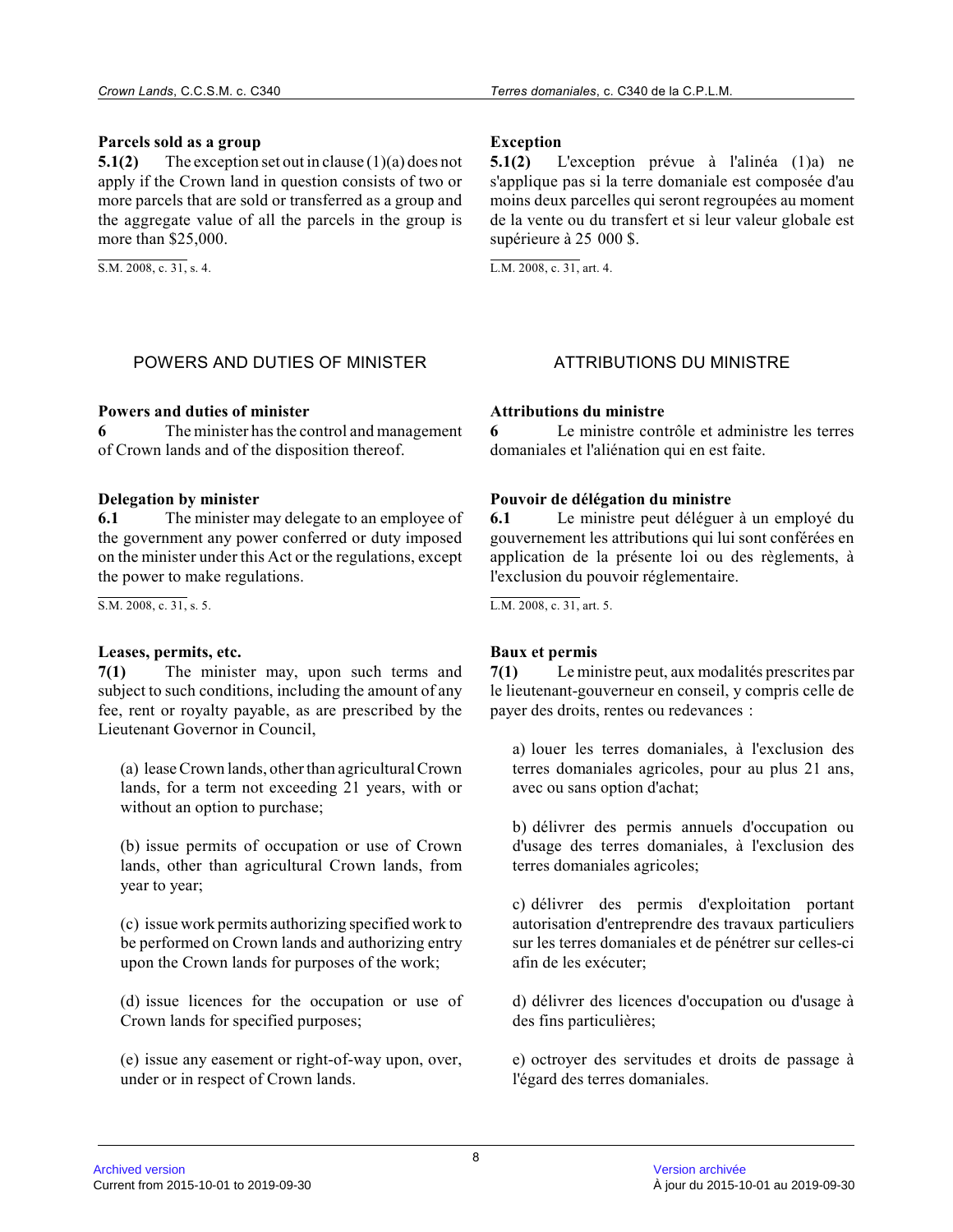# **Conditions of permits**

**7(2)** No permit operates to prevent the sale or lease of the lands at any time during its term and every permit is subject to the condition to be implied therein that the minister may give the permittee notice of the cancellation thereof; and at the expiration of one month from the service of the notice the permit shall be cancelled.

#### **Removal of improvements**

**7(3)** In case of the sale or lease of land held under permit, or in case the permit is cancelled, the permittee, upon obtaining the permission of the minister, and within the time limited by him, may remove improvements made by him on the land or hay cut; but in the case of the sale or lease of the land, if the minister considers it inadvisable to permit the removal of improvements or hay, the permittee shall be paid by the purchaser or lessee such sum as the minister determines to be a proper compensation therefor.

#### **Additional payment under permits and leases**

**7(4)** Where the minister issues or grants a permit or lease, for any purpose, with respect to Crown lands within a municipality, local government district or school district in unorganized territory, he may in each year fix an amount that subject to subsection (6) is equal or estimated by him to be approximately equal to th e real property taxes that would be payable for that year by the permittee or lessee to the municipality, local government district or school district, as the case may be, if the right, interest or estate of the permittee or lessee in the lands were not exempt from assessment and taxation under *The Municipal Assessment Act*, and the minister shall add any amount so fixed to the fee or rental otherwise payable for or under the permit or lease in respect of that year, and the permittee or lessee shall pay the amount as part of and along with the fee or rental otherwise payable for or under the permit or lease.

# **Additional amounts payable to municipality, etc.**

**7(5)** Where in any year the minister has fixed an amount under subsection (4) in respect of a permit or lease, the minister shall, on or before December 31 of that year, pay the amount to the municipality, loca l government district or school district, as the case may be, in which the Crown lands affected by the permit or lease are situated.

# **Condition relative aux permis**

**7(2)** Les permis ne font pas obstacle à la vente ou à la location, pendant leur durée, des biens-fonds qu'ils visent; ils sont sujets à ce que le ministre puisse en donner avis d'annulation au titulaire. Les permis sont annulés un mois après signification d'un tel avis.

#### **Enlèvement d'améliorations aux terres domaniales**

**7(3)** En cas de vente ou de location de biens-fonds sous permis, ou d'annulation de permis, les titulaires de permis peuvent enlever les améliorations qu'ils ont faites ou les foins coupés, avec l'autorisation du ministre et dans les délais que celui-ci fixe. Si cependant, en cas de vente ou de location, le ministre juge inopportun de donner une telle permission, acheteurs et locataire s doivent payer aux titulaires de permis la juste compensation que le ministre détermine.

#### **Montants supplémentaires pour les taxes**

**7(4)** Ouand le ministre octroie des baux ou des permis relatifs à des terres domaniales situées dans une municipalité, un district d'administration locale ou un district scolaire en territoire non organisé, il majore, sous réserve du paragraphe (6), les droits et loyers payables d'un montant qu'il juge à peu près équivaloir aux taxes foncières exigibles pour l'année, n'était l'exemption touchant ces biens-fonds aux termes de l'article 7 de la *Loi sur l'évaluation municipale*. Les titulaires de permis et les locataires paient ces montants supplémentaires en même temps que les droits et loyers, comme s'ils en faisaient partie.

# **Paiement des montants supplémentaires**

**7(5)** Le ministre paie aux municipalités, aux districts d'administration locale et aux districts scolaires les montants supplémentaires afférents aux permis e t baux relatifs aux terres domaniales situées sur leu r territoires, tels qu'ils les a déterminés aux termes du paragraphe (4) à l'égard d'une année donnée, au plu s tard le 31 décembre de ladite année.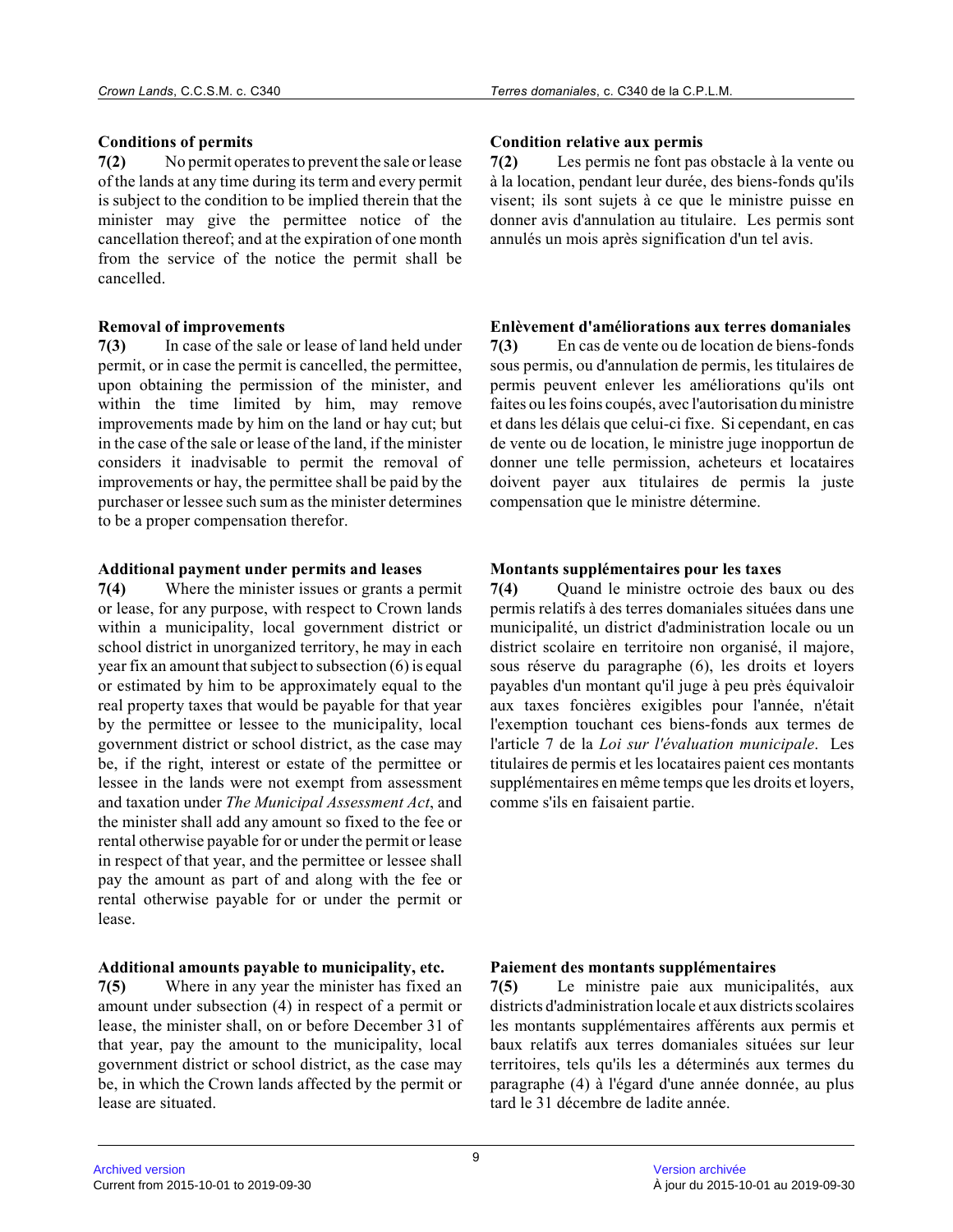#### **Adjustment of estimated amounts**

**7(6)** In fixing an amount under subsection (4) in respect of a permit or lease in any year, the minister may make such adjustment to the amount as may be necessary to allow for any excessive amount or deficient amount fixed under that subsection in respect of the permit or lease in a prior year.

S.M. 1989-90, c. 24, s. 77; S.M. 1992, c. 58, s. 4; S.M. 2001, c. 15, s. 4.

#### **Work permits**

**7.1(1)** In a lease or permit granted or issued under section 7, the minister may impose a condition requiring the lessee or permittee to obtain a work permit from the minister before undertaking any activity specified in the lease or permit.

#### **Terms and conditions**

**7.1(2)** The minister may impose terms and conditions on a work permit issued under this section or under clause  $7(1)(c)$ .

#### **Offence re work permits**

**7.1(3)** A person who

(a) fails to comply with a term or condition imposed on a work permit; or

(b) fails to comply with a condition imposed in a lease or permit under subsection (1) requiring the person to obtain a work permit before undertaking an activity;

is guilty of an offence.

 $S.M. 1994, c. 5, s. 4.$ 

#### **Wetlands**

**7.1.1(1)** On the recommendation of the minister and the minister responsible for *The Water Protection Act* , the Lieutenant Governor in Council may make regulations

(a) designating any area of Crown land as a provincially significant wetland;

#### **Rajustement des taxes estimées**

**7(6)** Afin de déterminer le montant dont doivent être majorés pour l'année les droits et loyers des occupants en application du paragraphe (4), le ministre peut tenir compte des trop-perçus ou des moins-perçus pour une année précédente.

L.M. 1994, c. 5, art. 3; L.M. 2001, c. 15, art. 4.

#### **Permis d'exploitation**

**7.1(1)** Le ministre peut assortir tout bail ou permis visé à l'article 7 d'une condition obligeant le locataire ou le titulaire du permis à obtenir de lui un permis d'exploitation avant d'entreprendre les activités précisées au bail ou au permis.

#### **Modalités**

**7.1(2)** Le ministre peut assortir tout permis d'exploitation délivré en vertu du présent article ou de l'alinéa 7(1)c) de modalités.

#### **Infraction concernant les permis d'exploitation**

**7.1(3)** Commet une infraction la personne qui :

a) fait défaut de se conformer aux modalités d'un permis d'exploitation;

b) fait défaut de se conformer à la condition prévue au paragraphe (1).

L.M. 1994, c. 5, art. 4.

# WETLANDS TERRES HUMIDES

# **Terres humides**

**7.1.1(1)** Sur recommandation du ministre et du ministre chargé de l'application de la *Loi sur la protection des eaux*, le lieutenant-gouverneur en conseil peut, par règlement :

a) désigner une partie de terre domaniale à titre de terre humide d'importance provinciale;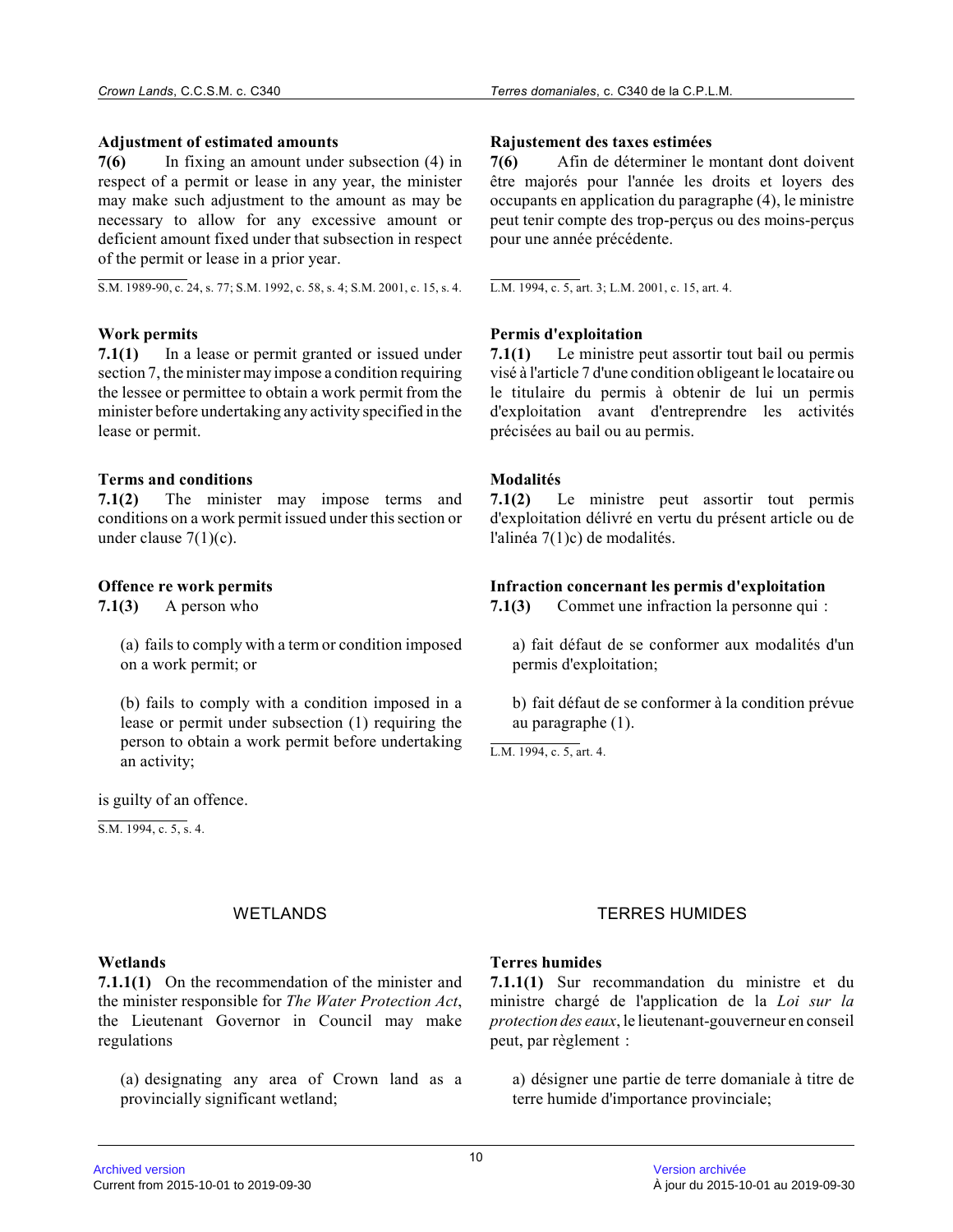(b) governing, regulating or prohibiting any use, activity or thing in a designated wetland or in any part of a designated wetland.

#### **Considerations**

**7.1.1(2)** In deciding whether to recommend a regulation that designates Crown land as a provincially significant wetland, the ministers must consider

(a) whether the wetland is a coastal marsh directly linked to a large Manitoba lake;

(b) whether the wetland is valuable for the purposes of flood control, drought control, protection of a drinking water source, the recharge or discharge of groundwater or water quality protection;

(c) whether the wetland contains or could contain significant wetland ecosystems or biodiversity, including habitat for species declared endangered, threatened or extirpated under *The Endangered Species and Ecosystems Act* ;

(d) any other matter the ministers consider appropriate.

# **Limit**

**7.1.1(3)** A regulation made under subsection (1)

(a) is not to be interpreted so as to abrogate or derogate from the aboriginal and treaty rights of the aboriginal peoples of Canada that are recognized and affirmed by section 35 of the *Constitution Act, 1982* ;

(b) does not affect the powers and duties of the minister responsible for the administration of *The Water Rights Act*; and

(c) does not affect the rights of a lessee under a lease of Crown lands.

S.M. 2011, c. 36, s. 2; S.M. 2013, c. 38, s. 24.

b) régir, réglementer ou interdire des activités, des choses ou des utilisations à l'intérieur d'une terr e humide désignée ou d'une partie de celle-ci.

# **Critères**

**7.1.1(2)** Afin de décider s'ils doivent recommander la prise d'un règlement désignant une terre domaniale à titre de terre humide d'importance provinciale, les ministres examinent :

a) la question de savoir si la terre humide est un marais maritime directement rattaché à un grand lac du Manitoba;

b) la question de savoir si elle est utile pour la lutte contre les inondations, la lutte contre la sécheresse, la protection d'une source d'eau potable, l'alimentation ou la vidange des eaux souterraines o u la protection de la qualité de l'eau;

c) la question de savoir si elle renferme ou pourrait renfermer une biodiversité ou des écosystèmes importants, et notamment constituer l'habitat d'espèces déclarées en voie de disparition, menacées ou déracinées en vertu de la *Loi sur les espèces et les écosystèmes en voie de disparition* ;

d) toute autre question que les ministres estiment indiquées.

# **Restrictions**

**7.1.1(3)** Un règlement pris en vertu du paragraphe (1) :

a) n'a pas pour effet de porter atteinte aux droits ancestraux ou issus de traités des peuples autochtones du Canada qui sont reconnus et confirmés par l'article 35 de la *Loi constitutionnelle de 1982* ;

b) n'a aucune incidence sur les attributions du ministre chargé de l'application de la *Loi sur les droits d'utilisation de l'eau* ;

c) n'a aucune incidence sur les droits d'un preneur à bail en vertu d'un bail portant sur des terres domaniales.

L.M. 2011, c. 36, art. 2; L.M. 2013, c. 38, art. 24 .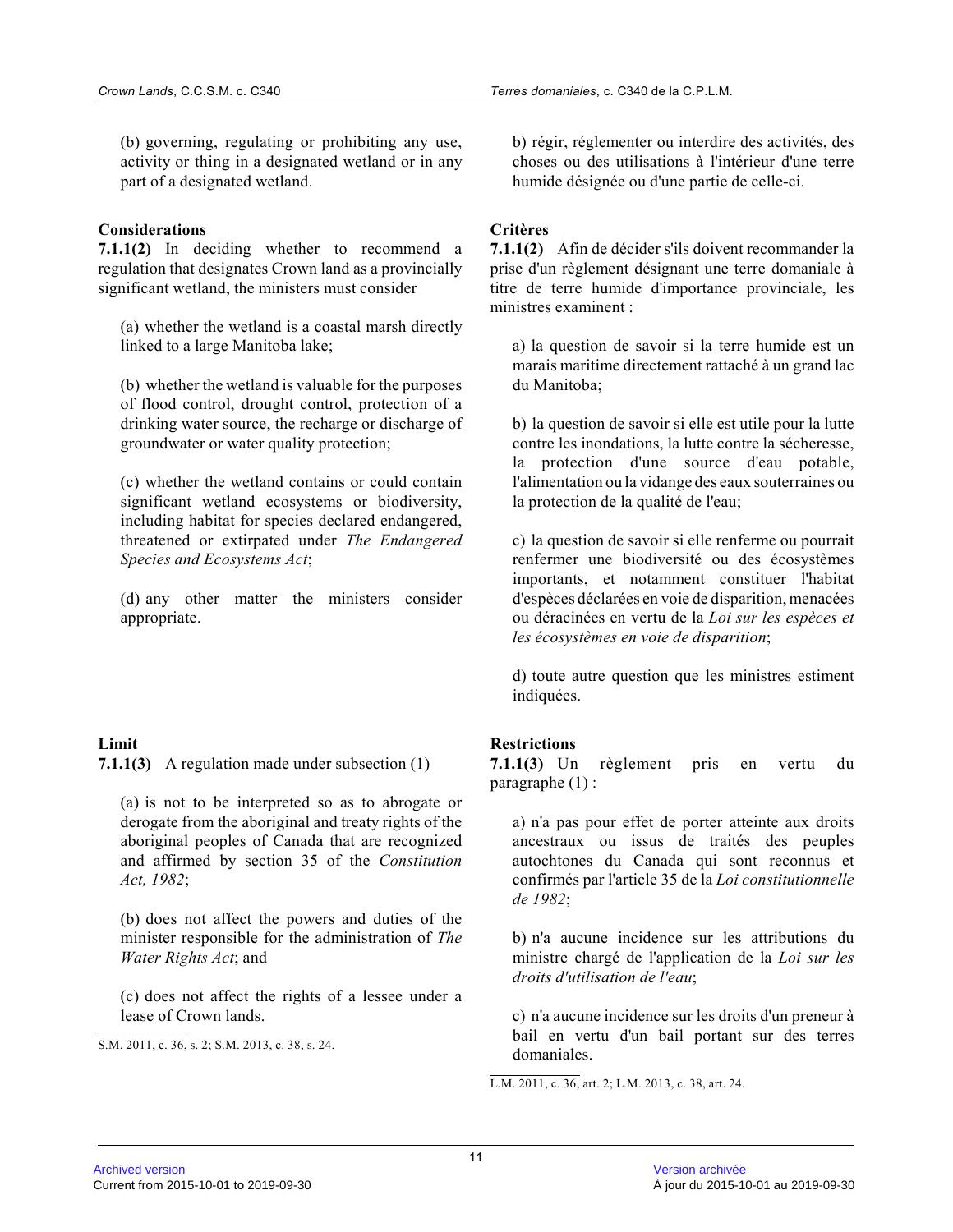#### **Designation**

**7.2(1)** The minister may designate Crown lands as agricultural Crown lands.

# **Fees and rents**

**7.2(2)** The amount of any fee or rent payable under a lease, use permit or work permit, or for the transfer of a lease, use permit or work permit, respecting agricultural Crown lands shall be

(a) as prescribed by regulation; or

(b) determined by public tender.

S.M. 2001, c. 15, s. 5.

# **Appointment of directors**

**7.3(1)** The minister shall appoint one or more persons as directors of agricultural Crown lands.

#### **Director's decision-making powers**

**7.3(2)** Subject to subsection (3) and the regulations, a director may take any of the following actions with respect to agricultural Crown lands:

(a) lease, approve the transfer of a lease, or cancel a lease for non-compliance with a condition of the lease;

(b) issue a use permit, approve the transfer of a use permit, or cancel a use permit for non-compliance with a condition of the permit;

(c) issue a work permit or cancel a work permit for non-compliance with a condition of the permit.

# **Fees and rents payable**

**7.3(3)** The fee or rent payable under a lease, work permit or use permit issued by the director shall be as provided in subsection 7.2(2).

# AGRICULTURAL CROWN LANDS TERRES DOMANIALES AGRICOLES

#### **Désignation**

**7.2(1)** Le ministre peut désigner des terres domaniales à titre de terres domaniales agricoles.

#### **Droits et loyers**

**7.2(2)** Le montant du droit ou du loyer payable en vertu d'un bail ou d'un permis d'usage ou d'exploitation visant des terres domaniales agricoles ou encore pour le transfert d'un tel bail ou d'un tel permis est, selon le cas :

a) fixé par règlement;

b) déterminé par appel d'offres.

L.M. 2001, c. 15, art. 5.

# **Nomination des directeurs**

**7.3(1)** Le ministre nomme une ou plusieurs personnes à titre de directeurs des terres domaniales agricoles.

# **Pouvoir décisionnaire des directeurs**

**7.3(2)** Sous réserve du paragraphe (3) et des règlements, le directeur peut prendre les mesures suivantes à l'égard de terres domaniales agricoles :

a) les louer, approuver le transfert de baux ou annuler des baux en raison de l'inobservation d'une de leurs conditions;

b) délivrer des permis d'usage, en approuver le transfert ou les annuler en raison de l'inobservation d'une de leurs conditions;

c) délivrer des permis d'exploitation ou les annuler en raison de l'inobservation d'une de leurs conditions.

# **Droits et loyers payables**

**7.3(3)** Le droit ou le loyer payable en vertu d'un bail ou d'un permis d'exploitation ou d'usage qu'accorde ou que délivre le directeur est établi de la manière prévue au paragraphe 7.2(2).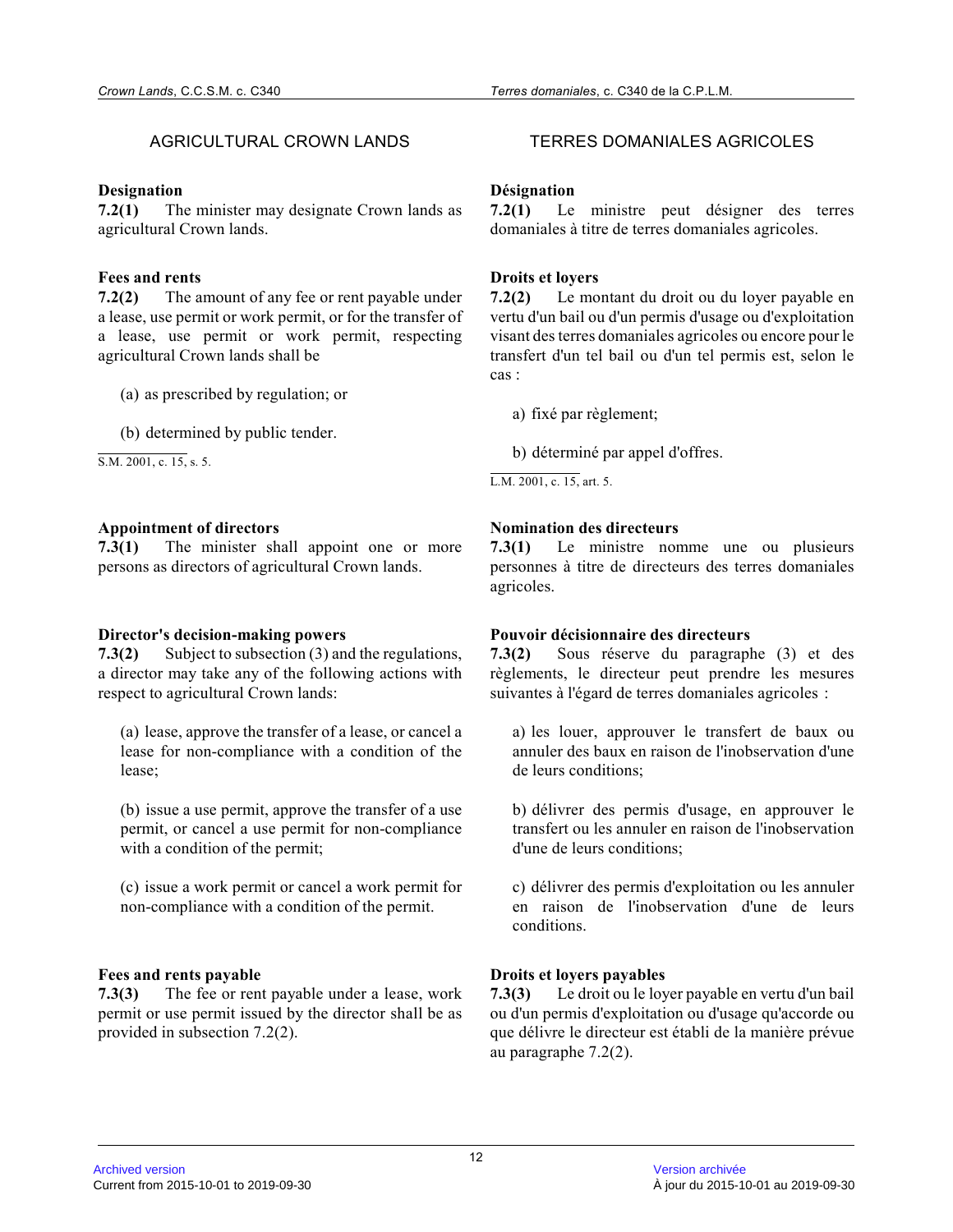#### **Director to give notice of decision**

**7.3(4)** The director shall notify, by ordinary mail, all persons whose interests, in the opinion of the director , may be affected by a decision of the director to issue, approve a transfer, or cancel, a lease or permit under subsection (2)

(a) of the decision;

(b) of the person's right to appeal under section 7.6; and

(c) the time limit for filing an appeal.

# **Application of certain provisions**

**7.3(5)** Subsections 7(2) to (6) and section 7.1 apply, with necessary modifications, to all leases and permits issued by the director under this section.

S.M. 2001, c. 15, s. 5; S.M. 2008, c. 31, s. 6.

### **Duties, functions and powers of the appeal tribunal 7.4(1)** For the purpose of this Act, the appeal tribunal

(a) is to hear and determine appeals under section 7.6; and

(b) may recommend to the minister policy changes on matters related to agricultural Crown lands.

# **Application of Manitoba Agricultural Services Corporation Act**

**7.4(2)** When performing a duty or function or exercising a power under this Act, the appeal tribunal has the same powers as it has in its role under *The Manitoba Agricultural Services Corporation Act* .

S.M. 2001, c. 15, s. 5; S.M. 2013, c. 48, s. 4.

#### **7.5** [Repealed]

S.M. 2001, c. 15, s. 5; S.M. 2013, c. 48, s. 4.

#### **Avis de la décision du directeur**

**7.3(4)** Le directeur avise, par courrier ordinaire, les personnes dont les intérêts peuvent, selon lui, être touchés par la décision qu'il a prise en vertu du paragraphe (2) d'accorder un bail ou de délivrer un permis, d'en approuver le transfert ou de l'annuler :

a) de la décision en question;

b) du droit des personnes d'interjeter appel en vertu de l'article 7.6;

c) du délai prévu pour le dépôt de l'appel.

# **Application de certaines dispositions**

**7.3(5)** Les paragraphes 7(2) à (6) et l'article 7.1 s'appliquent, avec les adaptations nécessaires, aux baux qu'accorde et aux permis que délivre le directeur en vertu du présent article.

L.M. 2001, c. 15, art. 5; L.M. 2008, c. 31, art. 6.

# **Attributions du tribunal d'appel**

**7.4(1)** Pour l'application de la présente loi, le tribunal d'appel :

a) statue sur les appels interjetés en vertu de l'article 7.6;

b) peut recommander au ministre des changements de fond sur des questions touchant les terres domaniales agricoles.

#### **Application de la** *Loi sur la Société des services agricoles du Manitoba*

**7.4(2)** Pour l'application de la présente loi, le tribunal d'appel dispose des mêmes pouvoirs que dans le cadre de la *Loi sur la Société des services agricoles du Manitoba* .

L.M. 2001, c. 15, art. 5; L.M. 2013, c. 48, art. 4.

# **7.5** [Abrogé]

L.M. 2001, c. 15, art. 5; L.M. 2013, c. 48, art. 4.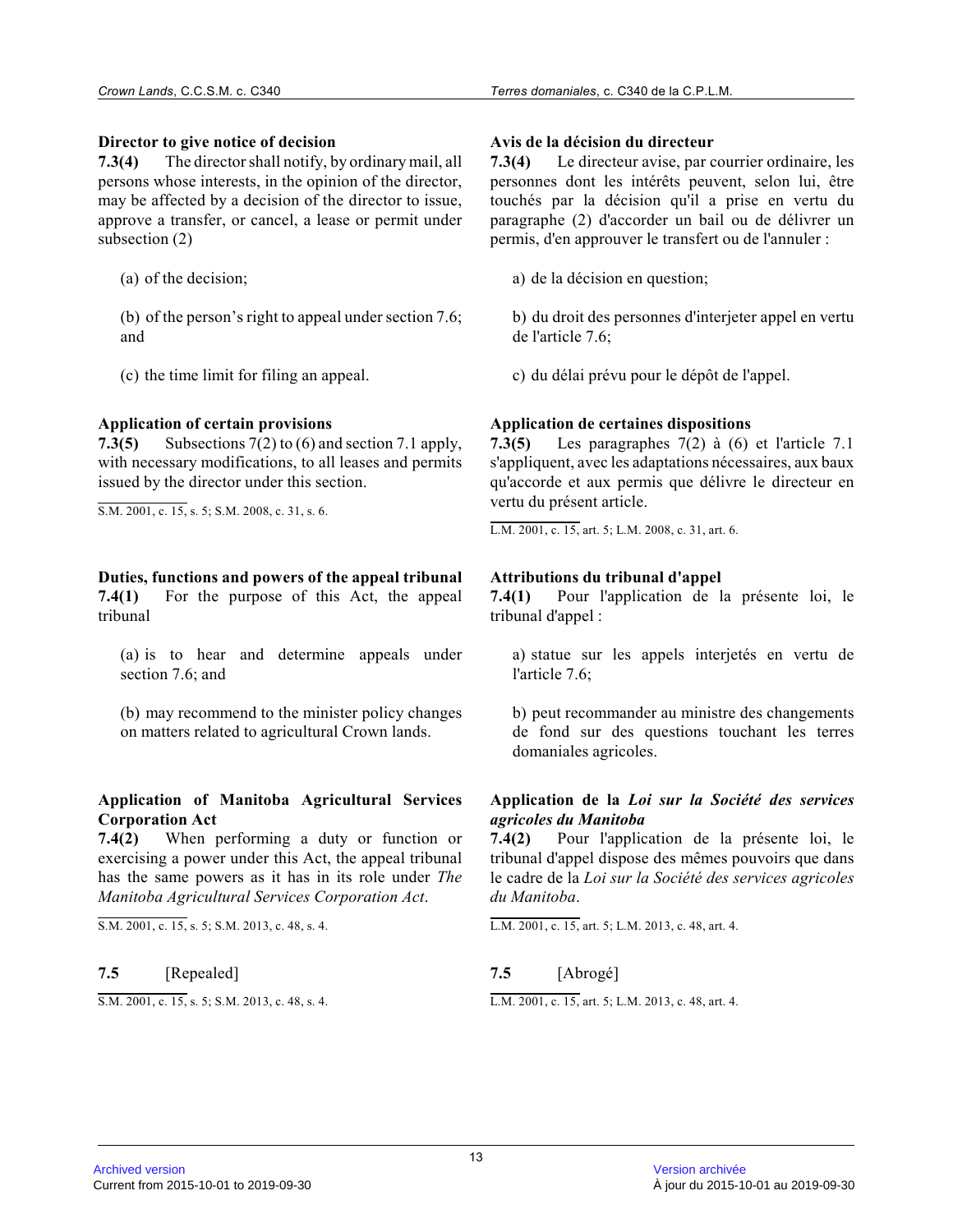#### **Jurisdiction of the appeal tribunal**

**7.6(1)** An appeal may be made to the appeal tribunal by a person who is aggrieved by a decision of the director to

(a) refuse to grant a lease or issue a use permit;

(b) refuse to approve the transfer of a lease or a us e permit;

(c) refuse to grant a work permit; or

(d) cancel a lease, use permit or work permit for non-compliance with a condition of the lease, use permit or work permit.

#### **No appeal in specified circumstances**

**7.6(2)** If a lease, use permit or work permit is cancelled because of the failure to pay an amount owing under the lease, use permit or work permit, there is no right of appeal.

# **Time for filing appeal**

**7.6(3)** A person must file a written notice of appeal with the appeal tribunal within 30 days after the date the director sent the person notice of the decision, or within such further time as the appeal tribunal may permit .

#### **Contents of notice of appeal**

**7.6(4)** A notice of appeal must contain

- (a) the name and address of the person appealing;
- (b) a copy of the notice of the decision of the director; and
- (c) concisely stated reasons for the appeal.

comply with the requirements of subsection (4).

#### **Appeal tribunal may dismiss appeal without hearing 7.6(5)** The appeal tribunal may dismiss an appeal without holding a hearing if the appeal tribunal is of the opinion the appeal is frivolous, vexatious, or does not

### **Compétence du tribunal d'appel**

**7.6(1)** Toute personne qu'une des décisions prises par le directeur et indiquées ci-dessous lèse peut en appeler devant le tribunal d'appel :

a) refus d'accorder un bail ou de délivrer un permis d'usage;

b) refus d'approuver le transfert d'un bail ou d'un permis d'usage;

c) refus d'accorder un permis d'exploitation;

d) annulation d'un bail ou d'un permis d'usage ou d'exploitation en raison de l'inobservation d'une de ses conditions.

#### **Appel interdit dans certaines circonstances**

**7.6(2)** Il n'y a aucun droit d'appel si un bail ou un permis d'usage ou d'exploitation est annulé en raison d'un défaut de payer un montant dû en vertu de ses dispositions.

# **Délai d'appel**

**7.6(3)** L'appel est interjeté par dépôt d'un avis d'appel écrit auprès du tribunal d'appel soit dans les 30 jours suivant la date à laquelle le directeur a envoyé à l'appelant avis de sa décision, soit dans le délai supplémentaire que le tribunal d'appel accorde.

# **Contenu de l'avis d'appel**

**7.6(4)** L'avis d'appel contient :

- a) le nom et l'adresse de l'appelant;
- b) une copie de l'avis de la décision du directeur;
- c) un exposé succinct des motifs de l'appel.

# **Rejet de l'appel sans audience**

**7.6(5)** Le tribunal d'appel peut rejeter l'appel sans audience s'il est d'avis que celui-ci est frivole, vexatoire ou ne respecte pas les exigences du paragraphe (4).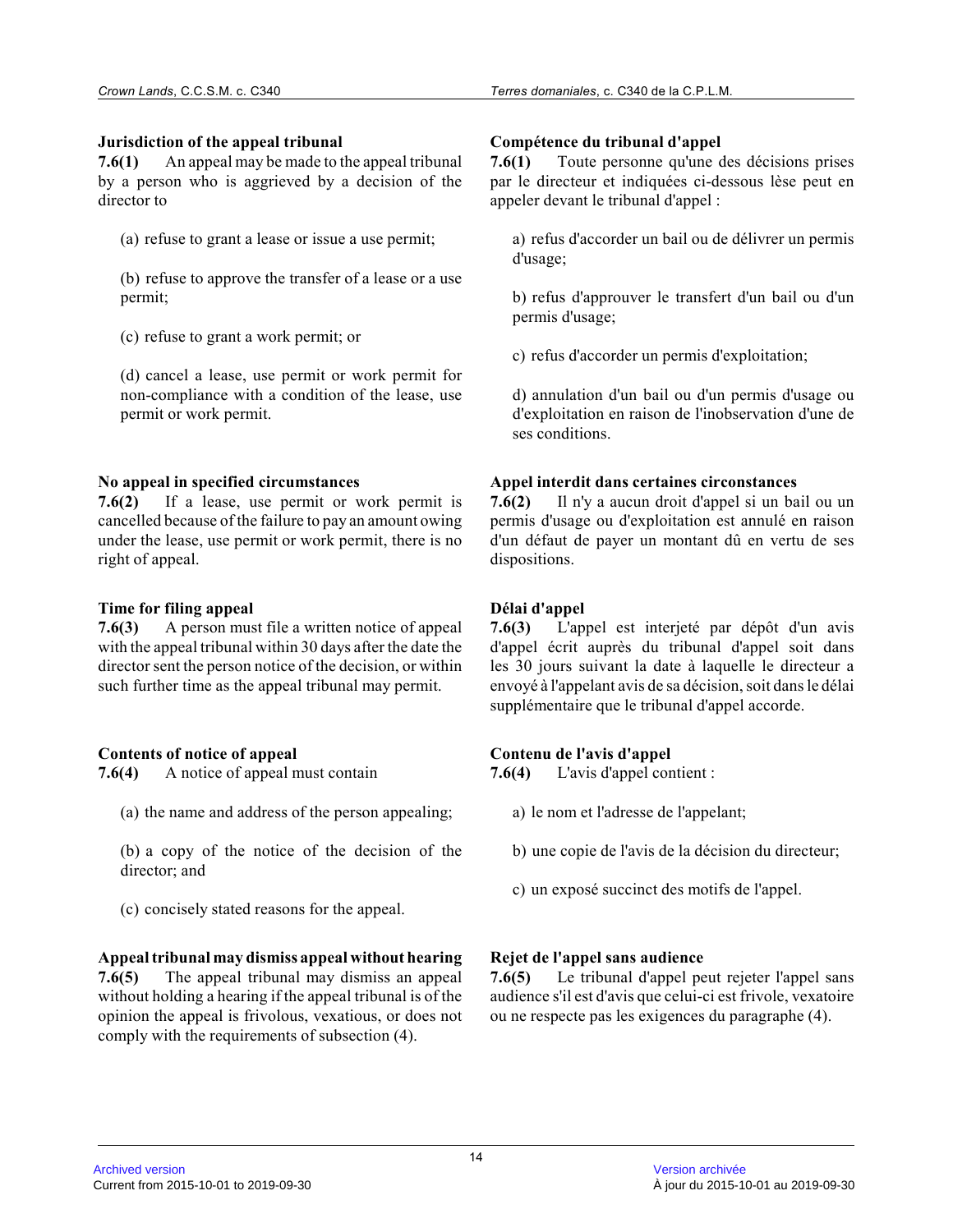# **Fixing of date for hearing**

**7.6(6)** On receiving the notice of appeal, the appeal tribunal shall fix a day, time and place at which it will hear the appeal.

# **Notice of hearing**

**7.6(7)** The appeal tribunal shall give at least 14 days notice of the date of the hearing to the appellant and any other person whose interests, in the opinion of the appeal tribunal, may be affected by its decision.

#### **Decision**

**7.6(8)** On considering the appeal, the appeal tribunal may

(a) confirm, set aside or vary the decision of the director; or

(b) refer the matter back to the director for furthe r consideration in accordance with the appeal tribunal's instructions.

#### **Decision final and binding**

**7.6(9)** The decision of the appeal tribunal is final and binding on the parties and is not subject to appeal.

S.M. 2001, c. 15, s. 5; S.M. 2013, c. 48, s. 4.

# SUBDIVISION AND PLANS LOTISSEMENT ET PLANS

#### **Minister may subdivide townsite**

**8** The minister may subdivide Crown lands into lots and lease or sell them at such price as he fixes within the limits prescribed by the Lieutenant Governor in Council, either by private sale or at public auction, an upset price being fixed therefor.

# **Approval of plans by Director of Surveys**

**9** No Crown lands shall be disposed of by sale or lease or the issue of an easement until a plan o f survey of the lands has been approved by the Director of Surveys for the province, unless

#### **Date d'audience**

**7.6(6)** Dès réception de l'avis d'appel, le tribunal d'appel fixe la date, l'heure et le lieu de l'audition de l'appel.

#### **Avis d'audience**

**7.6(7)** Le tribunal d'appel donne un préavis d'au moins 14 jours de la date de l'audience à l'appelant et aux autres personnes dont les intérêts peuvent, selon lui, être touchés par sa décision.

#### **Décision**

**7.6(8)** Au moment de l'examen de l'appel, le tribunal d'appel peut :

a) confirmer, annuler ou modifier la décision du directeur;

b) renvoyer la question au directeur afin que celui-c i procède à un nouvel examen en conformité avec ses directives.

# **Décision définitive**

**7.6(9)** La décision du tribunal d'appel est définitive et lie les parties.

L.M. 2001, c. 15, art. 5; L.M. 2013, c. 48, art. 4.

#### **Lotissement d'emplacements urbains**

**8** Le ministre peut lotir les terres domaniales et les louer, ou encore les vendre pour un prix qu'il détermine à l'intérieur des limites prescrites par le lieutenant-gouverneur en conseil. Telle vente est soit privée, soit aux enchères, une mise à prix étant fixée dans ce dernier cas.

#### **Approbation de plans d'arpentage**

Les terres domaniales ne peuvent être aliénées par vente, location ou concession de servitude à moins qu'un plan d'arpentage n'ait été approuvé par le directeur des Levés de la province, sauf si :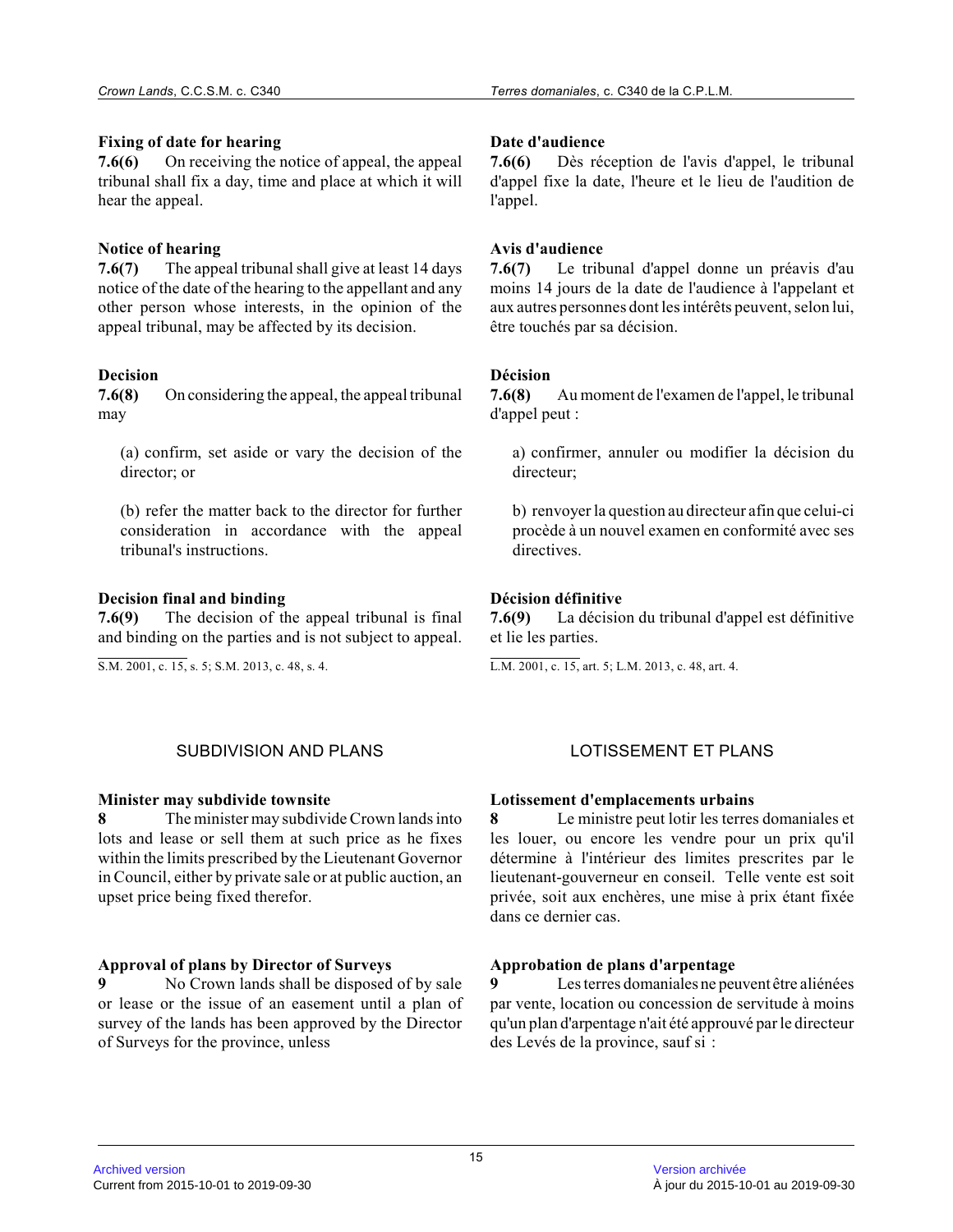(a) a plan thereof has been confirmed by the Surveyor General of Canada prior to July 15, 1930; or

(b) in the case of a disposition by lease, the Director of Surveys authorizes the disposition to be made without a plan of survey of the lands and on the basis of a legal description only.

#### **Tariff of fees for leases, licences, etc.**

**10** The minister may establish a tariff of fees for the preparation of documents evidencing a disposition, and for copies of records of the Lands Branch, and for the registration of instruments therein, and for services rendered.

#### **Registers and registration of documents affecting Crown lands**

**11** The minister shall cause to be kept in his department a register or registers in which shall b e registered all documents evidencing a disposition of Crown lands and in which, upon compliance with such conditions as he imposes, may be registered an assignment of a right, interest, or estate, in Crow n lands; and he shall cause all documents so registered to be endorsed with a certificate of registration.

#### **Minister to provide list of disposed of lands**

**12(1)** The minister shall advise the clerk of every municipality, and in unorganized or disorganized territory the assessor of every school district, of Crown lands disposed of during the year and of every cancellation of a disposition of Crown lands.

#### **To furnish plans**

**12(2)** The minister shall furnish copies of plans of survey of Crown lands in his custody required for th e preparation of assessment rolls.

a) un tel plan a déjà été attesté par l'arpenteur général du Canada avant le 15 juillet 1930;

b) dans le cas d'aliénation par bail, le directeur des Levés autorise l'aliénation sans un tel plan, sur la seule base d'une description juridique.

# REGISTER AND INFORMATION REGISTRE ET RENSEIGNEMENTS

#### **Tarif de droits et d'honoraires**

**10** Le ministre peut fixer un tarif des droits pour l'établissement des documents qui attestent une aliénation, pour les copies des registres de la Direction des terres domaniales et pour l'enregistrement d'actes instrumentaires, ainsi qu'un tarif d'honoraires.

#### **Enregistrement de documents**

**11** Le ministre s'assure que sont tenus à son ministère des registres qui contiennent les documents attestant l'aliénation de terres domaniales, et dan s lesquels peuvent être enregistrés, aux conditions qu'il détermine, les cessions de droits afférents aux terres domaniales. Il s'assure aussi que les documents ainsi enregistrés portent certification de leur enregistrement.

#### **Liste des terres aliénées**

**12(1)** Le ministre informe le greffier de chaque municipalité, ainsi que l'évaluateur de chaque district scolaire en territoire non organisé ou désorganisé, des terres domaniales aliénées dans l'année et de celles dont l'aliénation a été révoquée.

#### **Plans d'arpentage des terres aliénées**

**12(2)** Le ministre donne copie des plans d'arpentage des terres domaniales sous sa garde qui sont nécessaires à l'élaboration des rôles d'évaluation.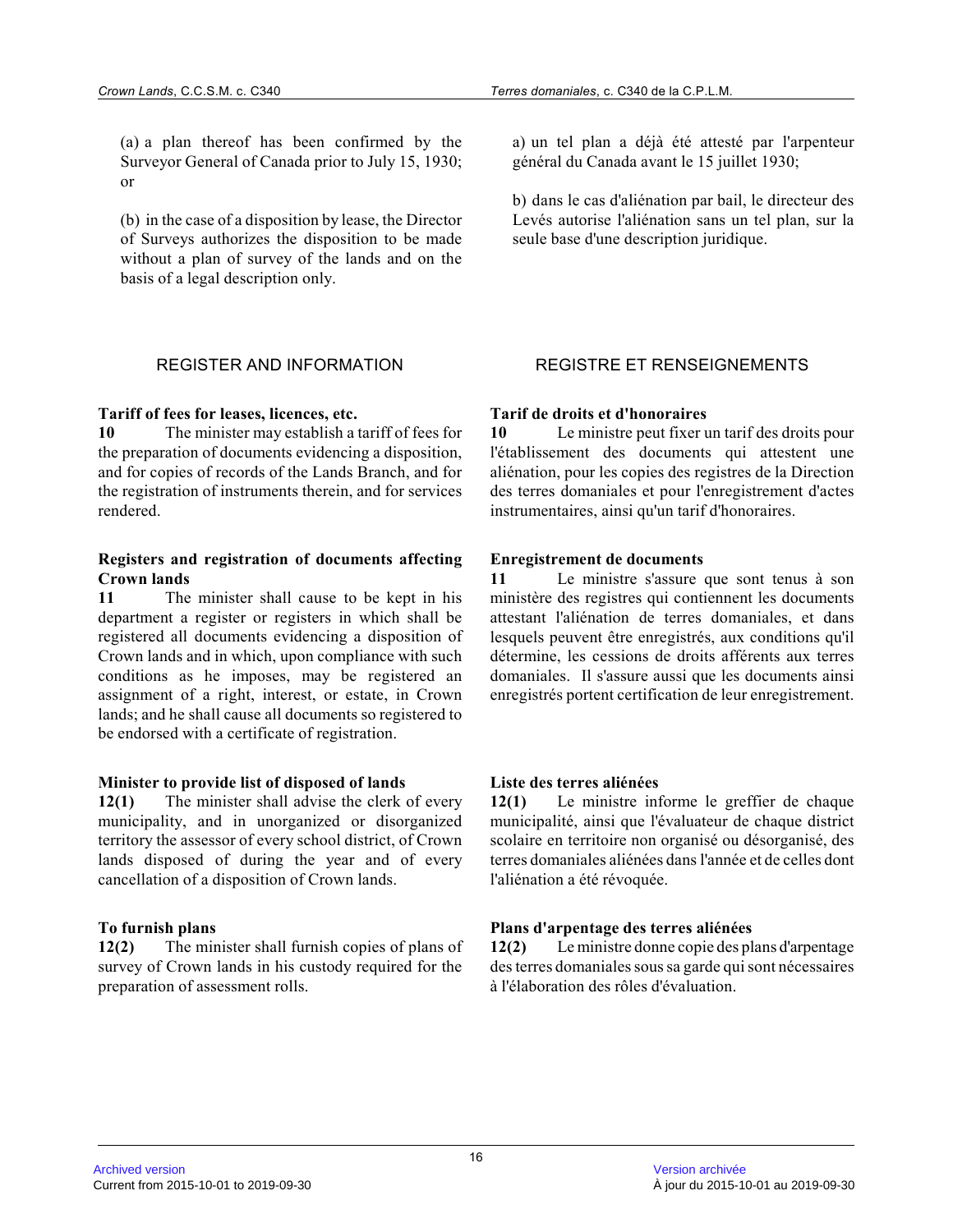#### **Contracts of sale**

**13(1)** Where Crown land is sold on terms, the sale may be evidenced by a contract of sale in a form approved by the minister.

#### **Compensation for flood damage**

**13(2)** A contract for the sale of land under subsection (1) may contain a provision specifying whether or not the Crown will pay compensation for possible future damage to the land or any improvements thereon resulting from

(a) the raising or lowering by the Crown, pursuant t o clause  $4(1)(f)$ , of the level of any body of water adjacent to the land; or

(b) the flooding of the land or a portion thereof, from any cause whatsoever; or

(c) the flow of any water, not amounting to flooding , upon or adjacent to the land;

and the provision may specify the amount, or the method of calculating or determining the amount, of any such compensation that may be payable.

# **Caveat**

**13(3)** Where a contract for the sale of land under subsection (1) contains a provision under subsection (2) and specifies that the provision is a covenant runnin g with the land, the minister may, on the basis of th e covenant, file a caveat with a copy of the contract attached in the proper land titles office.

S.M. 1988-89, c. 13, s. 8.

#### **Agreements for protection of natural resources**

**13.1(1)** Where an agreement entered into between the Crown and a person for the disposition of Crown lands contains a restriction on the development of all or part of the lands for the purpose of the protection of any natural resource and provides that the restriction may be enforced against a subsequent owner of the lands,

# DISPOSITIONS ALIÉNATIONS

#### **Contrats de vente**

**13(1)** Lorsque la vente de terres domaniales est sujette à modalités, elle est constatée selon un contrat-type approuvé par le ministre.

# **Indemnité**

**13(2)** Le contrat de vente de terres domaniales visé au paragraphe (1) peut contenir une disposition précisant si la Couronne versera ou non une indemnité relativement aux dommages qui pourraient être causés dans l'avenir aux terres domaniales ou aux améliorations qui s'y trouvent par suite, selon le cas :

a) de l'élévation ou de l'abaissement par la Couronne, en vertu de l'alinéa 4(1)f), du niveau des eaux;

b) de l'inondation de tout ou partie des terres, peu importe la cause de l'inondation;

c) de l'écoulement des eaux sur les terres ou de façon adjacente à celles-ci, sans que cet écoulemen t ne soit une inondation.

La disposition peut préciser le montant de l'indemnité qui peut être payable ou le mode de calcul ou de détermination de ce montant.

# **Opposition**

**13(3)** Lorsque le contrat de vente de terres domaniales visé au paragraphe (1) contient la disposition prévue au paragraphe (2) et précise que cette disposition constitue un engagement rattaché aux terres domaniales, le ministre peut, en se fondant sur l'engagement, déposer une opposition ainsi qu'une copie du contrat jointe à cette opposition au bureau des titres fonciers compétent.

L.M. 1988-89, c. 13, art. 8.

**Ententes sur la protection des ressources naturelle s 13.1(1)** Toute entente qui est conclue entre la Couronne et une personne relativement à l'aliénation de terres domaniales, qui contient une restriction quant à la mise en valeur de tout ou partie des terres en vue de la protection de ressources naturelles et qui prévoit que la restriction peut être appliquée contre tout propriétaire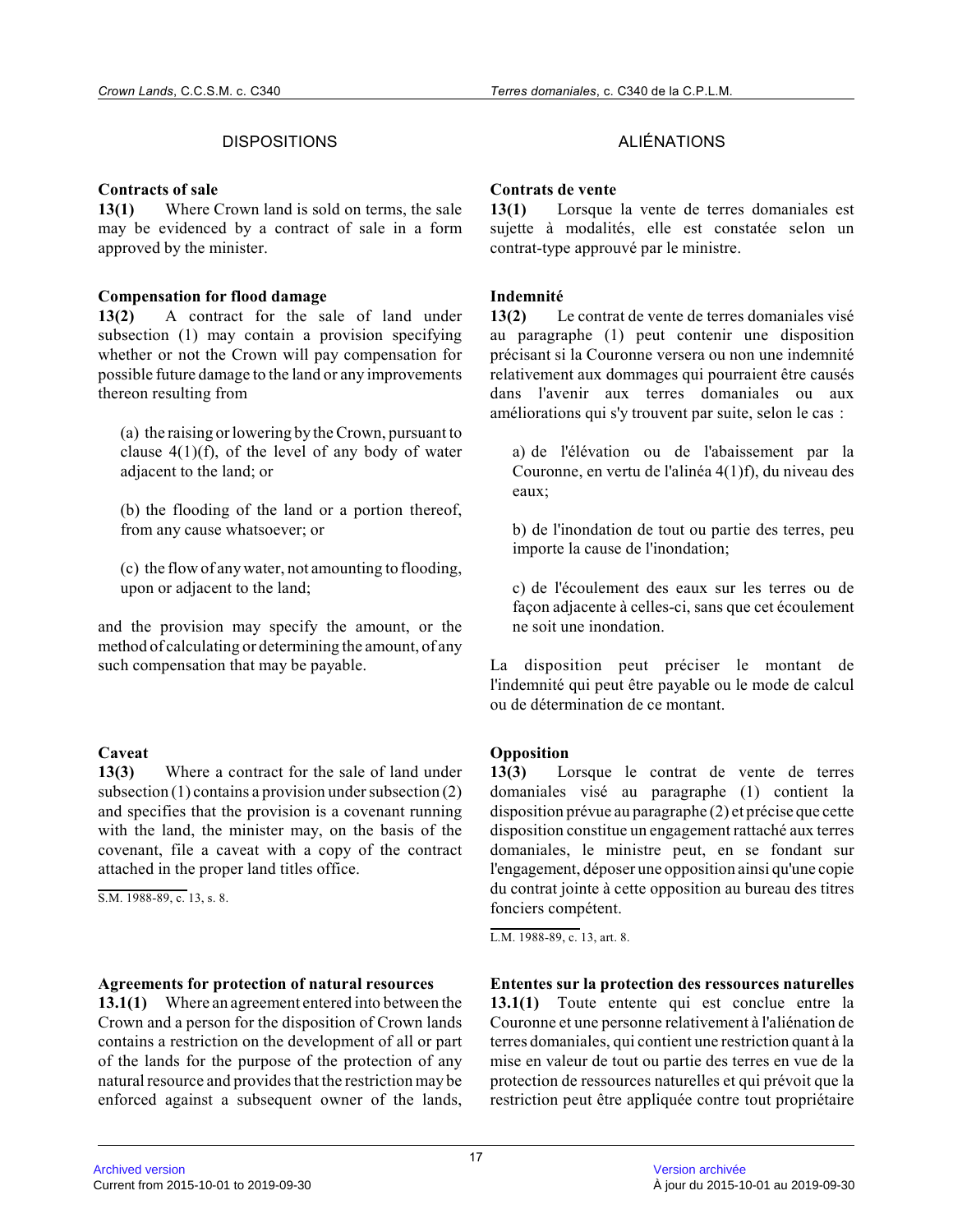and where a caveat is filed in accordance with subsection (2), the agreement shall be enforceable against the subsequent owner.

#### **Filing of caveats**

**13.1(2)** A party to an agreement under subsection (1) may file a caveat with a copy of the agreement attached in the proper land titles office.

S.M. 1993, c. 17, s. 2.

#### **Execution of documents by minister**

**14(1)** Except where some other provision is made by an Act of the Legislature, the minister shall execute on behalf of the Crown, under his seal of office, all patents, transfers, and documents evidencing a disposition of Crown lands; and each patent, transfer, or other document shall, before being delivered, be registered in the department.

#### **Execution of documents by officer**

**14(2)** A licence or permit or a document evidencing a disposition that does not convey an estate or interest in the land may be executed by an officer of the department appointed for the purpose by the minister.

#### **Patent not to be delivered to patentee**

**15(1)** Notwithstanding any Act, or the terms of any contract for the sale of Crown lands made pursuant thereto, any patent evidencing a disposition of Crown lands issued or made under this or any other Act of the Legislature, shall not be delivered to the patentee named therein.

#### **Filing on behalf of patentee**

**15(2)** Any such patent shall be filed by the minister on behalf of the patentee named therein, without fee, in the land titles office of the land titles district in which the land mentioned therein is situated; and it shall be retained by the district registrar to be dealt with by the patentee named therein under *The Real Property Act* .

#### **Document issued in error corrected**

**16** Where a document evidencing a disposition of Crown lands has been issued to, or in the name of, the wrong person or contains a clerical error, misnomer, subséquent des terres est, si une opposition est déposée en conformité avec le paragraphe (2), exécutoire contre le propriétaire subséquent.

# **Dépôt d'oppositions**

**13.1(2)** Toute partie à une entente conclue en vertu du paragraphe (1) peut déposer une opposition accompagnée d'une copie de l'entente au bureau des titres fonciers compétent.

L.M. 1993, c. 17, art. 2.

#### **Passation de documents translatifs de propriété**

**14(1)** Sauf disposition contraire dans les lois provinciales, le ministre passe au nom de la Couronne, sous son sceau d'office, tous les titres, actes translatifs et documents attestant l'aliénation de terres domaniales, lesquels sont enregistrés au ministère avant d'être remis.

#### **Passation de documents par un fonctionnaire**

**14(2)** Les licences, permis ou documents attestant les aliénations par lesquelles aucun intérêt afférent aux biens-fonds n'est cédé peuvent être passés par un fonctionnaire du ministère nommé à cet effet par le ministre.

#### **Remise des titres**

**15(1)** Malgré toute loi ou les stipulations des contrats de vente de terres domaniales conclus conformément à elle, les titres qui attestent l'aliénation de terres domaniales et qui sont établis ou délivrés en vertu de la présente loi ou d'une autre loi provinciale ne sont pas remis au titulaire y désigné.

#### **Conservation des titres**

**15(2)** De tels titres sont, sans frais, déposés au nom de leur titulaire désigné auprès du bureau des titres fonciers du district des titres fonciers dans lequel les biens-fonds qu'ils visent sont situés. Le registraire les conserve afin qu'il en soit fait, par leur titulaire désigné, selon la *Loi sur les biens réels* .

#### **Correction de documents délivrés par erreur**

**16** Quand un document attestant l'aliénation de terres domaniales a été délivré à ou au nom de la mauvaise personne, ou contient des erreurs d'écriture ou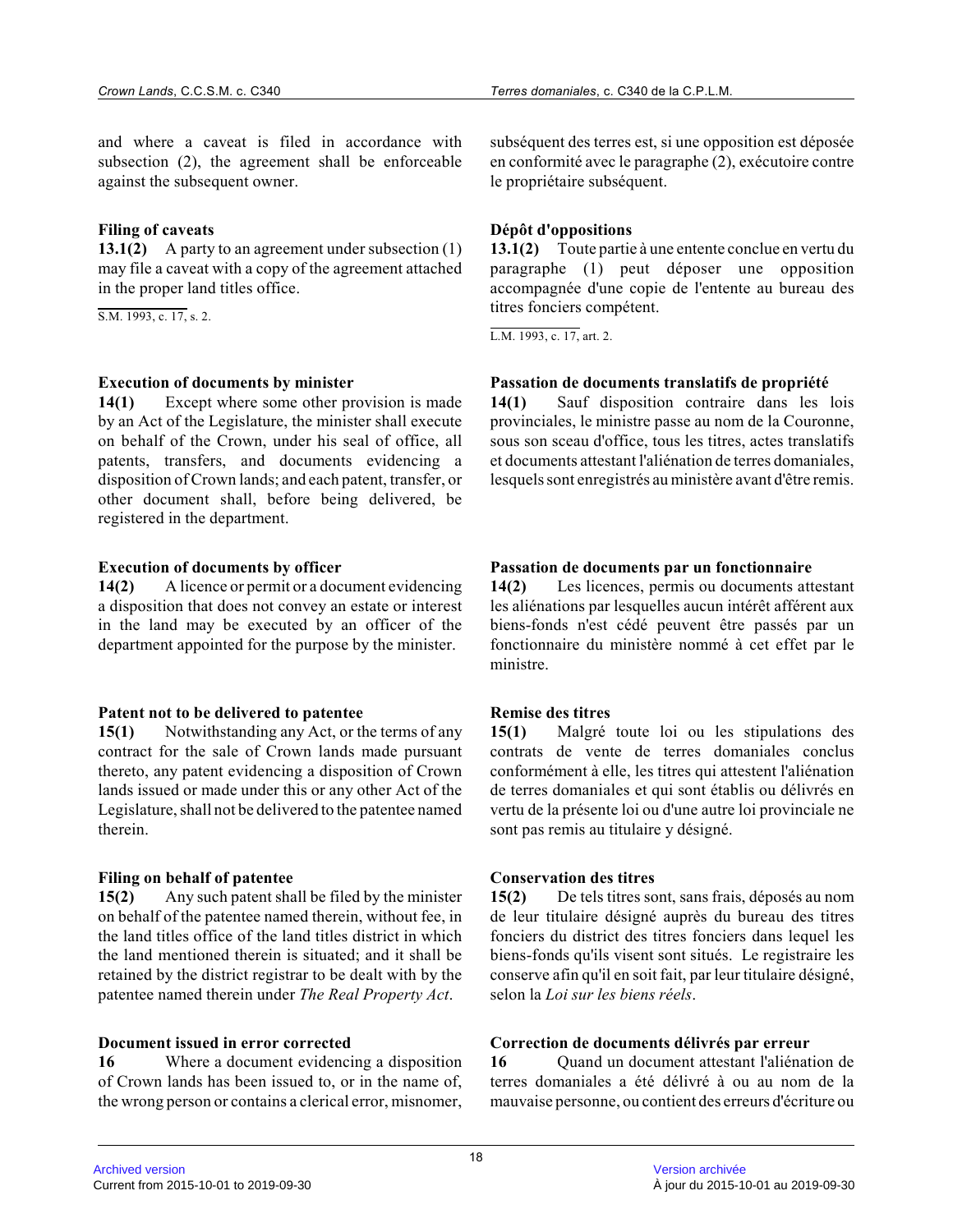or wrong or defective description of the land, or if there is in it an omission of the conditions of the disposition, the minister, if there is no adverse claim, may direct the defective document to be cancelled and a correct one to be issued in its stead; and the corrected document relates back to the date of the one so cancelled and has the same effect as if issued on that date.

#### **Land disposed of more than once through error**

**17** Where, through error, a disposition is made of land already disposed of, the minister may

(a) order a disposition of other land to the person thereby deprived of land to a value equal to that of the original disposition at the time it was made; o r

(b) cause a refund to be made of money paid on account of the disposition, with interest at such rate as the Lieutenant Governor in Council may fix from time to time;

but no claim under this section shall be entertaine d unless it is preferred within one year after the discovery of the error.

#### **Deficiency of quantity in disposition**

**18** Where, by reason of incorrect survey or error in the books or plans in the Lands Branch, a parcel of land being disposed of contains less than the quantity of land described in the document evidencing the disposition, the minister may

(a) order a refund of any purchase money paid in respect of so much of the land as is deficient, wit h interest thereon at such rate as the Lieutenant Governor in Council may fix from time to time; or

(b) make a further disposition of land equivalent in value, in the opinion of the minister, to so much of the land as is deficient; or

(c) cancel the disposition made and order a disposition of other land equivalent in value, in the opinion of the minister, to the land originally disposed of;

but no claim shall be entertained under this sectio n unless it is made within one year from the date of the disposition.

d'appellation, des descriptions fausses ou erronées, ou si les conditions d'aliénation y sont omises, le ministre peut en ordonner la révocation et le remplacement par un document corrigé, pourvu qu'aucune réclamation contraire ne soit faite. Le document corrigé se reporte à la date de celui qu'il remplace et a les mêmes effets que s'il avait alors été délivré.

#### **Répétition erronée d'aliénation**

**17** Quand, par erreur, un bien-fonds est aliéné alors qu'il l'a déjà été, le ministre peut :

a) soit ordonner, en faveur de la personne ainsi dépossédée, l'aliénation d'un autre bien-fonds d'un e valeur proportionnelle au montant de l'aliénation originale;

b) soit ordonner le remboursement des sommes versées relativement à l'aliénation, majorées d'un intérêt que le ministre fixe.

Seules les réclamations soumises dans l'année qui suit la découverte de l'erreur sont admissibles aux termes d u présent article.

# **Superficie des biens-fonds aliénés**

**18** Quand, à cause d'un arpentage inexact ou d'une erreur dans les plans et registres de la Direction des terres domaniales, une parcelle de bien-fonds aliénée a une superficie moindre que celle indiquée au document attestant l'aliénation, le ministre peut, selon le cas :

a) ordonner le remboursement du prix d'achat pour la partie de bien-fonds manquant, majoré de l'intérêt fixé par le lieutenant-gouverneur en conseil;

b) aliéner un autre bien-fonds d'une valeur égale, selon le ministre, à celle de la partie de bien-fonds manquant;

c) révoquer l'aliénation et ordonner l'aliénation d'u n autre bien-fonds d'une valeur égale, selon le ministre, à celle du bien-fonds initialement aliéné .

Seules les réclamations soumises dans l'année qui suit la découverte de l'erreur sont admissibles aux termes du présent article.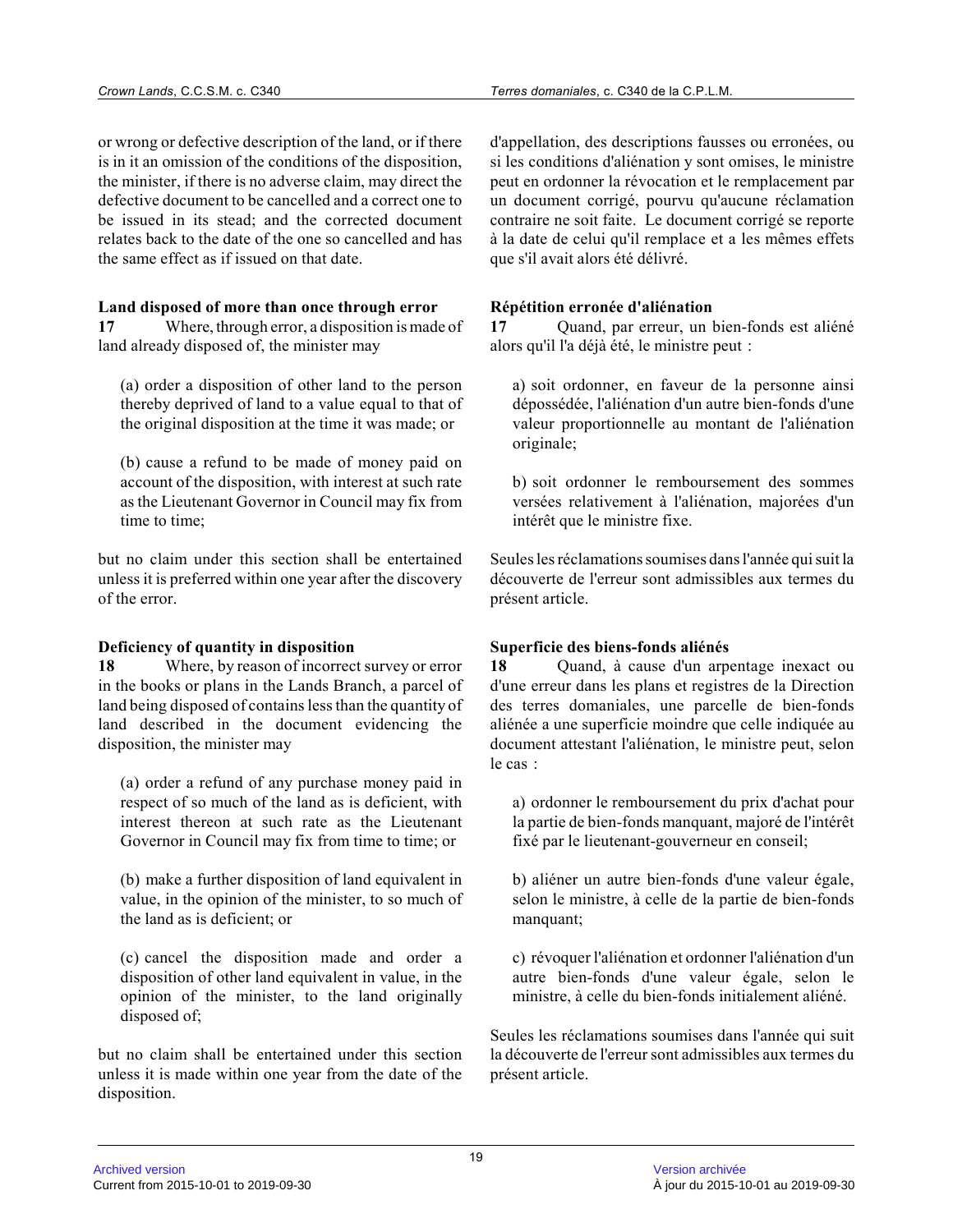#### **Vesting through accretion**

**19** Where the minister is satisfied that title to land forming part of the bed of a body of water and reserved to the Crown out of the original grant of adjoining land from the Crown has through accretion become vested in the owner of the adjoining land, he may, in the manner required under section 51 of *The Real Property Act*, so certify, and thereupon, subject to such limits and rights respecting the accreted land as may be determined in a court proceeding if any take n under that section, the accreted land becomes part of the adjoining land to the same extent as if it had been included in the original grant of the adjoining land from the Crown and in each subsequent conveyance thereof.

 $\overline{S.M. 1990-91, c. 12, s. 4.}$ 

# **Court of Queen's Bench may adjudge disposition void**

**20** Nothing in this Act deprives the Court of Queen's Bench of its jurisdiction to entertain an action respecting a disposition of Crown land made through fraud or in error or improvidence; and, if the court adjudges the disposition to be void, the minister shall cause an entry of the judgment to be made in the register.

#### **Minister may give any notice required**

**21** Where, by law or by a document evidencing a disposition made under this or any Act of the Legislature, a notice relating to Crown lands is required to be given, or any act to be done, by or on behalf of the Crown, the notice may be given or act done by, or by the authority of, the minister.

# **Interest on moneys owing to Crown**

**22(1)** Subject to subsections (2) and (3), interest shall accrue on and shall be paid in respect of moneys owing or payable to the Crown by reason of a disposition of Crown lands under this Act at a rate fixed by the Lieutenant Governor in Council.

#### **Acquisition par accession**

**19** Le ministre peut, en la manière prévue à l'article 51 de la *Loi sur les biens réels*, certifier qu'il est convaincu de ce que la propriété d'un bien-fonds constituant une partie du lit d'une étendue d'eau e t réservée par la Couronne lors de la concession des biens-fonds riverains est par accession acquise au propriétaire riverain. Ceci fait, les biens-fonds acquis par accession font partie des biens-fonds riverains comme s'ils avaient été compris dans la concession originale et dans les translations de propriété y afférentes. Ils sont soumis aux restrictions et droits sur lesquels il peut être statué lors de procédures judiciaires intentées en vertu de l'article susdit.

L.M. 1990-91, c. 12, art. 4.

# **Annulation d'aliénation par la Cour du Banc de la Reine**

**20** La présente loi ne prive pas la Cour du Banc de la Reine de sa compétence de connaître des cause s relatives à l'aliénation de terres domaniales par fraude, erreur ou imprévoyance. Quand la Cour prononce l'annulation d'une aliénation, le ministre s'assure qu'inscription en soit faite dans les registres.

# **Pouvoir de donner avis**

**21** Les avis relatifs aux terres domaniales qui doivent être donnés et les actes qui doivent être pris par ou au nom de la Couronne, en vertu de la loi ou d'u n document qui atteste une aliénation faite selon la présente loi ou une autre loi provinciale, peuvent l'être par le ministre ou sous son autorité.

# **Taux de l'intérêt applicable aux créances de la Couronne**

**22(1)** Sous réserve des paragraphes (2) et (3), les sommes dues ou payables à la Couronne pour l'aliénation de terres domaniales selon la présente loi portent intérêt au taux fixé par le lieutenant-gouverneur en conseil.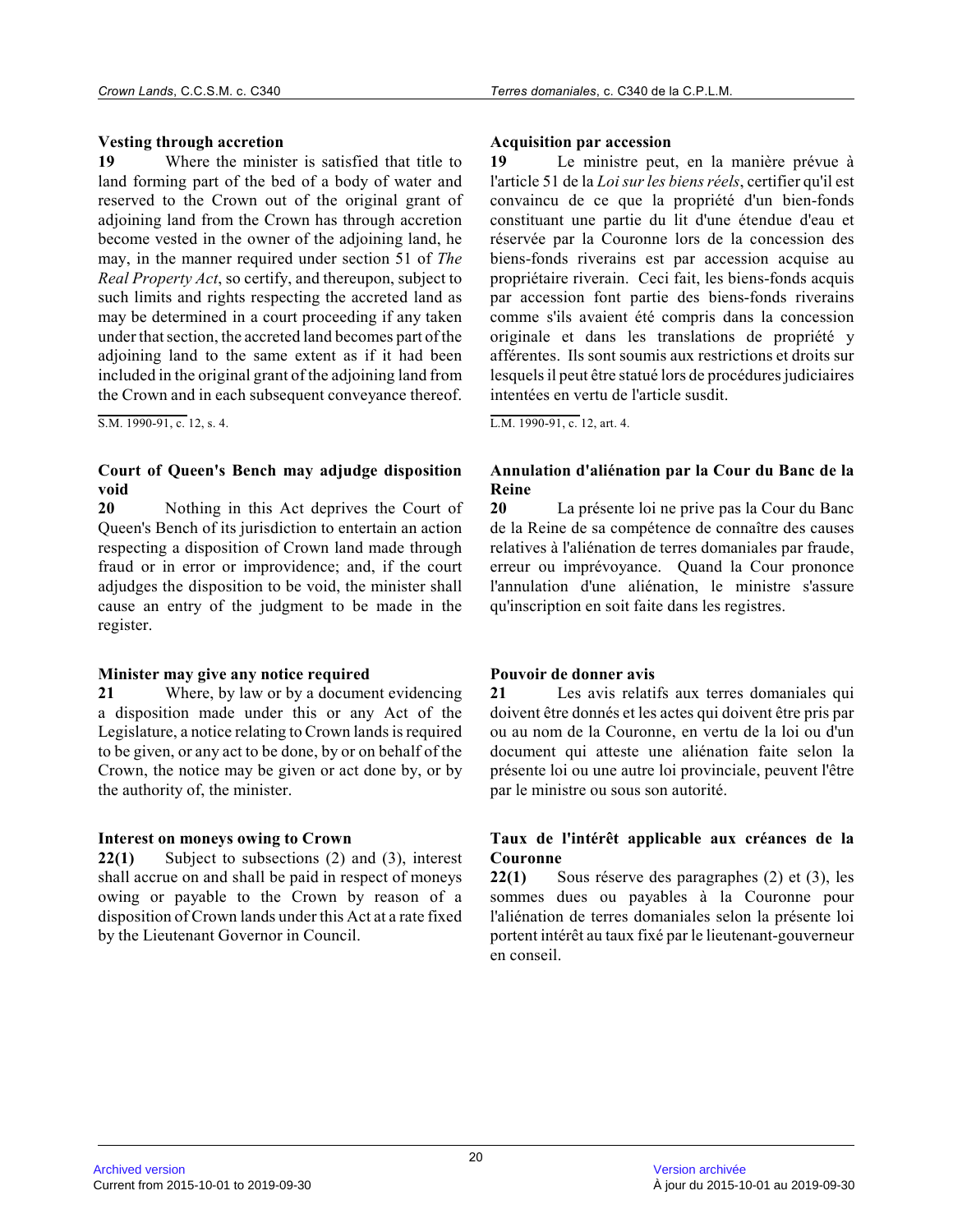# **Rates fixed by contract**

**22(2)** Where a contract disposing of Crown lands under this Act provides for interest accruing on an d being paid in respect of moneys owing or payable to the Crown under the contract at a rate fixed therein, the interest shall accrue and be paid at the rate fixed therein.

# **Rate of interest during prior periods**

**22(3)** Where the Lieutenant Governor in Council fixes a rate of interest under subsection (1), interest accruing on and payable

(a) in respect of moneys owing to or payable to the Crown by reason of a disposition of Crown lands under this Act; and

(b) in respect of any period prior to the date on which the order fixing the rate of interest under subsection (1) comes into effect;

shall be at the rate in effect for that period.

# **Taux de l'intérêt établi par contrat**

**22(2)** Lorsqu'un contrat établissant l'aliénation de terres domaniales selon la présente loi prévoit que les sommes dues ou payables à la Couronne portent un intérêt qui y est fixé, l'intérêt court au taux ainsi fixé.

# **Taux de l'intérêt durant certaines périodes**

**22(3)** Lorsque le lieutenant-gouverneur en conseil fixe le taux de l'intérêt en application du paragraphe (1), l'intérêt exigible quant aux sommes dues ou payables à la Couronne pour l'aliénation de terres domaniales selon la présente loi, pour toute période antérieure à l'entrée en vigueur du décret pris en application du paragraphe (1), court au taux alors en vigueur.

# ASSIGNMENTS DES CESSIONS

# **Registration of assignments**

**23(1)** Upon an assignment of a right, interest, or estate in Crown lands being produced to the minister, accompanied by such evidence as he requires, he may cause the assignment to be registered.

# **Priority of registration to govern**

23(2) Registered assignments are entitled to priority according to the time of registration.

# **Conditions as to assignments**

**23(3)** An assignment to be registered must be unconditional and for the entire right, interest, or estate, of the assignor; and all the conditions of this or any Act applicable thereto, and of the disposition under which a right, interest, or estate is claimed, shall be complied with, or compliance therewith dispensed with by the minister, before the registration is made.

# **Enregistrement**

**23(1)** Le ministre s'assure de l'enregistrement des cessions de droits afférents aux terres domaniales sur leur production et celle des preuves qu'il exige.

# **Priorité d'enregistrement**

**23(2)** Les cessions prennent rang selon l'époque de leur enregistrement.

# **Conditions relatives aux cessions**

**23(3)** Les cessions doivent, aux fins d'enregistrement, être inconditionnelles et complètes. Les conditions de la présente loi ou de toute autre loi applicable en vertu de laquelle des droits sont revendiqués doivent être remplies avant enregistrement, sauf dispense du ministre.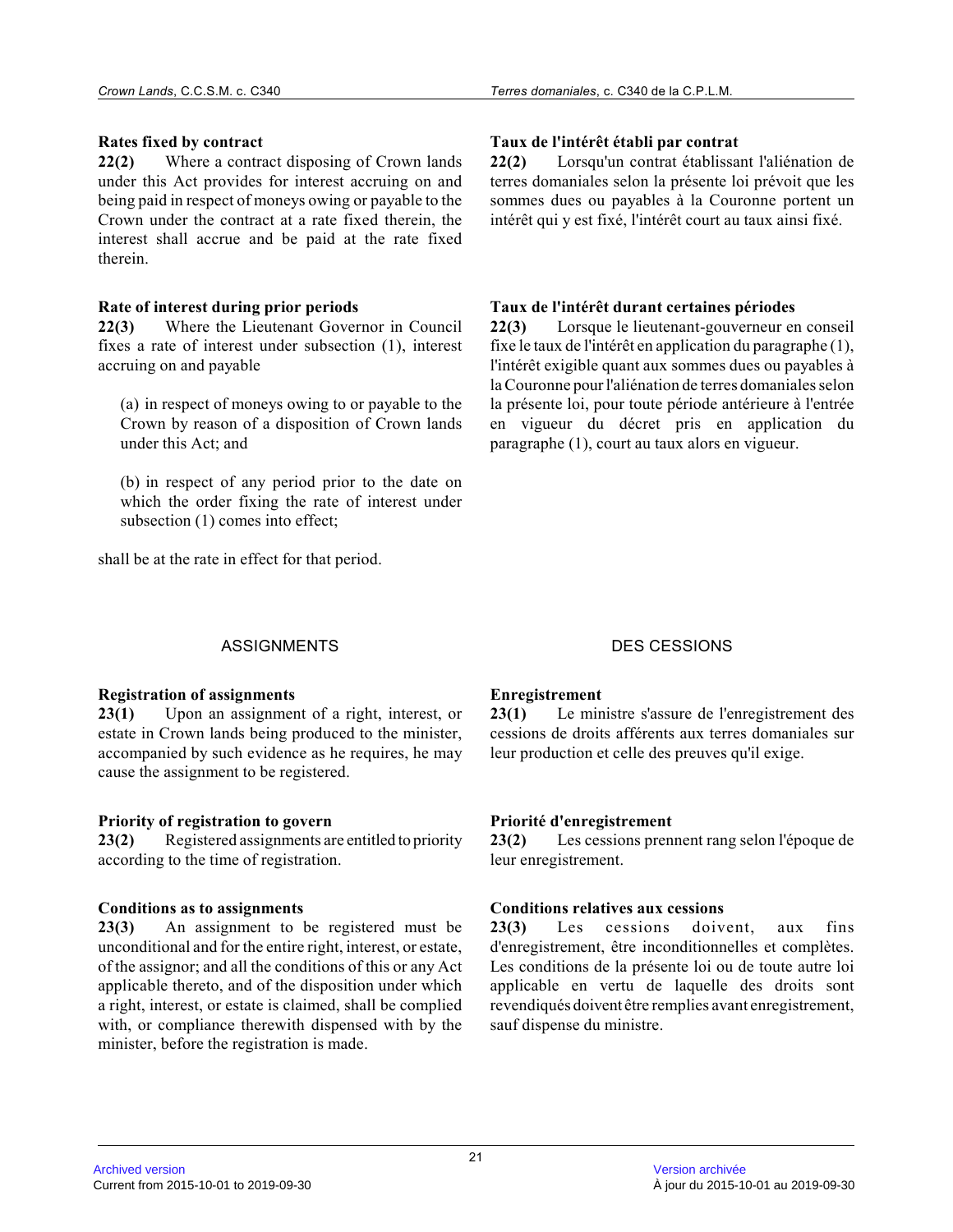# REMEDIES RECOVERY OF RENTS AND ROYALTIES

# **Remedy**

**24(1)** Where any rent, royalty, or consideration, for the use of Crown lands or in respect of any right, interest, or estate therein, payable to the Crown, under a disposition, is in arrear,

(a) the minister or any person authorized by him in writing may, subject to subsection (2), issue a distress warrant to a person named therein, who shall proceed to distrain on the goods and chattels of the person liable to pay the rent, royalty, or consideration, wherever they are found, and on all the goods and chattels found upon the lands, for th e recovery of the rent, royalty, or consideration in arrear, and may sell them; and

(b) the minister may bring an action therefor and recover the rent, royalty or consideration as a debt due the Crown.

#### **Exemptions from seizure**

**24(2)** No distress under subsection (1) shall be made on goods and chattels that would be exempt fro m seizure by a landlord under *The Landlord and Tenant Act* .

#### **Other remedies reserved**

**24(3)** Nothing herein alters or affects any right the Crown may otherwise have to recover the rent, royalty , or consideration.

#### **Cancellation for default in payment**

**25(1)** Where a disposition is, or at any time has been, made to a person of Crown lands, other than b y grant of the lands, there is implied in the disposition a condition that the minister may cancel the disposition for

(a) default in payment of rent or royalty; or

#### DES RECOURS DU RECOUVREMENT DES LOYERS ET REDEVANCES

# **Recours**

**24(1)** Lorsqu'à la suite d'aliénations des loyers, redevances ou contreparties relatifs à l'usage de terres domaniales ou aux droits afférents à celles-ci, payables à la Couronne, sont arriérés :

a) le ministre ou toute personne qu'il habilite par écrit peut, sous réserve du paragraphe (2), décerner un mandat de saisie-gagerie à la personne y désigné e pour qu'aux fins de recouvrer les arriérés elle l'exécute sur les biens personnels du débiteur, où qu'ils se trouvent, ainsi que sur tout bien personne l trouvé dans les biens-fonds, et qu'elle puisse vendre les biens ainsi saisis;

b) le ministre peut intenter une action en recouvrement sous son propre nom et récupérer les loyers, redevances ou contreparties à titre de créances de la Couronne.

# **Exceptions relatives aux saisies-gageries**

**24(2)** Aucune saisie-gagerie ne peut être exécutée en vertu du paragraphe (1) sur des biens personnels insaisissables par un propriétaire sous le régime de la *Loi sur le louage d'immeubles* .

# **Maintien des autres recours**

**24(3)** La présente loi ne fait pas obstacle aux autres moyens dont dispose la Couronne pour recouvrer les loyers, redevances ou contreparties.

# FORFEITURE DES DÉCHÉANCES

# **Révocation d'aliénation pour défaut de paiement**

**25(1)** Les aliénations de terres domaniales consenties en tout temps à des personnes, autrement que par concession de bien-fonds, sont sujettes à ce que le ministre puisse les révoquer sur avis écrit pour l'un des motifs suivants :

a) défaut de paiement du loyer ou de la redevance;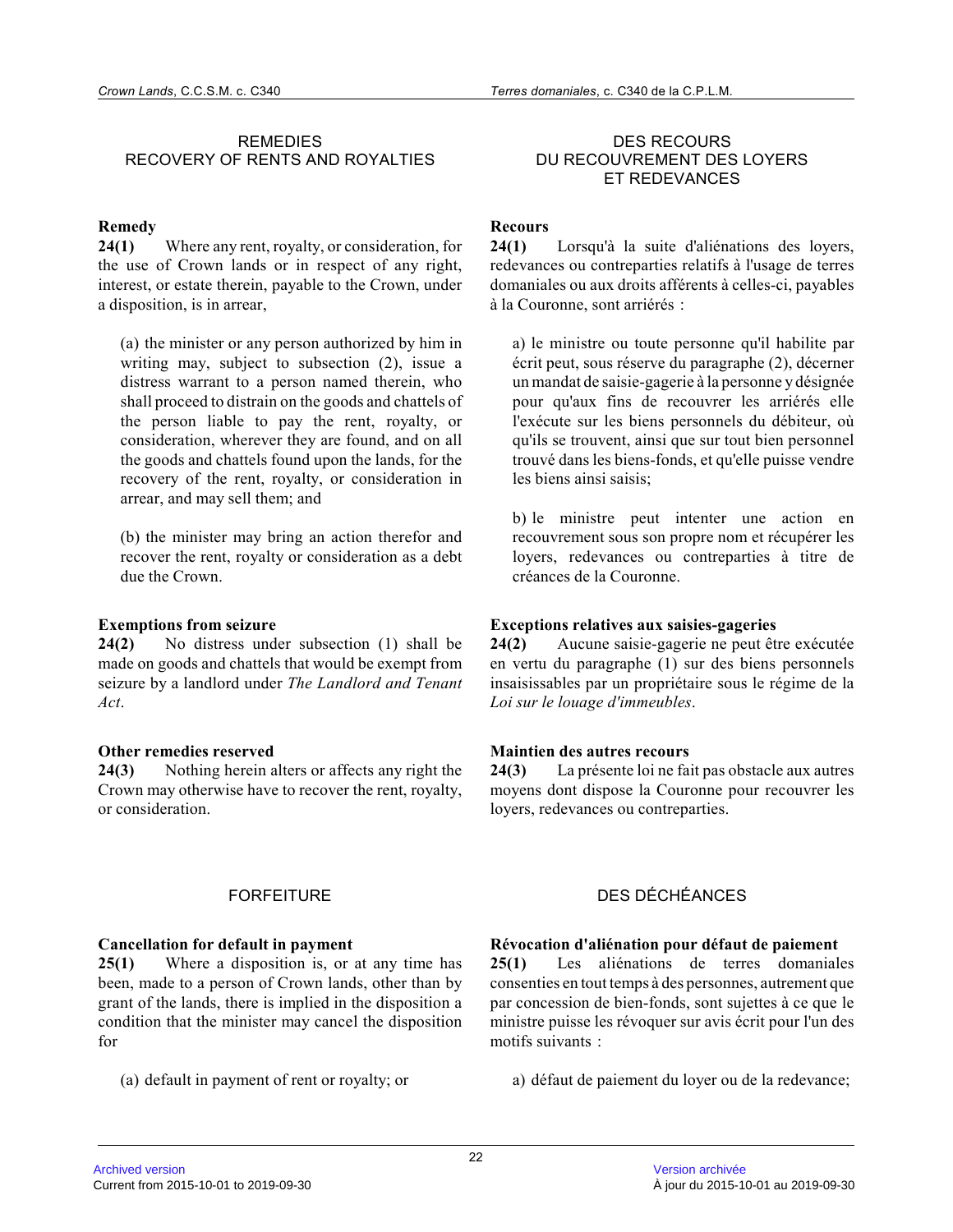(b) default in payment of the consideration thereby reserved or an instalment thereof; or

(c) the breach or non-performance of a covenant, proviso, condition, or stipulation therein contained , to be kept, observed, or performed, by the person;

by a written notice mailed to the person at his las t known place of abode, stating the intention of the minister to do so at the expiration of 30 days from the date of the notice.

# **Effect of notice of cancellation**

**25(2)** Upon the mailing of a notice pursuant to subsection (1), and upon the expiration of 30 days from the date thereof, the rights of the person and of all persons claiming through or under him cease and determine; and the minister may, in his discretion, forfeit to the Crown any or all moneys paid in respect of the disposition, and dispose of the lands as if no disposition thereof had ever been made.

#### **Discharge of caveats, etc., on certificate of minister**

**25(3)** Upon such a cancellation, all caveats, certificates of judgment, lites pendentes, caveats by the district registrar, tax applications, memorials of tax sales, and all other liens or charges affecting or operating as a charge upon the lands so mentioned o r any interest therein, shall, as regards those lands or interest therein, be vacated and discharged; and upo n receipt of the certificate of the minister stating that the disposition has been cancelled and describing the land, the proper district registrar or registrar shall make any necessary entries in his records to give effect to this provision.

#### **Cancellation of unauthorized registrations**

**25(4)** Where the minister has not cancelled a disposition, and a caveat, certificate of judgment, lis pendens, caveat by a district registrar, tax application, memorial of tax sale or other lien, charge, or encumbrance, purporting to affect the title of Crow n lands,

(a) is registered in a land titles office; and

b) défaut de paiement de la contrepartie prévue ou d'un de ses versements;

c) manquement ou non-exécution d'une des conditions, énoncées à l'acte d'aliénation, auxquelles ces personnes s'étaient obligées.

L'avis, envoyé par la poste aux personnes concernées à leur dernier lieu de résidence connu, indique l'intention du ministre de révoquer les aliénations 30 jours après la date qu'il porte.

# **Effets de l'avis de révocation**

**25(2)** Trente jours après la mise à la poste d'avis selon le paragraphe (1), les droits des personnes concernées ou de leurs ayants cause sont éteints. Le ministre peut alors, à sa discrétion, confisquer en faveur de la Couronne tout ou partie des sommes payées relativement aux aliénations révoquées et aliéner les biens-fonds comme si aucune aliénation n'en avait préalablement été faite.

# **Décharge sur certificat du ministre**

**25(3)** La révocation d'aliénations purge les biens-fonds et les intérêts y afférents de tous les privilèges et charges qui les grèvent, notamment les oppositions, certificats de jugement, inscriptions de litispendance, oppositions du registraire de district, imputations de taxes et inscriptions de vente pour défaut de paiement de taxes. Sur réception d'un certificat du ministre qui atteste la révocation de l'aliénation et décrit le bien-fonds, le registraire de district ou le registraire concerné fait en ses registres les mentions nécessaires pour mettre à effet la présente disposition.

# **Radiation d'enregistrements non autorisés**

**25(4)** Le lieutenant-gouverneur en conseil peut, par décret qui décrit le bien-fonds visé, radier un enregistrement lorsque le ministre n'a pas révoqué une aliénation et qu'une charge ou privilège ayant pour but de toucher le titre de terres domaniales, notamment des oppositions, certificats de jugement, inscriptions de litispendance, oppositions du registraire de district, imputations de taxes et inscriptions de vente pour défaut de paiement de taxes :

a) est enregistré à un bureau des titres fonciers;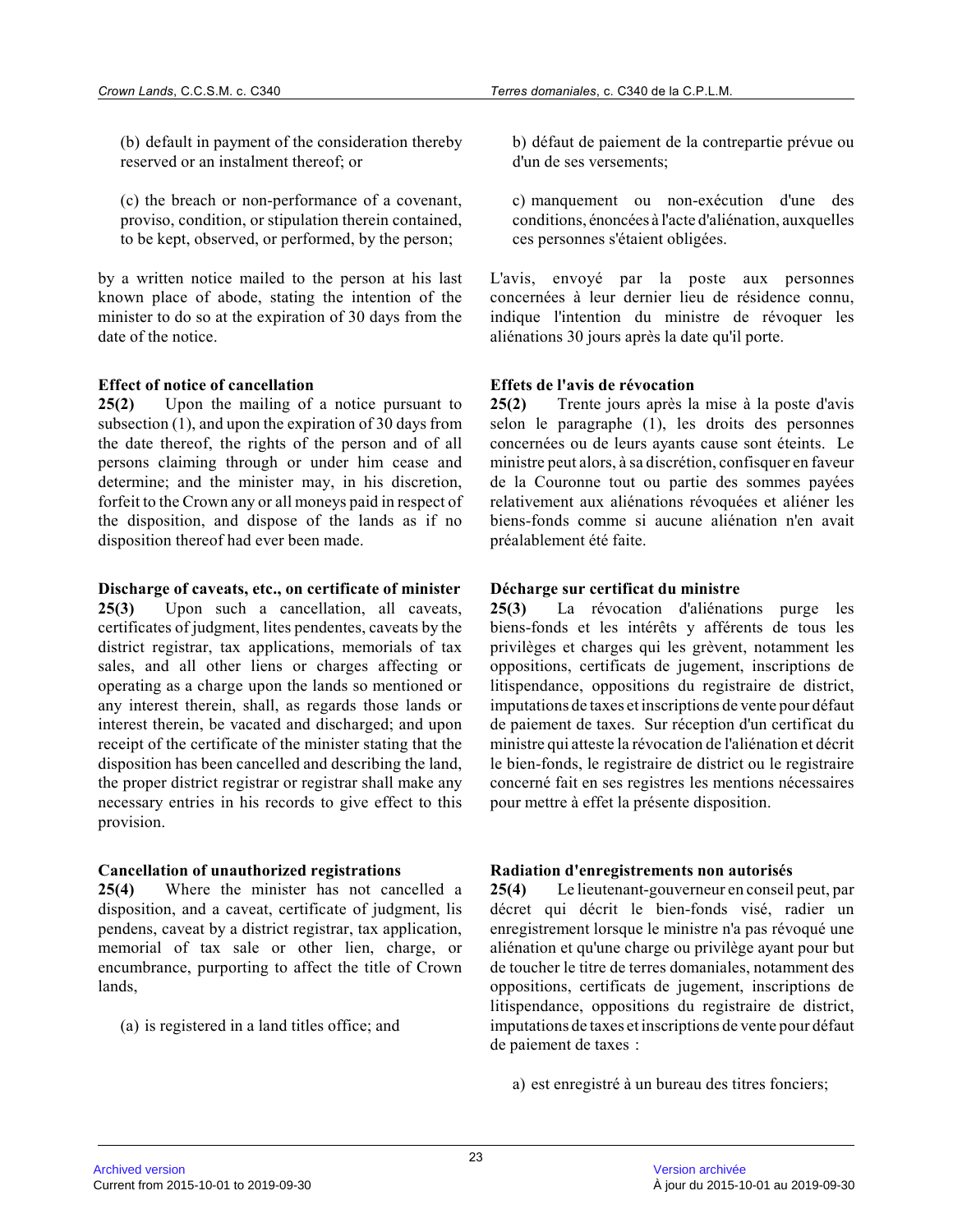(b) according to the records of the Lands Branch; was created

(i) by or through a person who had no interest in the land, or

(ii) by or through a person whose interest arose by virtue of a homestead entry, purchase, or other disposition, that has been cancelled, surrendered, or quit-claimed;

the Lieutenant Governor in Council, by an order in council containing a description of the land affected thereby, may cancel and discharge the registration; and, upon receipt of a duly certified copy of the order in council, the district registrar shall make the entries in the register or other records of the land titles office necessary to give effect to this subsection.

#### **Minister may cancel disposition for fraud**

**26** Where the minister is satisfied that a person who has obtained a disposition of Crown lands, or a n assignee claiming in respect of the disposition under or through him, has been guilty of fraud or imposition, or where a disposition has been made or issued in error or mistake, he may, without giving any notice, cancel the disposition, whereupon all rights of persons thereunder cease and determine; and in cases of fraud or imposition, he may forfeit to the Crown any or all moneys paid in respect of the disposition, and, in any case, he may dispose of the lands as if no disposition thereof had ever been made.

b) qu'il a été créé, selon les registres de la Direction des terres domaniales :

(i) soit par une personne ne possédant aucun intérêt dans le bien-fonds, ou par son entremise,

(ii) soit par une personne dont l'intérêt résulte d'une inscription de domicile conjugal, d'un achat ou d'une autre aliénation qui ont été révoqués, ou à l'égard desquels il y a eu abandon ou renonciation, ou par l'entremise d'une telle personne.

Au reçu d'une copie du décret dûment certifiée, le registraire de district fait aux registres et autres archives du bureau des titres fonciers les inscriptions nécessaires pour mettre à effet le présent paragraphe.

#### **Révocation pour fraude, abus, erreur ou méprise**

**26** Si le ministre est convaincu que le bénéficiaire d'une aliénation de terres domaniales, ou ses ayants cause, se sont rendus coupables de fraude ou d'abus, ou si l'aliénation a été faite par méprise ou erreur, il peut la révoquer sans en donner avis, les droits des personnes concernées y relatifs étant de ce fai t éteints. En cas de fraude ou d'abus, il peut confisquer au profit de la Couronne tout ou partie des sommes payées relativement à l'aliénation. Il peut, en toute circonstance, aliéner les biens-fonds comme si aucun e aliénation n'en avait préalablement été faite.

# POSSESSION OF LAND ADVERSELY HELD

#### **Notice to vacate where wrongful possession 27(1)** Where a person

(a) is or continues in adverse possession of Crown lands; or

(b) refuses or fails to vacate or cease using, possessing, or occupying Crown lands; or

# DE LA POSSESSION ADVERSATIVE DE BIENS-FONDS

# **Avis d'évacuer**

**27(1)** Le ministre peut signifier avis d'immédiatement évacuer des biens-fonds, de cesser d e les utiliser, posséder ou occuper, et d'en abandonner la possession à la Couronne, aux particuliers qui :

a) ont ou poursuivent la possession adversative de terres domaniales;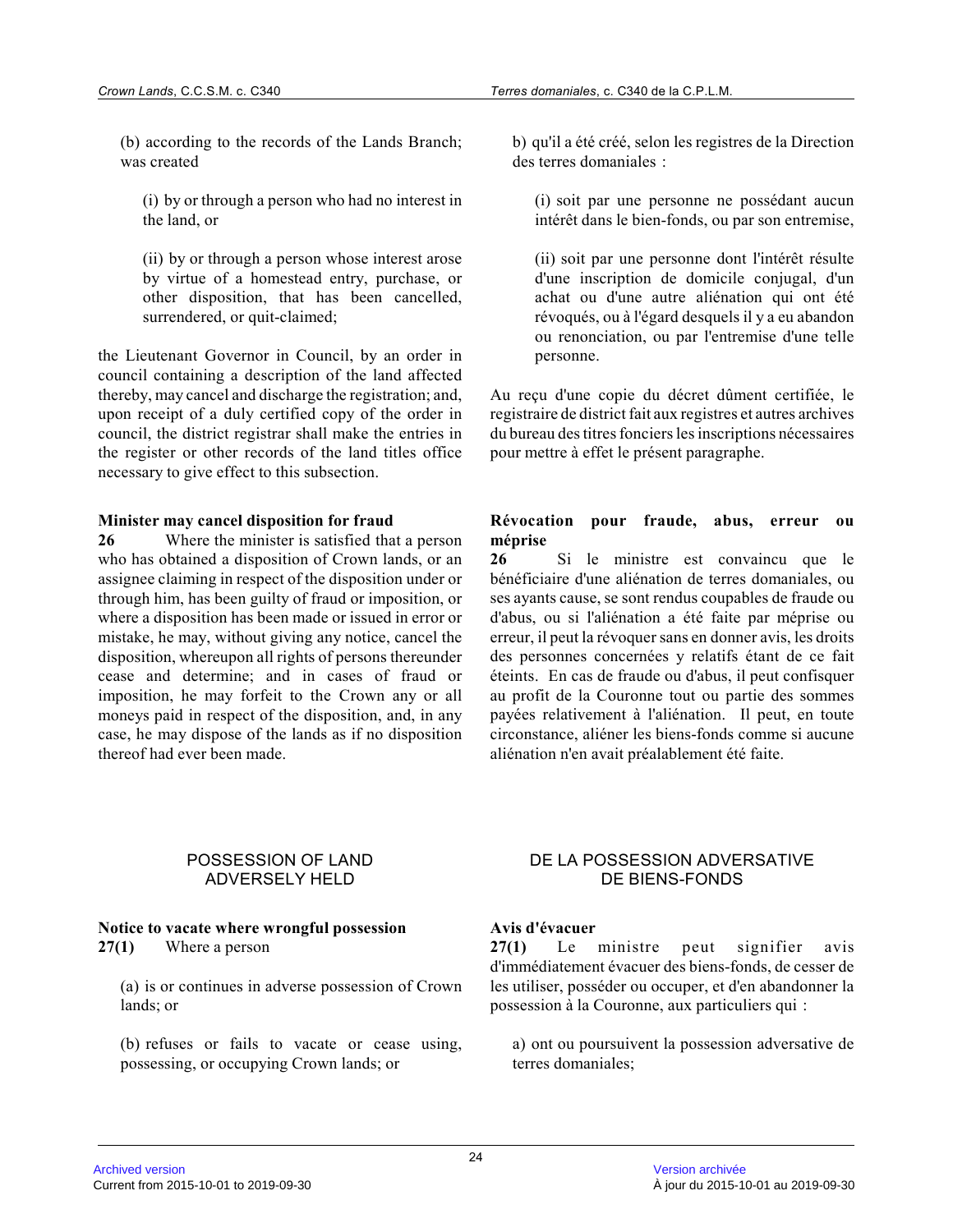(c) refuses or fails to deliver up possession of Crown lands after his right to use, possess, or occupy them has been cancelled;

the minister may serve that person with a notice calling upon him forthwith to vacate and cease using, possessing, or occupying the land, and to deliver up possession thereof to the Crown.

#### **Summons**

**27(2)** Where the person makes default in complying with the terms of the notice for 10 days after the date of service thereof, the minister may obtain from a judge of the Court of Queen's Bench, a summons directed to that person to show cause why an order should not be mad e for removing him from the land and putting the Crown in possession thereof; and the summons shall be returnable not less than seven days after service.

#### **Order for possession**

**27(3)** Where upon the return of the summons, it appears that the person has not vacated the land or ceased using, possessing, or occupying it or delivered up possession of it, or if he fails to show good cause to the contrary, the judge shall make an order directing the sheriff forthwith to remove the person from the land and to put the Crown in possession thereof.

#### **Execution by sheriff**

**27(4)** The sheriff shall forthwith remove the person from the land and also all members of his family and all other persons who, under his authority, direction o r permission are using or occupying the land; and in the execution of the order the sheriff may employ and take with him such assistance as is necessary for the purpose.

b) refusent ou omettent d'évacuer celles-ci, de cesser de les utiliser, posséder ou occuper;

c) refusent ou omettent d'en abandonner la possession alors que leur droit d'usage, de possession ou d'occupation a été révoqué.

#### **Assignation**

**27(2)** Lorsqu'un particulier fait défaut d'observer cet avis dans les 10 jours de sa signification, le ministre peut obtenir d'un juge de la Cour du Banc de la Reine une assignation pour que ce particulier vienne exposer les raisons opposées à l'émission d'une ordonnance d'expulsion et de dépossession en faveur de la Couronne. Le délai pour répondre à l'assignation doit être d'au moins sept jours.

### **Ordonnance d'expulsion et de mise en possession**

**27(3)** Lorsqu'il ressort de la réponse à l'assignation que le particulier n'a pas évacué le bien-fonds ni cessé de l'utiliser, posséder ou occuper, et n'en a pas abandonné la possession et qu'il n'a pas établi les raisons opposées à son expulsion, le juge peut rendre une ordonnance enjoignant au shérif d'expulser immédiatement ce particulier et de remettre la possession du bien-fonds à la Couronne.

#### **Exécution par le shérif**

**27(4)** Le shérif expulse immédiatement du bien-fonds le particulier, sa famille ainsi que ceux qui utilisent le bien-fonds sous son autorité, sous sa direction ou avec sa permission. Il peut recourir à toute l'assistance nécessaire à l'exécution de l'ordonnance.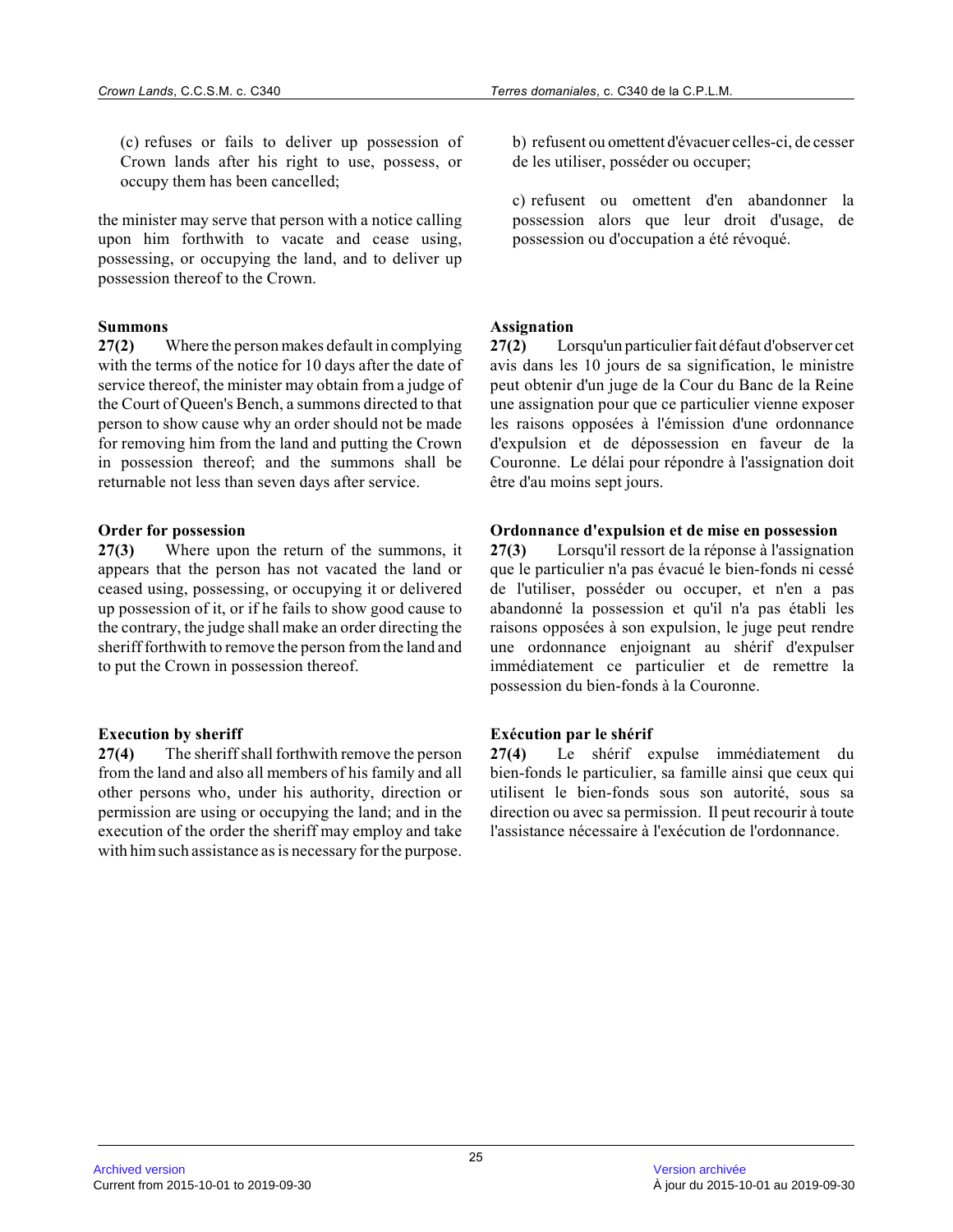# **Service of summons**

**27(5)** It is sufficient service of the notice or summons if a copy thereof is left with an adult person on the land, or where no adult person is found on the land, if a copy is put up in a conspicuous place thereon.

# **Penalty for breach of order of possession**

**27(6)** Any person remaining upon Crown lands or returning thereto, or assuming any right or possession, occupancy, or use thereof, after having been ordered to vacate the lands or after having been removed therefrom under this section, is guilty of an offence.

# **Illegal occupation of Crown lands prohibited**

**27(7)** Except in the exercise of a right or authorization given or a duty imposed by law, any person who

(a) uses or occupies; or

(b) enters, uses or occupies any building or structure upon; or

(c) brings or erects, and leaves, any building, structure or thing upon;

any Crown lands, including Crown lands in a local government district or set aside or designated by order in council as public shooting grounds, a fur rehabilitation block, a wildlife management area, a provincial park or a provincial forest, or for any other similar purpose is guilty of an offence.

# **Costs and expenses**

**27(8)** Where a judge

(a) in any of the circumstances set out in clause (1)(a), (b) or (c), makes an order for remova l and possession against a person under subsection (3); or

(b) convicts a person of an offence under subsection  $(6)$  or  $(7)$ ;

the person is liable for payment of the costs of the legal proceedings, including in the case of the order for removal and possession the costs of executing the order, and, where damage results to Crown land from the circumstances upon which the order is based or from

# **Signification des avis et assignations**

**27(5)** Les avis et assignations sont suffisamment signifiés si copie en est remise à un majeur qui se trouve sur le bien-fonds, ou placardés en des endroits bien en vue du bien-fonds, à défaut de majeur sur celui-ci.

# **Violation de l'ordonnance**

**27(6)** Commet une infraction quiconque demeure sur les terres domaniales, y retourne ou y exerce u n droit, les possèdent, occupent ou utilisent alors qu'il lui a été ordonné de les évacuer, ou après en avoir été expulsé sous le régime du présent article.

# **Occupation illicite de terres domaniales**

**27(7)** Lorsque des biens-fonds sont des terres domaniales, y compris celles situées dans un district d'administration locale et celles réservées, ou assignées, à un champ public de tir, une zone de gestion de la faune, un parc ou une forêt provinciaux, ou à des fins semblables, commet une infraction quiconque pose le s actes ci-après énumérés autrement que dans l'exercice d'un droit ou d'une autorisation conférés par la loi ou d'un devoir que celle-ci impose :

a) utilise ou occupe ces biens-fonds;

b) pénétre dans les constructions y érigées, occupe ou utilise celles-ci;

c) y apporte ou érige, et y laisse, des construction s ou des choses.

# **Responsabilité quant aux frais**

**27(8)** Les frais de procédure incombent au particulier contre lequel un juge :

a) rend une ordonnance d'expulsion et de dépossession, conformément au paragraphe (3), pour l'une des circonstances énoncées aux alinéas  $(1)$ a), b) ou c);

b) prononce un jugement de culpabilité aux termes des paragraphes (6) ou (7).

Au cas d'ordonnance d'expulsion et de dépossession, ce particulier est de plus tenu aux frais d'exécution et, quand les circonstances justifiant l'ordonnance ou celles sur lesquelles est fondée la condamnation entraînent des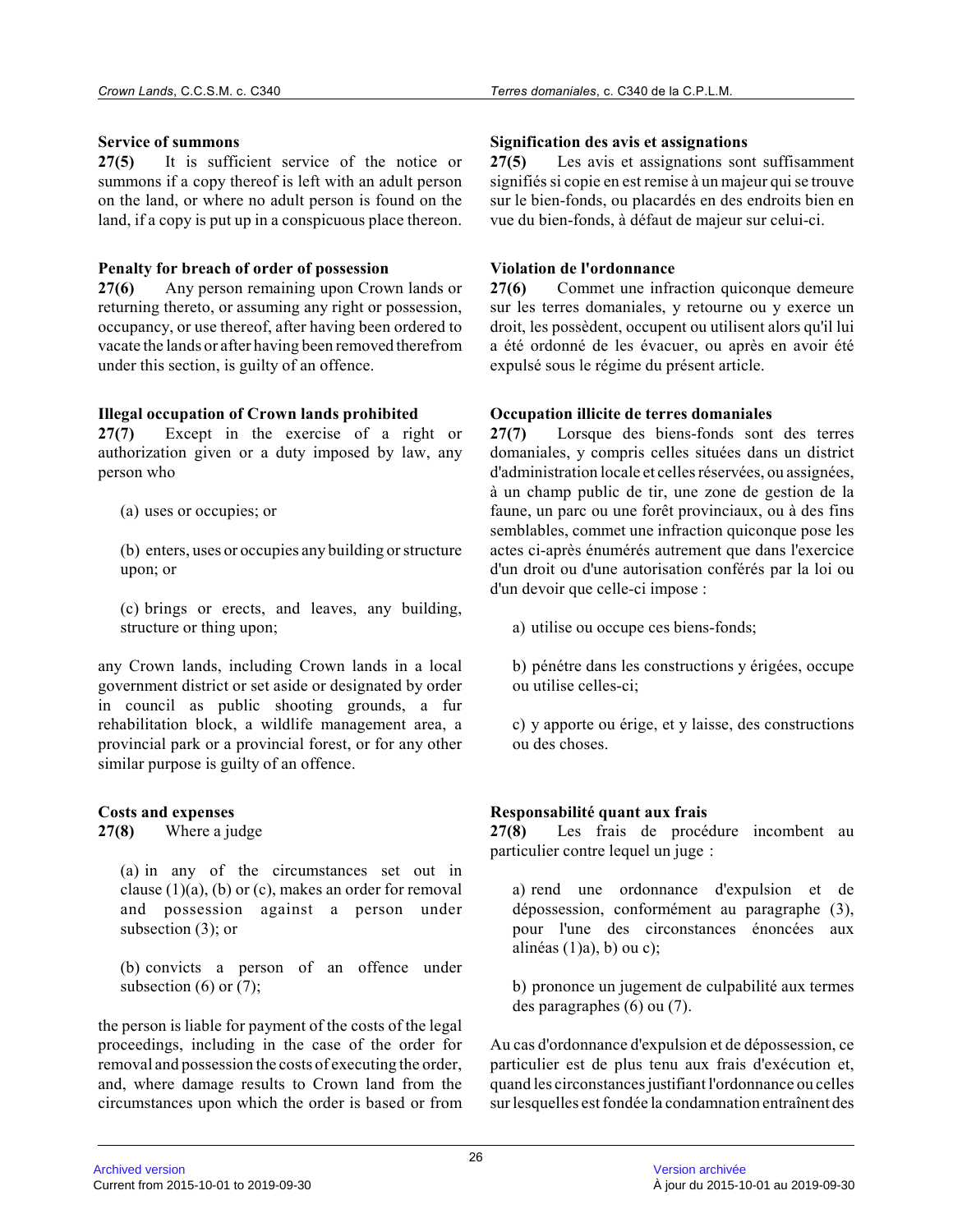the offence upon which the conviction is based, the person is also liable for payment of the expense of repairing the damage and restoring the Crown land to its original condition, and those costs and that expense are recoverable in those proceedings or in any court of competent jurisdiction.

S.M. 1997, c. 33, s. 23.

#### **Buildings to become property of Crown**

**28** Where an order for possession is made, all buildings and erections upon the Crown lands affected thereby, whether affixed thereto or not, become forthwith the property of the Crown; but the minister, in his discretion and upon terms as to time of removal, costs, or otherwise, may grant a permit for the removal thereof.

#### **Designation of officers**

**29(1)** The minister may designate any person as an officer for the purpose of enforcing this Act.

#### **Summary enforcement procedure**

**29(2)** Where the minister or an officer is satisfied

(a) that a person is in adverse possession or other wrongful possession or occupation of Crown land or is wrongfully using Crown land within the meaning of clause  $27(1)(a)$ , (b) or (c), or is contravening a provision of subsection 27(7), or is creating a nuisance or disturbance or committing a trespass on Crown land; and

(b) that failure to remedy the circumstances set out in clause (a) of this subsection forthwith

(i) is likely to cause damage to the Crown land or any thing upon the Crown land, or

(ii) is likely to increase damage already caused by those circumstances to the Crown land or any thing upon the Crown land, or

(iii) constitutes a danger to public safety, or

dommages aux terres domaniales, aux coûts de remise en état. Ces frais et coûts peuvent être recouvrés lors des procédures qui les justifient ou devant le tribunal compétent.

L.M. 1997, c. 33, art. 23.

#### **Confiscation de constructions**

**28** Lorsqu'une ordonnance de dépossession est rendue, les constructions sises sur les terres domaniales touchées, qu'elles y soient ou non fixées à perpétuelle demeure, deviennent immédiatement la propriété de la Couronne. Le ministre a cependant la discrétion d'octroyer un permis pour leur enlèvement au coût et dans le délai qu'il fixe.

#### **Nomination de représentants**

**29(1)** Le ministre peut nommer toute personne à titre de représentant pour l'application de la présente loi.

#### **Procédure sommaire d'exécution**

**29(2)** Malgré l'article 27, le ministre ou tout représentant peuvent, sans plus d'avis ni procédure légale, prendre les mesures nécessaires pour remédier aux situations énoncées à l'alinéa a) du présent paragraphe, et effectuer les réparations et la remise en état qu'elles justifient, quand un particulier omet de se conformer à l'avis écrit signifié, laissé ou placardé selon le paragraphe (3) l'enjoignant d'immédiatement remédier à une situation, de réparer les dommages causés par celle-ci aux terres domaniales et aux choses qui s'y trouvent et de remettre biens-fonds et choses en leur condition première, et qu'en outre le ministre ou tout représentant jugent :

a) qu'un particulier est soit en possession adversative, soit en possession ou occupation illicit e de terres domaniales, s'il utilise ces dernières illicitement au sens des alinéas 27(1)a), b) ou c), s'il contrevient au paragraphe 27(7) ou s'il crée des ennuis, suscite des troubles ou s'introduit sur les terres domaniales;

b) que le défaut d'immédiatement remédier aux situations énoncées à l'alinéa a), selon le cas :

(i) est de nature à endommager les terres domaniales ou les choses qui s'y trouvent,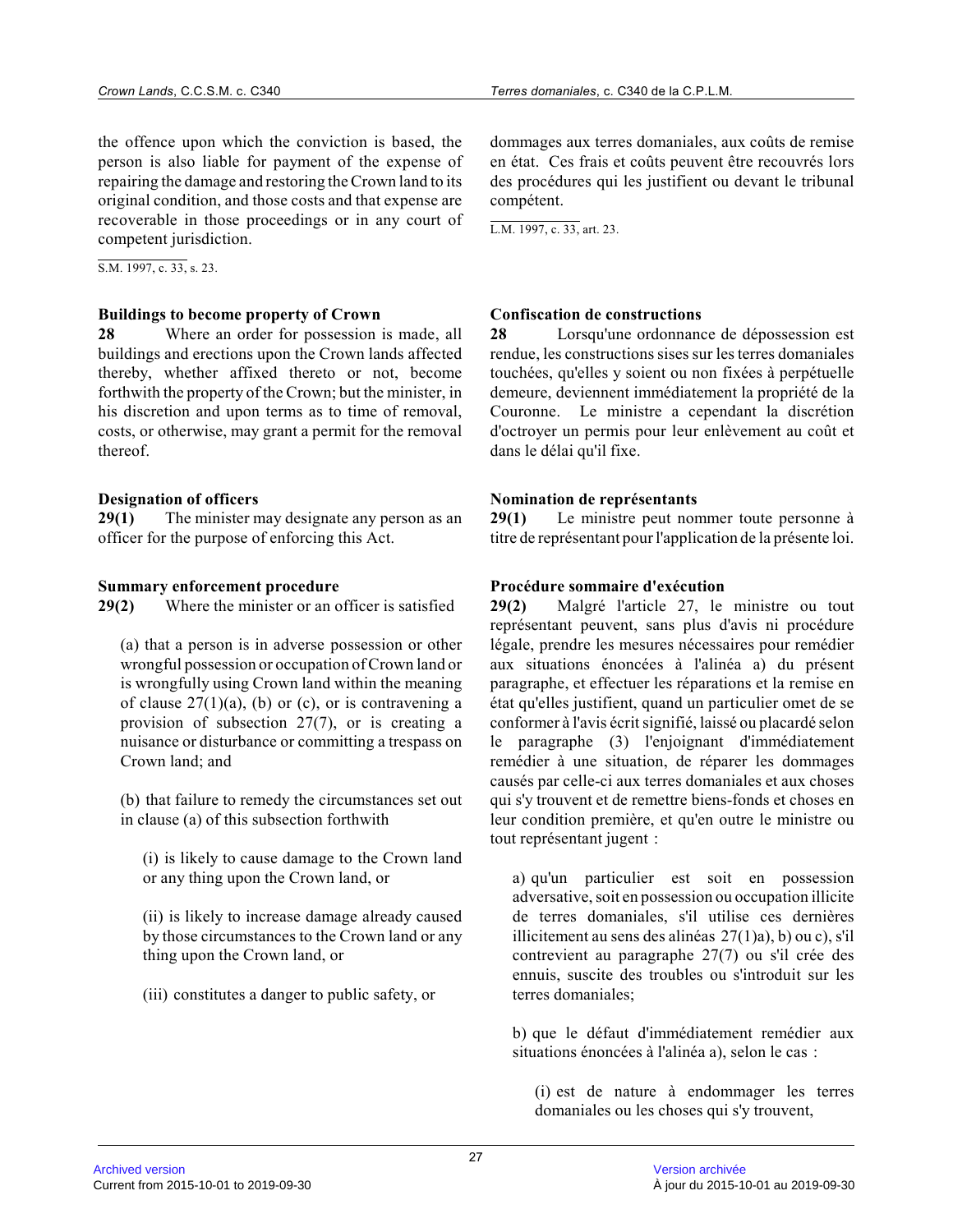(iv) is contrary to the public interest;

and the person fails to comply with a written notice, served or left or posted up in accordance with subsection (3), requiring him forthwith to remedy the circumstances and to repair any damage caused by the circumstances to the Crown land or to any thing upo n the Crown land and to restore the damaged Crown lan d or thing to its original condition, the minister or officer may, without further notice or legal process and notwithstanding section 27, forthwith take such steps as he deems necessary to remedy the circumstances and to effect the repair and the restoration.

# **Service of notice**

**29(3)** A notice required under subsection (2) shall be served personally upon the person to whom it is directed but, if the person cannot after a reasonably diligent search be found on the premises where the steps under subsection (2) are proposed to be taken, the notice is deemed to be sufficiently served if it is left with another adult person on the premises or, where no other adult person is found on the premises, if it is posted up in a prominent location upon any building , structure, fence, pole, tree or other suitable thing upon the premises.

#### **Removal of unauthorized persons, goods, etc.**

**29(4)** The minister or an officer, in taking any steps against a person under subsection (2), may, without restricting the generality of that subsection,

(a) remove or evict the person and any agent or employee of the person from the Crown land or from any building or structure upon the Crown land;

(b) seize any goods, materials or effects of the person, or of any agent or employee of the person, which are found upon the Crown land and which are being used to create the circumstances described in subsection (2); and

(c) where reasonably required to terminate the circumstances described in subsection (2), either

(i) remove the goods, materials or effects from the Crown land, or

(ii) est de nature à aggraver les dommages déjà causés par lesdites situations aux terres domaniales et aux choses qui s'y trouvent,

(iii) constitue un danger pour la sécurité publique,

(iv) est contraire à l'intérêt public.

**Signification d'avis**

**29(3)** L'avis prévu au paragraphe (2) doit être signifié personnellement au particulier auquel il est adressé. Si cependant ce particulier est, après recherche diligente, introuvable sur les lieux pour lesquels les mesures sont envisagées, la signification est réputé e suffisante si l'avis y est remis à un majeur ou, à défaut de majeur sur les lieux, placardé en un endroit bien en vue sur une construction, une clôture, un poteau, un arbre ou toute autre chose adéquate.

# **Expulsion de particuliers et enlèvement de biens**

**29(4)** Le ministre ou tout représentant peuvent notamment, en guise de mesure prise contre un particulier en application du paragraphe (2) :

a) expulser ce particulier, ses agents et employés, des terres domaniales et des constructions y érigées;

b) saisir les biens, les objets et les effets du particulier trouvés sur les terres domaniales, ainsi que ceux de ses agents et employés, lorsque ces biens contribuent à créer les situations mentionnée s au paragraphe (2);

c) lorsqu'il est opportun de mettre fin aux situations mentionnées au paragraphe (2) :

(i) soit enlever les biens, les objets et les effets des terres domaniales,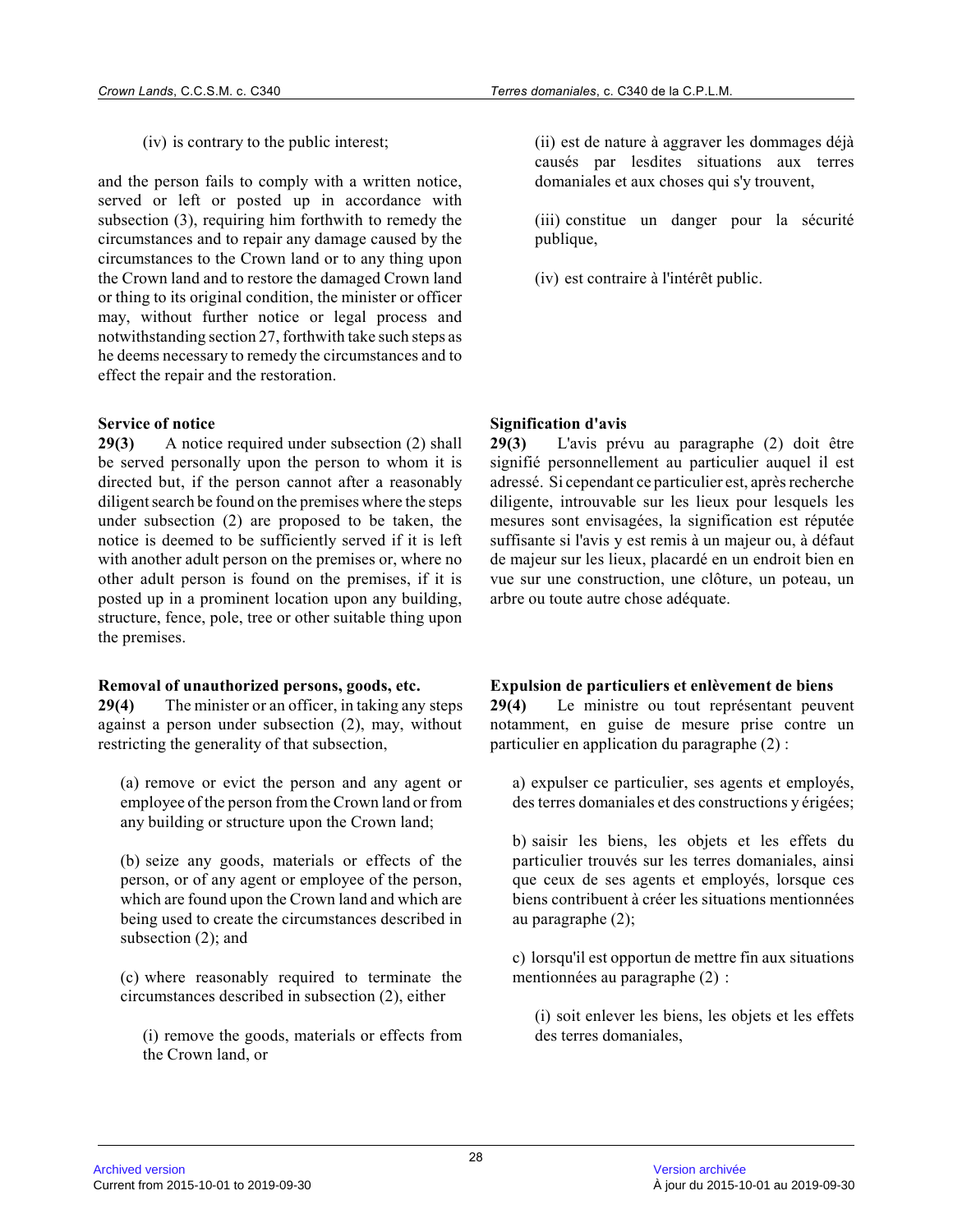(ii) hold the goods, materials or effects in proper custody upon the Crown land.

#### **Penalty and costs in addition**

**29(5)** Any steps taken against a person under subsection (2) are in addition to and not in substitution for any penalty to which the person may be liable under this Act by virtue of the circumstances upon which the steps are based, and

(a) any costs incurred by the minister or an officer in taking the steps, including the costs of removing or evicting any person and the costs of seizing, and removing and storing or holding in custody, any goods, materials or effects; and

(b) any expense incurred by the minister or an officer in repairing damage caused by the circumstances to Crown land or any thing upon Crown land or in restoring the Crown land or thing to its original condition;

are a debt due to the Crown from the person, recoverable in any court of competent jurisdiction.

#### **Assistance**

**29(6)** The minister or an officer, in taking any steps under subsection (2), may use such assistance from other persons and may employ such force as is reasonably necessary to carry out the steps effectively.

# **Storage of items seized**

**29(7)** Any goods, materials or effects seized and removed from Crown lands under subsection (4) shall be taken to a place designated by the minister, or by the officer seizing and removing the goods, materials or effects, and shall be stored there subject to subsections (8), (9), (10) and (11).

# **Application for hearing**

**29(8)** A person who feels aggrieved by any steps taken against him under this section may, within 30 days from the date of the service or posting up of the notice required under subsection (2), apply for relief to a judge of the Court of Queen's Bench and the judge may appoint a time and place for hearing the application.

(ii) soit conserver sur place et sous bonne garde les biens, les objets et les effets.

# **Responsabilité quant aux frais supplémentaires**

**29(5)** Les mesures prises contre un particulier en application du paragraphe (2) s'ajoutent aux peines qu'il encourt sous le régime de la présente loi à l'égard des situations qui justifient ces mesures, plutôt que de s'y substituer. Constituent des créances de la Couronn e recouvrables du particulier devant le tribunal compétent :

a) tant les frais faits par le ministre ou les représentants relativement aux mesures prises, y compris les frais d'expulsion et ceux de saisie, d'enlèvement, d'entreposage et de garde;

b) que les dépenses faites par le ministre ou les représentants pour réparer les dommages causés par ces situations aux terres domaniales et aux choses qui s'y trouvent, et pour remettre celles-ci en leur condition première.

# **Assistance**

**29(6)** Le ministre ou tout représentant peuvent recourir à l'assistance de toute personne et user de la force nécessaire à l'efficacité des mesures qu'ils prennent en application du paragraphe (2).

#### **Entreposage des biens saisis**

**29(7)** Les biens, les objets et les effets saisis et enlevés des terres domaniales en application du paragraphe (4) doivent être emportés au lieu désigné par le ministre ou le représentant saisissant et y être entreposés, sous réserve des paragraphes (8), (9), (10) et (11).

# **Demande d'audition**

**29(8)** Les particuliers qui se croient lésés par les mesures prises contre eux peuvent, dans les 30 jours de la signification ou du placardage de l'avis prévu au paragraphe (2), en demander réparation à un juge de la Cour du Banc de la Reine. Le juge peut fixer l'époque et le lieu de l'audition.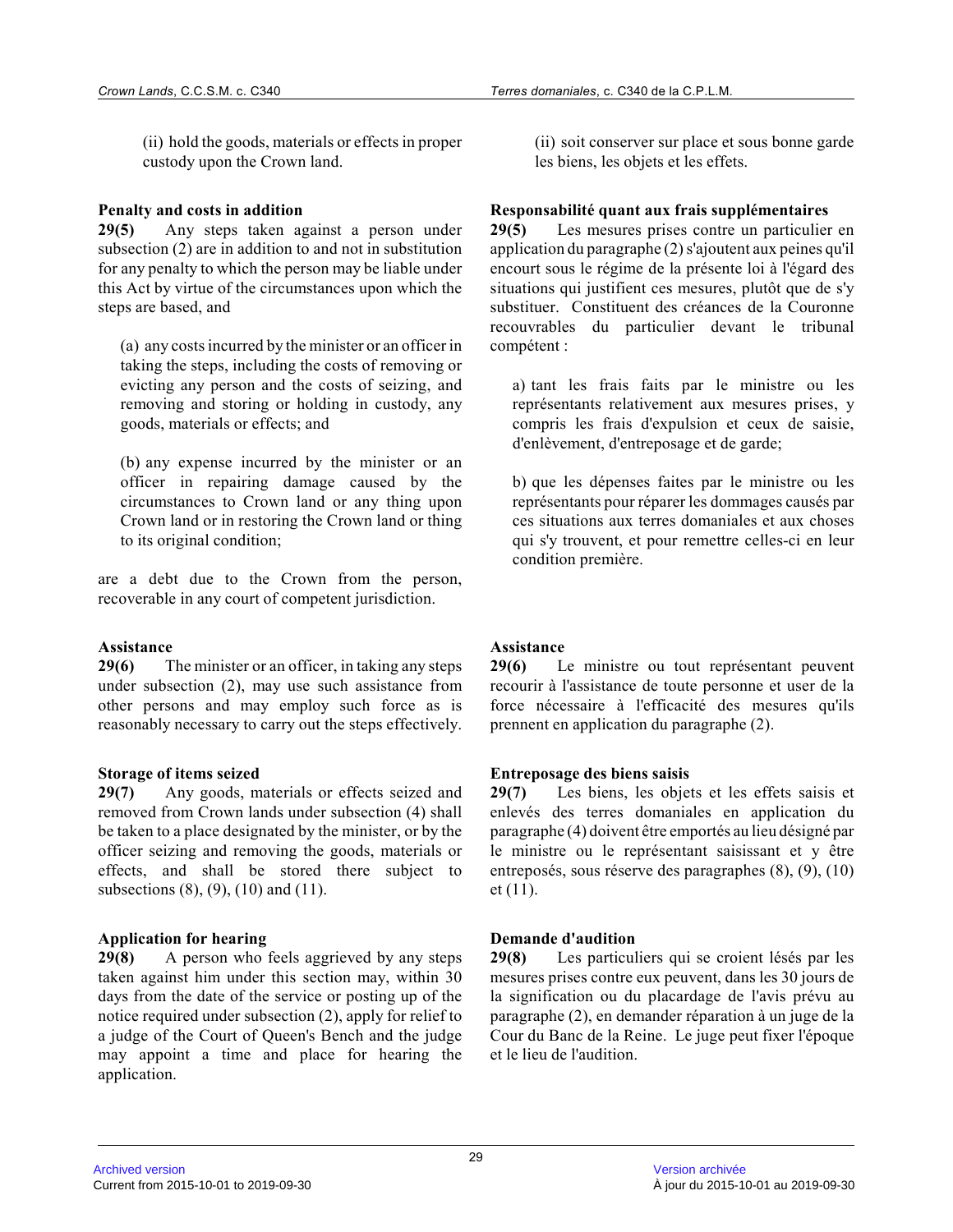#### **Judge's order**

**29(9)** A judge, at any hearing of an application held before him under subsection (8), may

(a) dismiss the application; or

(b) grant the application, in whole or in part and with such variations and on such terms and conditions as he deems proper;

and may make such other order as to costs or otherwise as he deems proper.

# **Return of seized goods**

**29(10)** Where goods, materials or effects have been seized under subsection (4) and the circumstances described in subsection (2) have terminated, the minister or an officer shall

(a) in the case of goods, materials or effects which have been removed from the Crown land and stored, return the goods, materials or effects to the perso n who is lawfully entitled to them or permit that person to retrieve them from storage;

(b) in the case of goods, materials or effects held in custody on Crown land, permit the person lawfully entitled to them to enter upon the Crown land and remove them.

# **Forfeiture to Crown**

**29(11)** Where the circumstances described in subsection (2) have terminated for six months or more and the person who is lawfully entitled to possess the goods, materials or effects is unknown or cannot be located after reasonable effort, the goods, materials or effects become the property of the Crown and may be disposed of as the minister or an officer directs.

### **Ordonnance judiciaire**

**29(9)** Un juge peut, lors de l'audition d'une demande qui lui est présentée en vertu du paragraphe (8), rendre toute ordonnance qu'il juge appropriée, notamment quant aux frais, et :

a) rejeter la demande;

b) accueillir tout ou partie de celle-ci, avec les modifications et selon les modalités qu'il juge appropriées.

# **Disposition des biens saisis**

**29(10)** Lorsque des biens, des objets ou des effets ont été saisis en application du paragraphe (4) et que les situations visées au paragraphe (2) n'existent plus, le ministre ou tout représentant doit :

a) dans le cas où les biens, les objets ou les effet s ont été enlevés des terres domaniales et entreposés, les remettre à la personne y ayant droit ou permettre à cette personne de les reprendre à l'entrepôt;

b) dans le cas où les biens, les objets ou les effet s ont été conservés sous bonne garde sur les terres domaniales, permettre à la personne y ayant droit d e pénétrer sur ces terres et de les enlever.

# **Confiscation par la Couronne**

**29(11)** Lorsque les situations visées au paragraphe (2) n'existent plus depuis au moins six mois et que la personne ayant droit aux biens, objets et effets est inconnue ou introuvable malgré des efforts raisonnables, ces biens, ces objets et ces effets deviennent la propriété de la Couronne et il peut dè s lors en être disposé suivant les instructions du ministre ou d'un fonctionnaire.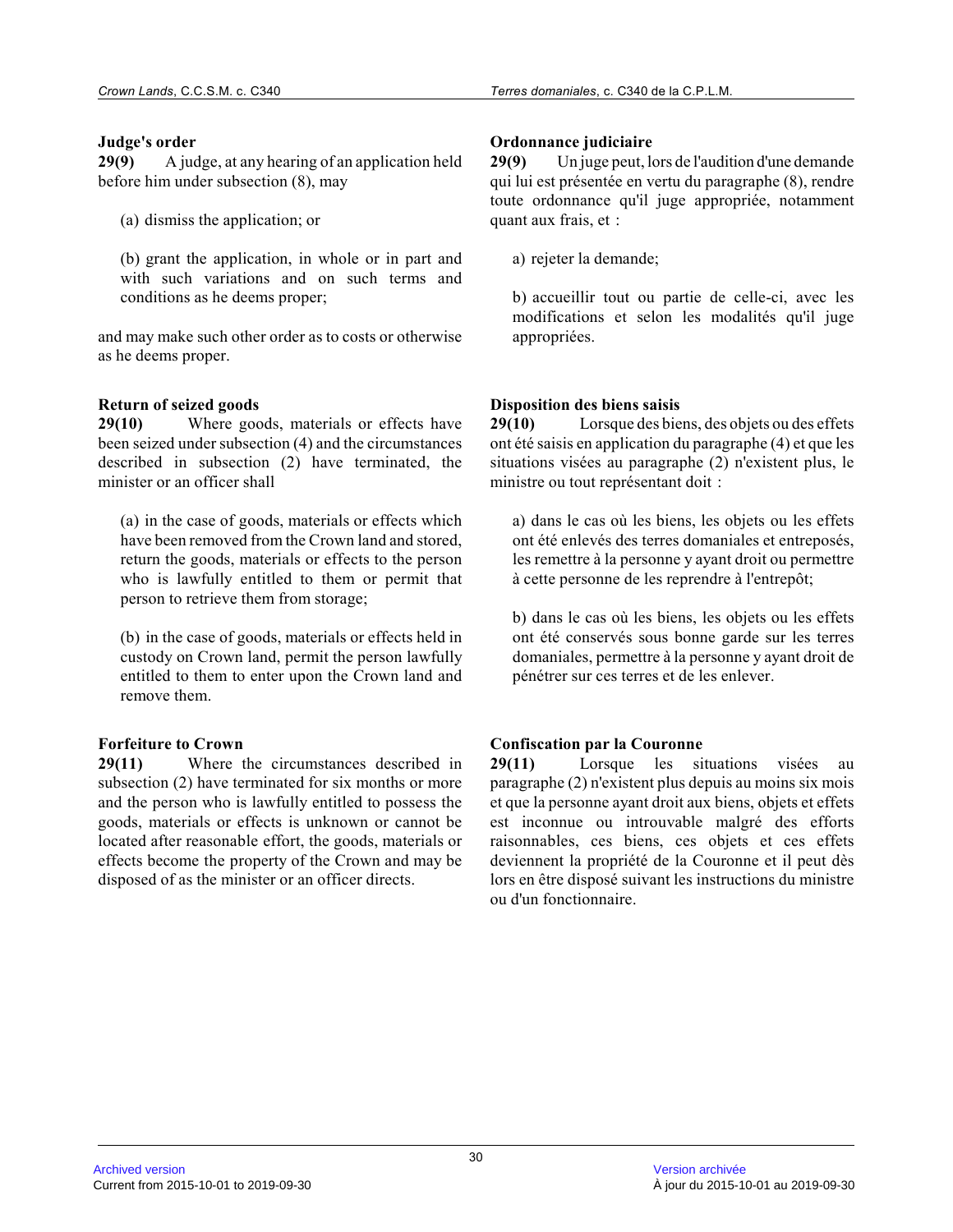#### **Power of entry**

**29(12)** For the purposes of this section, the minister or an officer may enter and inspect any Crown land or any building or structure upon Crown land.

# **Entry upon private property**

**29(13)** For the purposes and in the course of the enforcement of this section, the minister or an officer and any person assisting or acting on the instructions of the minister or officer may enter upon and pass through or over private land without being liable for trespass.

# **Authority of officer**

**29(14)** For the purposes of this section, an officer is, and has and may exercise the powers and authority of, a police constable or peace officer.

# **No liability for loss**

**29(15)** Neither the Crown nor the minister nor any officer, nor any person assisting or acting on the instructions of the minister or officer in the enforcement of this section, is liable for any loss or damage suffered by any person as a result of

(a) any steps taken by the minister or officer under this section; or

(b) any thing done or omitted to be done, in the course of taking those steps or for the purposes thereof, by the minister or officer or the person assisting or acting on the instructions of the minister or officer;

without negligence.

S.M. 2015, c. 4, s. 17.

# **Pouvoir de pénétrer sur les terres domaniales**

**29(12)** Le ministre et tout représentant peuvent, pour l'application du présent article, pénétrer sur les terres domaniales ainsi que dans les constructions y érigées.

# **Pouvoir de pénétrer sur des propriétés privées**

**29(13)** Le ministre, tout représentant et quiconque leur prête assistance ou agit selon leurs instructions peuvent, pour l'application du présent article, pénétrer sur des biens-fonds privés et les traverser sans commettre d'intrusion.

#### **Pouvoirs des représentants**

**29(14)** Les représentants sont, pour l'application du présent article, des policiers ou des agents de la paix; ils en possèdent l'autorité et les pouvoirs.

# **Responsabilité pour pertes et dommages**

**29(15)** La Couronne, le ministre, les représentants ainsi que ceux qui leur prêtent assistance ou agissent selon leurs instructions dans l'exécution du présen t article n'encourent aucune responsabilité, sauf négligence, à l'égard des pertes et dommages subis pa r des particuliers à la suite :

a) tant de mesures prises par le ministre ou les représentants en application du présent article;

b) que de gestes posés ou omis dans l'exécution de ces mesures ou dans le cadre de celles-ci par le ministre, les représentants ou ceux qui leur prêten t assistance ou agissent selon leurs instructions.

L.M. 2015, c. 4, art. 17.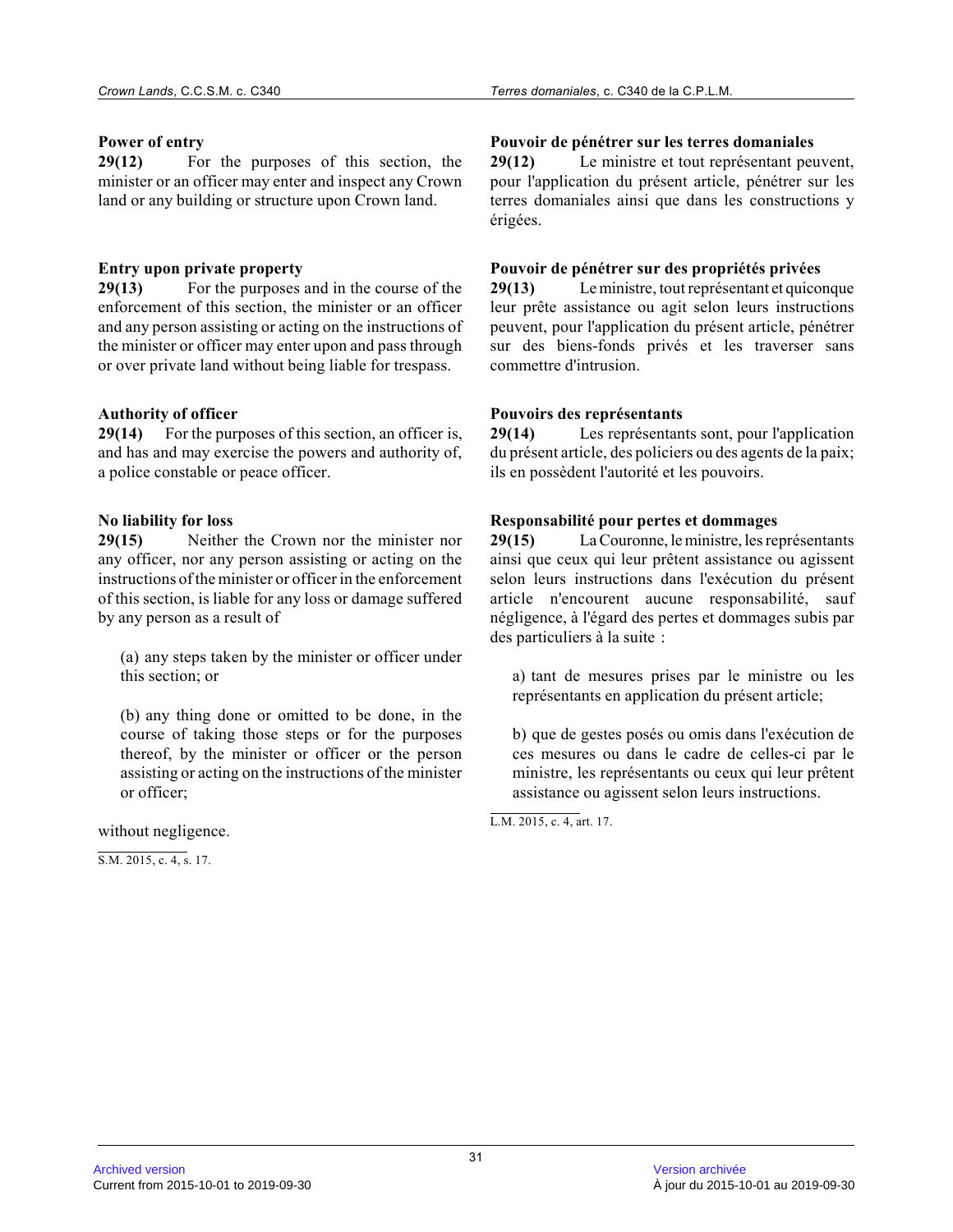#### **No employee to acquire Crown lands**

**30(1)** Subject to subsection (1.1), no person holding an office under this Act or employed in the department shall, unless authorized by the Lieutenant Governor in Council, while holding the office or employment, directly or indirectly purchase any right, title, or interest in Crown lands, or land scrip issued by the Government of Canada before July 15, 1930, or deal or traffic therein, either in his own name or by the interposition of any other person, or in the name of any other person in trust for himself, or take or receive any fee or emolument for negotiating or transacting any busines s connected with the duties of his office or employment.

# **Exception**

**30(1.1)** A person holding an office under this Act or employed in the department may, directly or indirectly, purchase a right, title or interest in Crown land without the authorization of the Lieutenant Governor in Council, if the purchase

(a) involves the assignment or transfer of a right or interest in Crown land held by a private party;

(b) involves a licence or permit of occupation or use of Crown lands under subsection 7(1) or a permit under subsection 7.3(2) and the purchase is approved in writing by a committee of at least three deputy ministers appointed by the Lieutenant Governor in Council; or

(c) occurs as the result of a public draw, public tender or public auction, or involves the acquisition — after public advertisement — of a lease of agricultural Crown land, and

(i) the fact that the person holds an office under this Act or is employed by the department is disclosed to government officials responsible for the sale at the earliest possible opportunity,

(ii) the person has no involvement in determining who may purchase the right, title or interest, and

# PROHIBITIONS AND PENALTIES DES PROHIBITIONS ET DES PEINES

# **Acquisition de terres domaniales par certaines personnes**

**30(1)** Sous réserve du paragraphe (1.1) et sauf autorisation du lieutenant-gouverneur en conseil, quiconque occupe un poste dans le cadre de la présente loi ou est à l'emploi du ministère ne peut, même indirectement, acheter pendant la durée de ses fonctions des droits afférents aux terres domaniales ou des certificats de terres délivrés avant le 15 juillet 1930 par le gouvernement du Canada, les négocier ou en faire commerce tant sous son propre nom, par personne interposée que sous le nom d'un tiers, en fiducie pour son propre bénéfice. Il ne peut non plus percevoir ni recevoir aucune rétribution pour négocier ou transiger des affaires reliées aux fonctions de son poste ou de son emploi.

# **Exception**

**30(1.1)** Une personne qui occupe un poste sous le régime de la présente loi ou qui est au service du ministère peut, même indirectement, acheter des droits afférents aux terres domaniales sans l'autorisation du lieutenant-gouverneur en conseil si l'achat, selon le cas :

a) a trait à la cession ou au transfert de droits détenus par un particulier;

b) a trait à une licence ou à un permis d'occupation ou d'usage de terres domaniales visé au paragraphe 7(1) ou à un permis visé au paragraphe 7.3(2) et si l'opération est approuvée pa r écrit par un comité composé d'au moins trois sous-ministres nommés par le lieutenant-gouverneur en conseil;

c) a lieu après une soumission, une vente aux enchères ou un tirage public ou entraîne l'acquisition — à la suite d'une annonce publique d'un bail visant des terres domaniales agricoles et si les conditions suivantes sont réunies :

(i) les fonctionnaires responsables de la vente sont informés dès que possible que la personne occupe un poste ou est au service du ministère,

(ii) la personne ne joue aucun rôle en vue d'établir qui peut acheter les droits,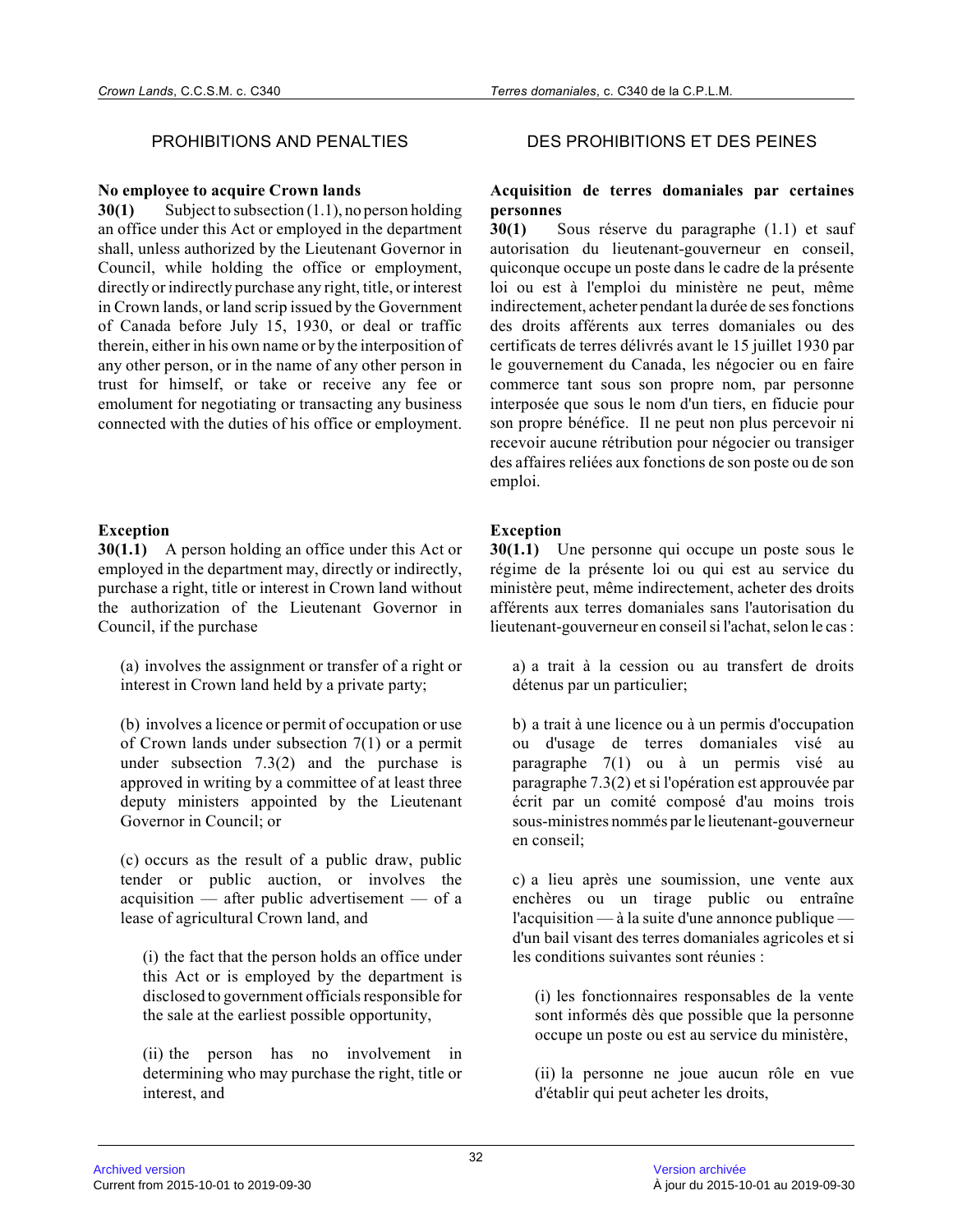(iii) the purchase is approved in writing by a committee of at least three deputy ministers appointed by the Lieutenant Governor in Council.

# **Penalty**

**30(2)** A person who contravenes subsection (1) forfeits his office or employment and is guilty of an offence.

S.M. 2000, c. 35, s. 33; S.M. 2008, c. 31, s. 7.

#### **Intimidation at sales, etc. of public lands**

**31** A person who, before or at the time of the public sale or other public disposition of Crown lands or a right, interest or estate in Crown lands, by intimidation, combination with others or unfair management, hinders or prevents or attempts to hinder or prevent another person from bidding upon or purchasing or otherwise acquiring the lands or the right, interest or estate in lands so offerred for sale or other disposition, is guilty of an offence.

#### **Obstruction prohibited**

**32** Any person who hinders, obstructs or impedes any other person in the performance of his duties under this Act is guilty of an offence.

#### **General penalty**

**33** Every person who is guilty of an offence under this Act or the regulations for which no specific penalty is provided herein is liable, on summary conviction, to a fine not exceeding \$10,000. and, in default of the payment thereof, to imprisonment for a term not exceeding 90 days.

S.M. 1994, c. 5, s. 5.

#### **No title by possession**

**34** No person may acquire title to or any claim upon Crown land by any length of possession.

(iii) l'opération est approuvée par écrit par un comité composé d'au moins trois sous-ministres nommés par le lieutenant-gouverneur en conseil.

**Infraction reliée à l'acquisition de terres domaniales 30(2)** Commet une infraction et est démis de ses fonctions quiconque contrevient au paragraphe (1).

L.M. 2000, c. 35, art. 33; L.M. 2008, c. 31, art. 7 .

#### **Intimidation**

**31** Commet une infraction quiconque, avant ou pendant une vente ou une autre aliénation publique d e terres domaniales ou de droits y afférents, entrave ou empêche, notamment par intimidation ou collusion, l'acquisition par enchère, achat, ou autrement de l'objet de l'aliénation, ou tente de faire l'un ou l'autre.

#### **Entrave à l'exercice de fonctions**

**32** Commet une infraction quiconque entrave une personne dans l'exercice des fonctions que la présente loi lui impose.

#### **Infractions**

**33** Quiconque commet une infraction à la présente loi ou aux règlements pour laquelle aucune peine n'est prévue se rend passible, sur déclaration sommaire de culpabilité, d'une amende d'au plus 10 000 \$ et, à défaut de paiement, d'un emprisonnement d'au plus 90 jours.

L.M. 1994, c. 5, art. 5.

# GENERAL PROVISIONS DISPOSITIONS GÉNÉRALES

#### **Prescription acquisitive**

**34** Les titres et les réclamations relatifs aux terres domaniales ne s'acquièrent pas par prescription.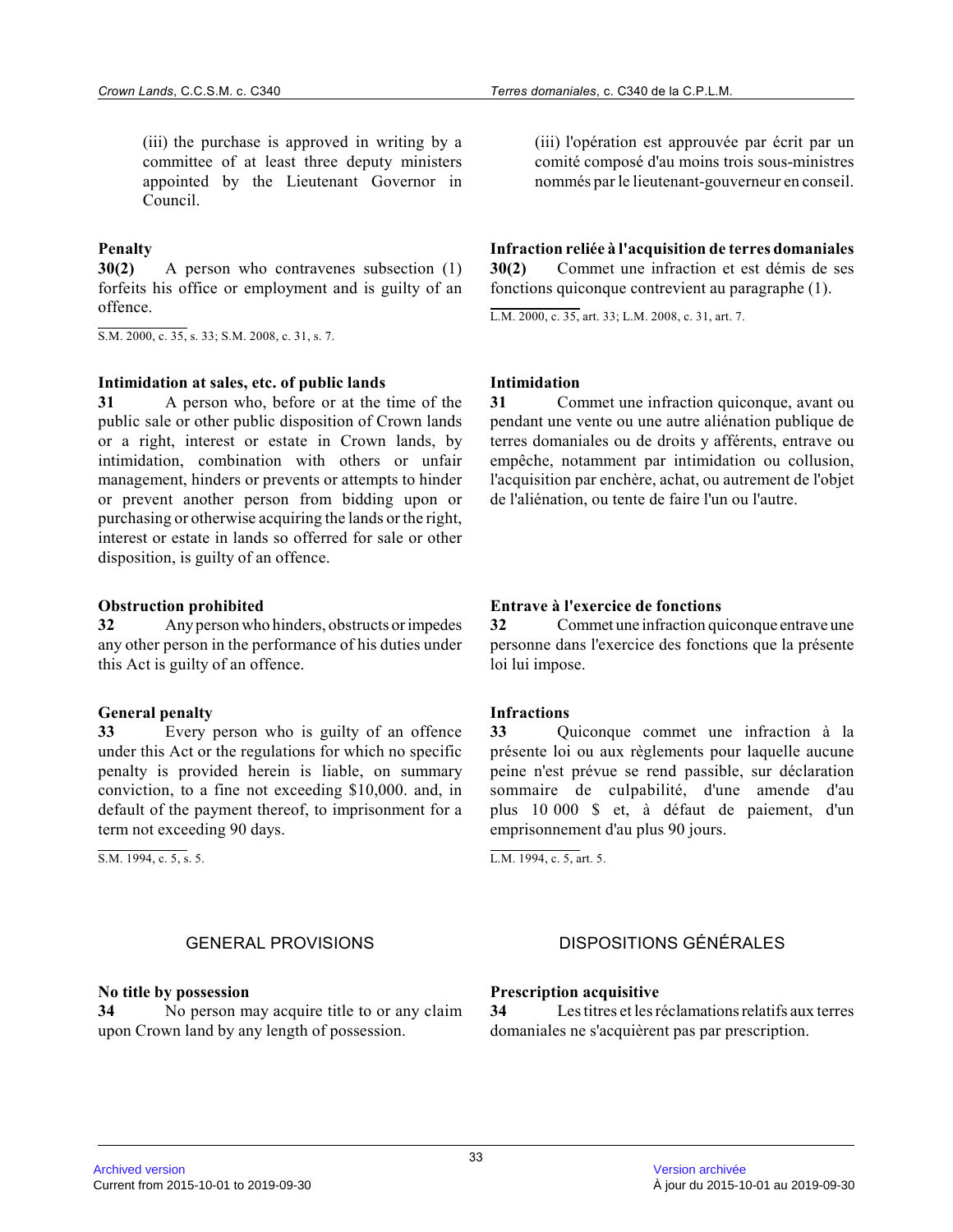#### **Disclosure of names of purchasers**

**34.1** The government may publish — on a website or through other public means — the name of the purchaser of a right, title or interest in Crown land under section 5.1 or subsection 30(1.1).

S.M. 2008, c. 31, s. 8.

# **Application of former provisions of** *The Animal Husbandry Act*

**35** Notwithstanding their repeal, sections 9 to 19, 27 and 28 of *The Animal Husbandry Act* , R.S.M. 1987, c. A90, continue to apply to Crown lands in unorganized territory.

S.M. 1998, c. 8, s. 12.

# **Diffusion du nom des acheteurs**

**34.1** Le gouvernement peut diffuser au public, notamment sur un site Web, le nom des personnes qui ont acheté des droits afférents aux terres domaniales en vertu de l'article 5.1 ou du paragraphe 30(1.1).

L.M. 2008, c. 31, art. 8.

# **Application de la** *Loi sur l'élevage*

**35** Les articles 9 à 19 ainsi que 27 et 28 de la *Loi sur l'élevage,* c. A90 des *L.R.M. 1987*, continuent de s'appliquer, malgré leur abrogation, aux terres domaniales situées dans les territoires non organisés.

L.M. 1998, c. 8, art. 12.

#### DISSOLUTION OF APPEAL BOARD AND TRANSITIONAL PROVISIONS

#### **Definitions**

**36** The following definitions apply in this section and sections 37 to 39.

**"former Act"** means this Act as it read immediately before the coming into force of this section. (« loi antérieure »)

**"former appeal board"** means the Agricultural Crown Lands Appeal Board established by subsection 7.4(1) of the former Act. (« ancienne commission d'appel »)

S.M. 2013, c. 48, s. 4.

# **Dissolution of former appeal board and termination of members' appointments**

**37(1)** On the coming into force of this section,

(a) the former appeal board is disestablished; and

(b) the appointments of the members of the former appeal board are terminated, and all rights and obligations of the members in relation to or under those appointments are extinguished.

# DISSOLUTION DE LA COMMISSION D'APPEL ET DISPOSITIONS TRANSITOIRES

# **Définitions**

**36** Les définitions qui suivent s'appliquent au présent article ainsi qu'aux articles 37 à 39.

**« ancienne commission d'appel »** La Commission d'appel des questions touchant les terres domaniale s agricoles constituée en vertu du paragraphe 7.4(1) de la loi antérieure. ("former appeal board")

**« loi antérieure »** La présente loi dans sa version antérieure à l'entrée en vigueur du présent article. ("former Act")

L.M. 2013, c. 48, art. 4.

# **Dissolution de l'ancienne commission d'appel et révocation des nominations**

**37(1)** Au moment de l'entrée en vigueur du présent article :

a) l'ancienne commission d'appel est dissoute;

b) la nomination de ses membres est révoquée et leurs droits et obligations à ce titre s'éteignent en conséquence.